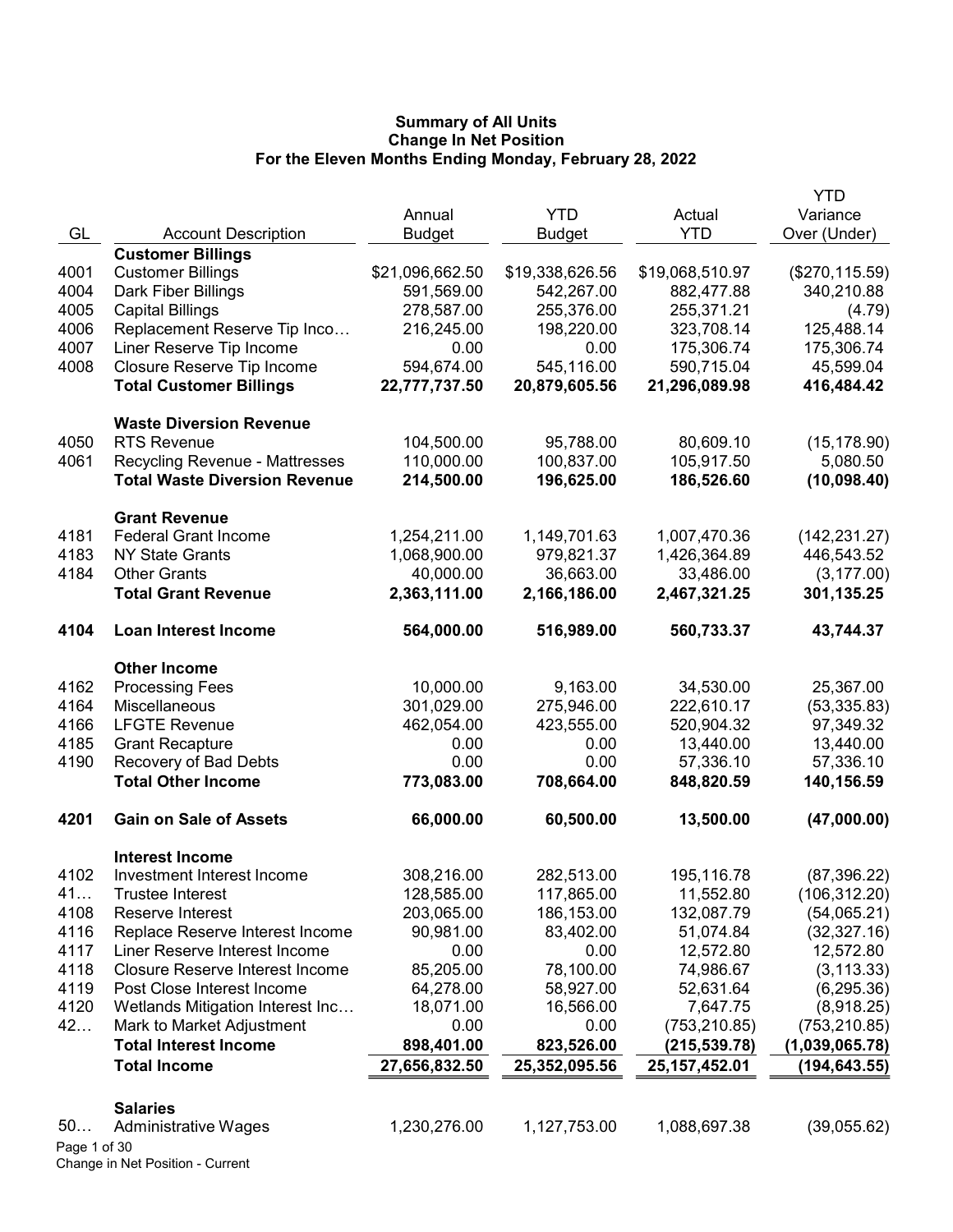|      |                                           |               |               |              | <b>YTD</b>    |
|------|-------------------------------------------|---------------|---------------|--------------|---------------|
|      |                                           | Annual        | <b>YTD</b>    | Actual       | Variance      |
| GL   | <b>Account Description</b>                | <b>Budget</b> | <b>Budget</b> | <b>YTD</b>   | Over (Under)  |
| 50   | <b>Engineering Wages</b>                  | 985,040.00    | 902,946.00    | 896,311.98   | (6,634.02)    |
| 50   | <b>Telecom Wages</b>                      | 1,269,135.00  | 1,163,371.00  | 1,104,151.27 | (59, 219.73)  |
| 50   | <b>Regional Development Wages</b>         | 347,175.00    | 318,241.00    | 268,983.94   | (49, 257.06)  |
| 50   | <b>MMF Wages</b>                          | 1,461,066.00  | 1,339,316.00  | 1,177,379.03 | (161, 936.97) |
| 50   | <b>WQ Wages</b>                           | 1,063,964.50  | 975,297.18    | 905,089.09   | (70, 208.09)  |
| 50   | Overtime Wages                            | 167,174.00    | 153,241.00    | 147,889.55   | (5,351.45)    |
| 5005 | On-Call Stipend                           | 25,800.00     | 23,650.00     | 21,300.00    | (2,350.00)    |
|      | <b>Total Salaries</b>                     | 6,549,630.50  | 6,003,815.18  | 5,609,802.24 | (394, 012.94) |
|      | <b>Fringe Benefits</b>                    |               |               |              |               |
| 50   | <b>FICA Expense</b>                       | 437,050.44    | 400,633.20    | 404,039.64   | 3,406.44      |
| 50   | <b>Pension Expense</b>                    | 915,344.28    | 839,076.59    | 813,040.62   | (26,035.97)   |
| 50   | <b>VDC Expense</b>                        | 0.00          | 0.00          | 15,380.70    | 15,380.70     |
| 50   | Health Insurance                          | 851,649.50    | 780,686.94    | 713,881.74   | (66, 805.20)  |
| 50   | <b>Retiree Health Insurance</b>           | 85,343.00     | 78,232.00     | 72,813.76    | (5,418.24)    |
| 50   | <b>Workers Comp</b>                       | 203,500.25    | 186,540.97    | 172,894.64   | (13, 646.33)  |
| 50   | <b>Disability Insurance</b>               | 16,873.00     | 15,465.12     | 16,150.16    | 685.04        |
| 5036 | Unemployment                              | 10,000.00     | 9,163.00      | 0.00         | (9, 163.00)   |
| 50   | Post Retire Overhead                      | 479,410.00    | 439,472.00    | 409,202.85   | (30, 269.15)  |
| 5051 | Benefit Admin. Fees                       | 13,730.00     | 12,584.00     | 10,823.48    | (1,760.52)    |
| 5054 | <b>Employee Physicals &amp; Screening</b> | 17,327.00     | 15,898.63     | 10,145.00    | (5,753.63)    |
|      | <b>Total Fringe Benefits</b>              | 3,030,227.47  | 2,777,752.45  | 2,638,372.59 | (139, 379.86) |
|      | <b>Operations &amp; Maintenance</b>       |               |               |              |               |
| 5062 | Third Party Temporary - O&M               | 16,000.00     | 14,666.52     | 0.00         | (14,666.52)   |
| 5133 | Equipment Maintenance Contr               | 305,994.00    | 280,500.00    | 168,010.46   | (112, 489.54) |
| 5134 | <b>Maintenance Contracts</b>              | 158,520.00    | 145,310.00    | 117,967.04   | (27, 342.96)  |
| 5135 | <b>Underground Locating</b>               | 70,000.00     | 64,163.00     | 45,176.28    | (18,986.72)   |
| 5403 | <b>Safety Equipment &amp; Supplies</b>    | 38,146.00     | 34,972.63     | 24,150.48    | (10, 822.15)  |
| 5702 | Large Equipment Parts                     | 119,143.34    | 109,214.82    | 94,920.78    | (14, 294.04)  |
| 5703 | <b>Small Equipment</b>                    | 9,550.00      | 8,754.13      | 1,671.04     | (7,083.09)    |
| 5704 | O&M Supplies                              | 25,000.00     | 22,924.00     | 18,895.48    | (4,028.52)    |
| 5706 | Shop Tools                                | 10,200.00     | 9,353.63      | 5,642.33     | (3,711.30)    |
| 5708 | Fuels                                     | 313,900.00    | 287,738.00    | 275,186.58   | (12, 551.42)  |
| 5710 | Lubricants                                | 20,000.00     | 18,337.00     | 9,761.13     | (8, 575.87)   |
| 5712 | Purchased Maintenance & Repair            | 135,000.00    | 123,750.00    | 71,172.97    | (52, 577.03)  |
| 5716 | <b>Equipment Rental</b>                   | 15,000.00     | 13,750.00     | 10,933.34    | (2,816.66)    |
| 5718 | Tires                                     | 20,000.00     | 18,337.00     | 13,605.30    | (4,731.70)    |
| 5720 | <b>Offnet Circuit Lease</b>               | 723,772.00    | 663,457.74    | 590,845.15   | (72, 612.59)  |
| 5770 | Other Tool, Equip & O&M                   | 11,500.00     | 10,549.00     | 3,773.59     | (6,775.41)    |
| 5815 | Chemicals                                 | 73,000.00     | 66,924.00     | 66,827.46    | (96.54)       |
| 5818 | Leachate System Expense                   | 15,000.00     | 13,750.00     | 14,775.50    | 1,025.50      |
| 5820 | <b>LFG Maintenance</b>                    | 69,156.00     | 63,393.00     | 27,879.30    | (35,513.70)   |
| 5830 | Collo Expense                             | 171,720.00    | 157,410.00    | 126,817.54   | (30, 592.46)  |
| 5834 | Permitting                                | 6,000.00      | 5,500.00      | 4,622.99     | (877.01)      |
| 5835 | NYS DOT Fee                               | 10,000.00     | 9,163.00      | 7,051.00     | (2, 112.00)   |
| 5836 | <b>Pole Attachment Fees</b>               | 310,643.00    | 284,757.00    | 264,270.22   | (20, 486.78)  |

Page 2 of 30 Change in Net Position - Current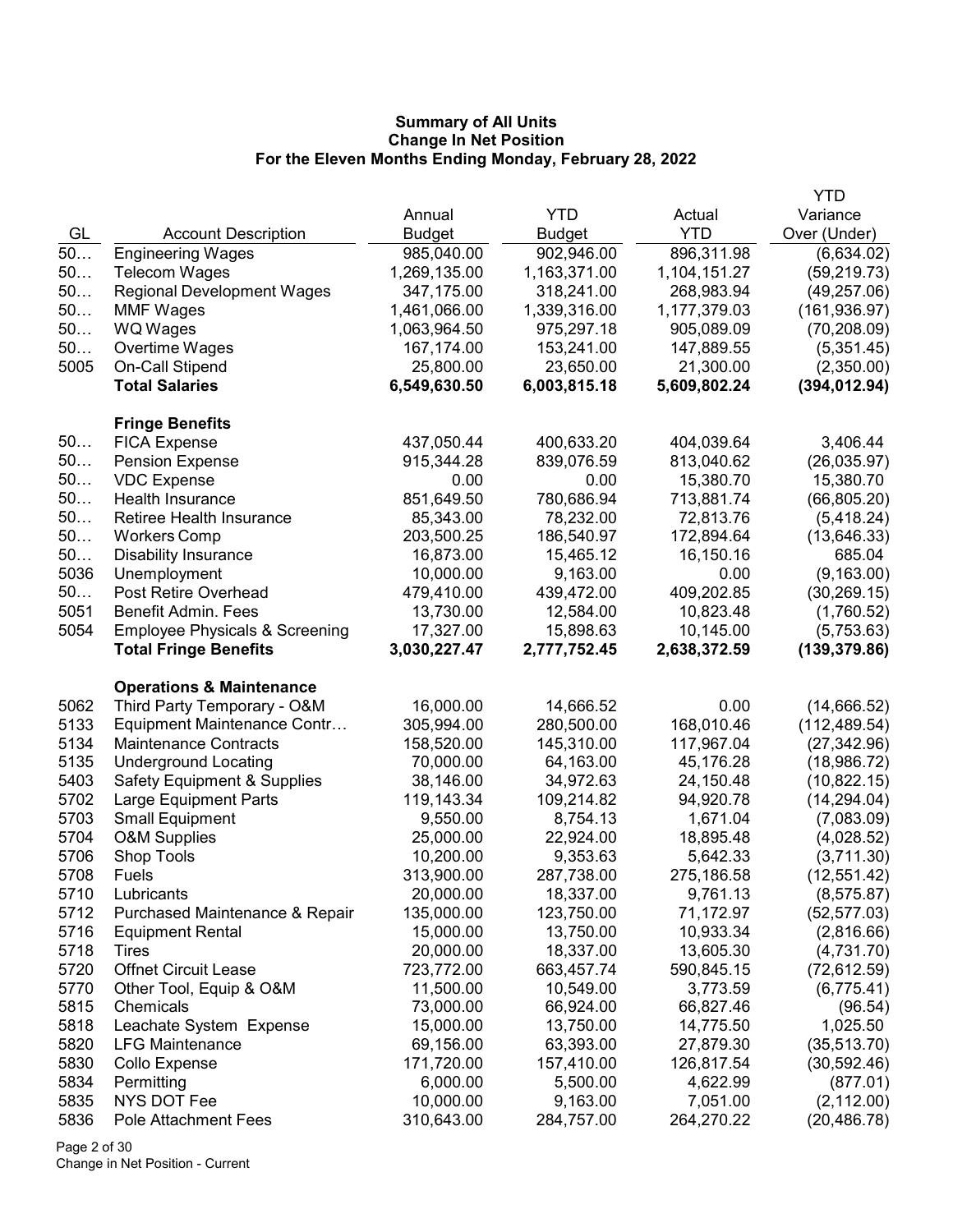|      |                                       |               |              |              | YTD           |
|------|---------------------------------------|---------------|--------------|--------------|---------------|
|      |                                       | Annual        | <b>YTD</b>   | Actual       | Variance      |
| GL   | <b>Account Description</b>            | <b>Budget</b> | Budget       | <b>YTD</b>   | Over (Under)  |
| 5838 | <b>Conduit Lease</b>                  | 22,195.00     | 20,350.00    | 19,303.64    | (1,046.36)    |
| 5870 | <b>Natural Habitat Enhancements</b>   | 50,000.00     | 45,837.00    | 47,676.00    | 1,839.00      |
| 5902 | Lab Fees                              | 8,600.00      | 7,887.00     | 5,440.00     | (2,447.00)    |
| 5904 | <b>SCADA</b>                          | 19,550.00     | 17,919.00    | 9,485.09     | (8,433.91)    |
| 5932 | <b>Monitoring &amp; Testing</b>       | 191,101.10    | 175,172.36   | 118,080.12   | (57,092.24)   |
| 6008 | <b>Contract Hauling</b>               | 9,000.00      | 8,249.89     | 918.00       | (7, 331.89)   |
| 6010 | <b>Cape Vincent Reserve</b>           | 700.00        | 638.00       | 700.00       | 62.00         |
| 6110 | Marketing                             | 5,000.00      | 4,587.00     | 5,000.00     | 413.00        |
| 8090 | <b>Purchases for Resale</b>           | 120,500.00    | 110,454.63   | 58,758.33    | (51,696.30)   |
|      | Total O & M                           | 3,073,890.44  | 2,817,769.35 | 2,229,317.14 | (588, 452.21) |
|      |                                       |               |              |              |               |
|      | <b>Recycling Transfer Station</b>     |               |              |              |               |
| 50   | <b>Material Reprocessing Wages</b>    | 235,603.00    | 215,974.00   | 173,185.03   | (42,788.97)   |
| 50   | <b>Material Reprocessing OT</b>       | 6,419.00      | 5,885.00     | 10,584.99    | 4,699.99      |
| 50   | <b>FICA Expense</b>                   | 16,273.00     | 14,916.00    | 12,881.20    | (2,034.80)    |
| 50   | <b>Pension Expense</b>                | 32,531.00     | 29,821.00    | 22,744.20    | (7,076.80)    |
| 50   | Health Insurance                      | 29,297.00     | 26,851.00    | 19,709.84    | (7, 141.16)   |
| 50   | <b>Workers Comp</b>                   | 18,663.00     | 17,105.00    | 14,937.00    | (2, 168.00)   |
| 50   | <b>Disability Insurance</b>           | 893.00        | 814.00       | 0.00         | (814.00)      |
| 50   | Post Retire Overhead                  | 25,944.00     | 23,782.00    | 19,424.25    | (4,357.75)    |
| 6300 | RTS-Safety Equipment & Sup            | 2,500.00      | 2,288.00     | 1,920.46     | (367.54)      |
| 6305 | RTS - Large Equipment Parts           | 7,500.00      | 6,875.00     | 3,893.17     | (2,981.83)    |
| 6310 | RTS - Small Equipment                 | 4,000.00      | 3,663.00     | 670.83       | (2,992.17)    |
| 6315 | RTS - O&M Supplies                    | 5,000.00      | 4,579.63     | 1,238.14     | (3,341.49)    |
| 6320 | RTS - Fuels                           | 10,000.00     | 9,163.00     | 4,310.25     | (4,852.75)    |
| 6325 | RTS - Purchased Maintenance           | 7,500.00      | 6,875.00     | 3,760.71     | (3, 114.29)   |
| 6330 | RTS - Contract Hauling                | 52,040.00     | 47,703.37    | 11,572.50    | (36, 130.87)  |
| 6335 | RTS - Office Supplies                 | 1,000.00      | 913.00       | 14.13        | (898.87)      |
| 6340 | <b>RTS - Cellular Services</b>        | 1,050.00      | 968.00       | 0.00         | (968.00)      |
| 6345 | RTS - Other Communications            | 2,400.00      | 2,200.00     | 1,464.63     | (735.37)      |
| 6350 | RTS - Office Equipment Mainte         | 500.00        | 462.00       | 0.00         | (462.00)      |
| 6355 | RTS - Employee Mileage Reim           | 50.00         | 44.00        | 0.00         | (44.00)       |
| 6360 | RTS - Employee Uniforms               | 1,480.00      | 1,353.00     | 1,299.03     | (53.97)       |
| 6365 | RTS - Gas & Electric                  | 11,000.00     | 10,083.37    | 8,999.84     | (1,083.53)    |
| 6370 | RTS - Propane                         | 8,500.00      | 7,788.00     | 5,902.29     | (1,885.71)    |
| 6375 | RTS - Building Supplies               | 1,000.00      | 913.00       | 67.46        | (845.54)      |
| 6380 | RTS - Site Supplies                   | 1,000.00      | 913.00       | 0.00         | (913.00)      |
| 6385 | RTS - Building Maintenance &          | 1,000.00      | 916.63       | 0.00         | (916.63)      |
| 6390 | RTS - Site Maintenance & Repair       | 4,000.00      | 3,663.00     | 2,165.00     | (1,498.00)    |
| 6395 | RTS - Auto/Light Truck Rep. &         | 2,000.00      | 1,837.00     | 0.00         | (1,837.00)    |
| 6400 | RTS - Auto/Light Truck Fuel           | 700.00        | 645.37       | 470.86       | (174.51)      |
| 6410 | RTS - Programming & Software          | 1,155.00      | 1,056.00     | 0.00         | (1,056.00)    |
|      | <b>Total Recycling Transfer Stati</b> | 490,998.00    | 450,050.37   | 321,215.81   | (128, 834.56) |
|      |                                       |               |              |              |               |
|      | <b>Waste Diversion</b>                |               |              |              |               |
| 5125 | <b>Promotional Materials - RRR</b>    | 75,000.00     | 68,750.00    | 48,550.30    | (20, 199.70)  |
| 6009 | <b>Household Hazardous Waste</b>      | 76,250.00     | 69,895.87    | 75,498.80    | 5,602.93      |
|      |                                       |               |              |              |               |

Page 3 of 30 Change in Net Position - Current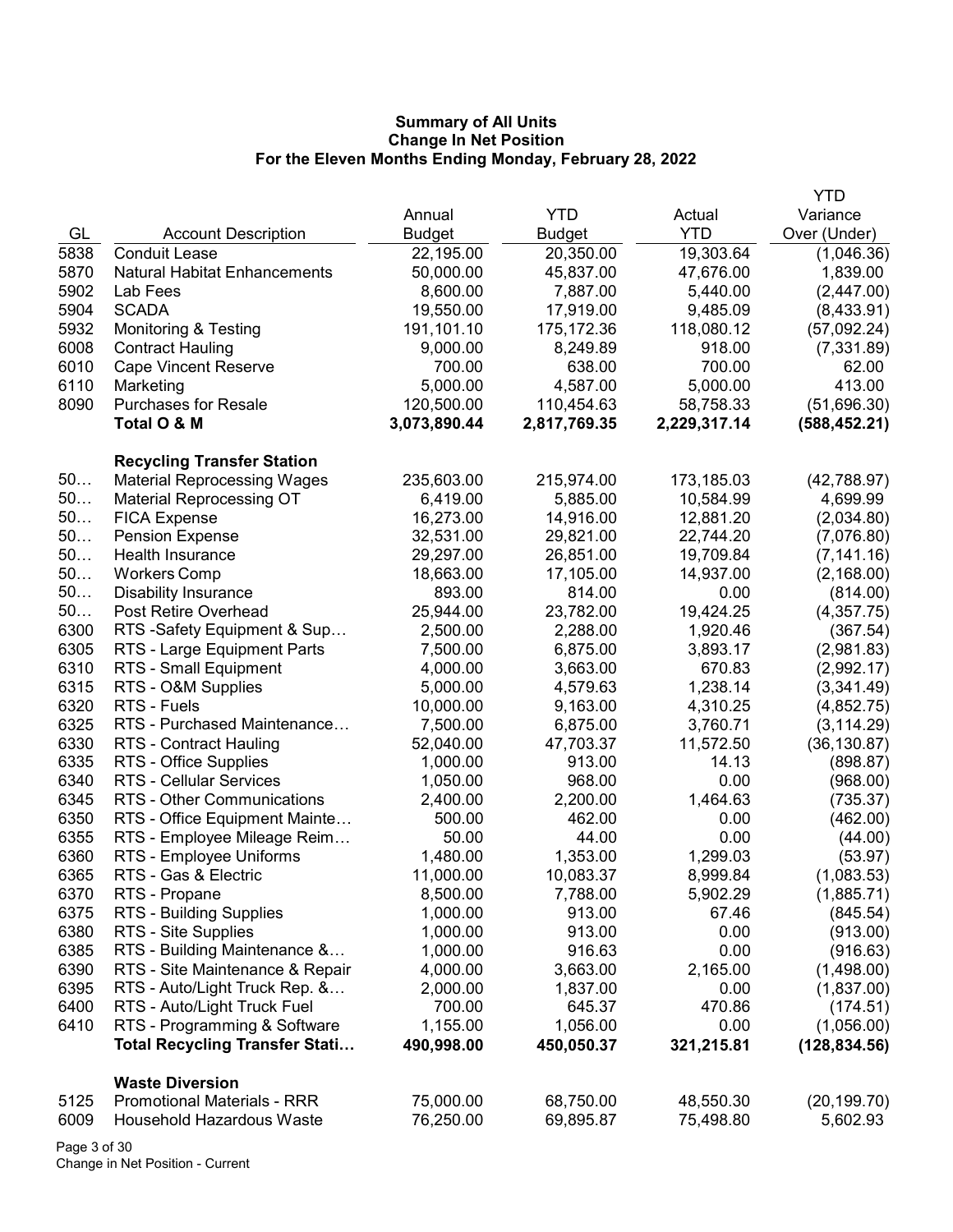|      |                                        |               |               |              | <b>YTD</b>    |
|------|----------------------------------------|---------------|---------------|--------------|---------------|
|      |                                        | Annual        | <b>YTD</b>    | Actual       | Variance      |
| GL   | <b>Account Description</b>             | <b>Budget</b> | <b>Budget</b> | <b>YTD</b>   | Over (Under)  |
| 6011 | Recycling Incentive                    | 70,000.00     | 64,163.00     | 45,904.80    | (18, 258.20)  |
| 6012 | Recycling Incentive-County Ca          | 238,814.00    | 218,911.00    | 130,604.57   | (88, 306.43)  |
| 6017 | <b>Book Debinding</b>                  | 3,200.00      | 2,933.37      | 3,060.00     | 126.63        |
| 6018 | Mattress Recycling - All Counties      | 360,000.00    | 330,003.63    | 332,287.00   | 2,283.37      |
|      | <b>Total Waste Diversion</b>           | 823,264.00    | 754,656.87    | 635,905.47   | (118, 751.40) |
|      |                                        |               |               |              |               |
| 6002 | <b>Sewage Treatment</b>                | 1,763,424.00  | 1,616,474.75  | 1,530,284.71 | (86, 190.04)  |
| 6004 | <b>Water Purchases</b>                 | 847,877.30    | 777,231.84    | 601,597.07   | (175, 634.77) |
| 60   | <b>Closure &amp; Post Closure Care</b> | 744,157.00    | 682,143.00    | 388,348.80   | (293, 794.20) |
| 6006 | <b>Host Community Benefits</b>         | 896,583.00    | 821,876.00    | 863,634.25   | 41,758.25     |
|      | <b>Office &amp; Administrative</b>     |               |               |              |               |
| 5053 | Misc Employee Costs                    | 9,515.00      | 8,723.00      | 4,226.93     | (4,496.07)    |
| 5102 | <b>Office Rent</b>                     | 171,604.00    | 157,300.00    | 155,243.70   | (2,056.30)    |
| 5104 | <b>Office Supplies</b>                 | 20,949.00     | 19,191.37     | 13,051.73    | (6, 139.64)   |
| 5110 | Postage & Shipping                     | 7,400.00      | 6,776.00      | 4,949.17     | (1,826.83)    |
| 5112 | Telephone                              | 34,270.00     | 31,405.00     | 30,855.10    | (549.90)      |
| 5114 | <b>Cellular Services</b>               | 37,350.00     | 34,246.63     | 28,344.76    | (5,901.87)    |
| 5118 | <b>Other Communications</b>            | 11,200.00     | 10,263.00     | 9,208.24     | (1,054.76)    |
| 5120 | Dues & Subscriptions                   | 11,140.00     | 10,215.37     | 7,337.40     | (2,877.97)    |
| 5122 | Public Info & Advertising              | 16,171.00     | 14,850.00     | 4,811.07     | (10,038.93)   |
| 5123 | <b>Promotional Materials</b>           | 10,500.00     | 9,628.63      | 1,583.78     | (8,044.85)    |
| 5130 | <b>Office Equipment</b>                | 23,211.00     | 21,263.11     | 12,537.43    | (8,725.68)    |
| 5132 | <b>Office Equip Maintenance</b>        | 1,200.00      | 1,100.00      | 529.20       | (570.80)      |
| 5170 | <b>Other Office Expenses</b>           | 9,900.00      | 9,071.37      | 3,417.48     | (5,653.89)    |
| 5172 | <b>Filing Fees</b>                     | 24,600.00     | 22,550.00     | (130.91)     | (22,680.91)   |
| 5173 | <b>Credit Card Processing Fees</b>     | 600.00        | 550.00        | 482.05       | (67.95)       |
| 5202 | Employee Mileage Reimburse             | 27,116.00     | 24,860.00     | 19,259.96    | (5,600.04)    |
| 5204 | Empl. Meals & Incidental               | 16,025.00     | 14,685.00     | 5,522.64     | (9, 162.36)   |
| 5206 | Empl. Lodging                          | 26,655.00     | 24,451.90     | 10,077.40    | (14, 374.50)  |
| 5270 | <b>Travel &amp; Meeting Expense</b>    | 6,950.00      | 6,385.50      | 3,369.96     | (3,015.54)    |
| 5312 | <b>Continuing Education</b>            | 7,536.66      | 6,916.03      | 3,535.00     | (3,381.03)    |
| 5370 | Training & Development                 | 58,560.00     | 53,694.74     | 31,362.30    | (22, 332.44)  |
| 5402 | <b>Employee Uniforms</b>               | 27,155.00     | 24,893.88     | 14,219.87    | (10,674.01)   |
| 5404 | <b>Safety Training</b>                 | 10,000.00     | 9,163.00      | 4,262.50     | (4,900.50)    |
| 5508 | <b>Cleaning Services</b>               | 36,940.00     | 33,858.00     | 31,905.00    | (1,953.00)    |
| 5570 | <b>Other General Expense</b>           | 4,050.00      | 3,714.37      | 715.00       | (2,999.37)    |
| 6102 | Board Member Travel & Expen            | 1,750.00      | 1,606.00      | 646.35       | (959.65)      |
| 6104 | Sponsorships                           | 9,000.00      | 8,250.00      | 3,000.00     | (5,250.00)    |
| 6210 | <b>Trustee Fees</b>                    | 7,500.00      | 6,875.00      | 7,000.00     | 125.00        |
|      | <b>Total Office &amp; Admin</b>        | 628,847.66    | 576,486.90    | 411,323.11   | (165, 163.79) |
|      | <b>Utilities</b>                       |               |               |              |               |
| 5802 | Gas & Electric                         | 162,125.00    | 148,617.37    | 138,528.09   | (10,089.28)   |
| 5803 | Propane                                | 32,000.00     | 29,329.63     | 24,824.13    | (4,505.50)    |
|      | <b>Total Utilities</b>                 | 194,125.00    | 177,947.00    | 163,352.22   | (14, 594.78)  |
|      |                                        |               |               |              |               |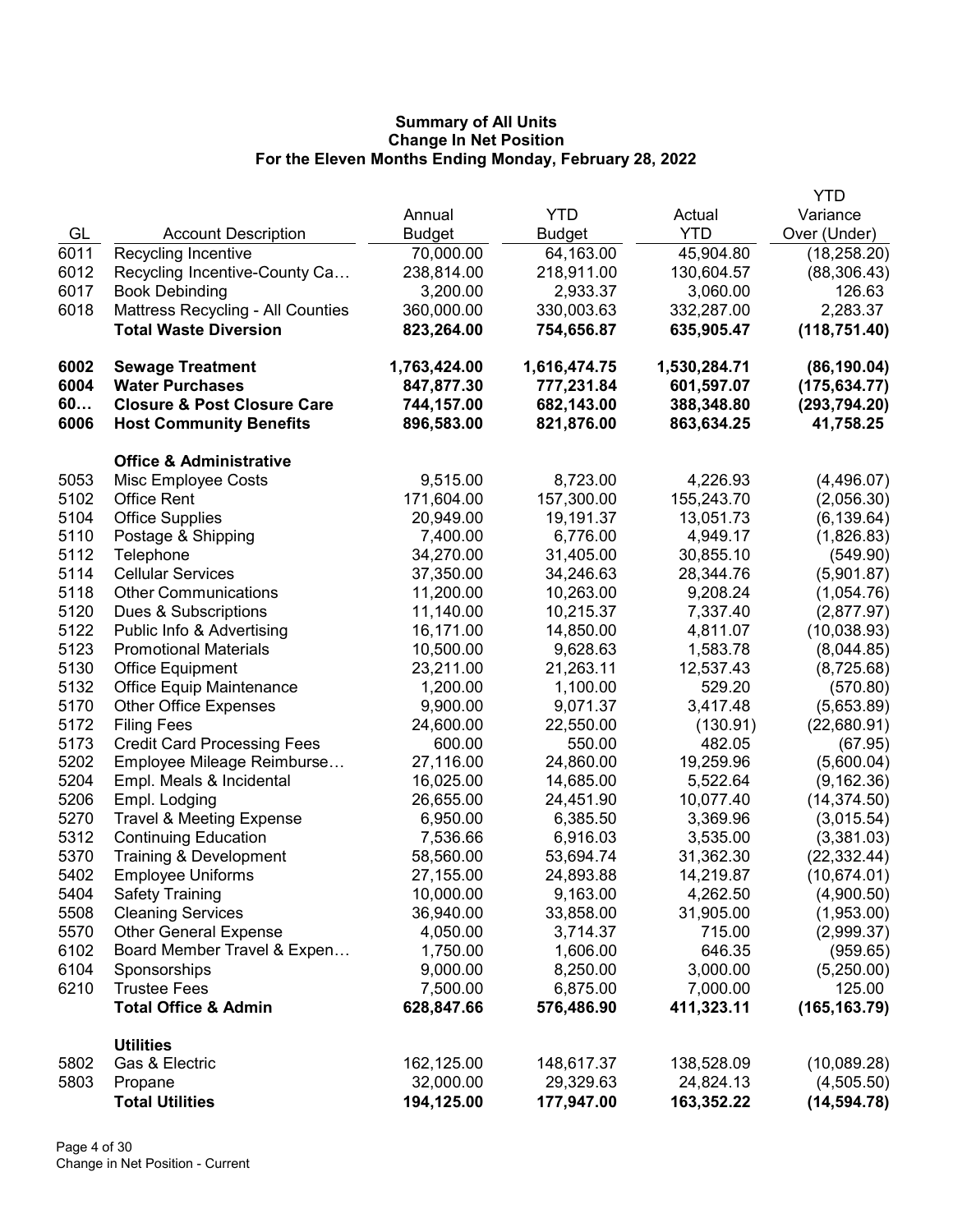|      |                                          |               |               |               | <b>YTD</b>     |
|------|------------------------------------------|---------------|---------------|---------------|----------------|
|      |                                          | Annual        | <b>YTD</b>    | Actual        | Variance       |
| GL   | <b>Account Description</b>               | <b>Budget</b> | <b>Budget</b> | <b>YTD</b>    | Over (Under)   |
|      | <b>Materials &amp; Supplies</b>          |               |               |               |                |
| 5806 | <b>Building Supplies</b>                 | 7,000.00      | 6,413.00      | 4,017.25      | (2,395.75)     |
| 5810 | <b>Site Supplies</b>                     | 29,907.90     | 27,411.89     | 16,302.65     | (11, 109.24)   |
| 5824 | Sand, Gravel & Stone                     | 220,000.00    | 201,663.00    | 213,334.48    | 11,671.48      |
| 5826 | Seed & Mulch                             | 36,300.00     | 33,278.63     | 36,228.00     | 2,949.37       |
|      | <b>Total Materials &amp; Supplies</b>    | 293,207.90    | 268,766.52    | 269,882.38    | 1,115.86       |
|      | <b>Professional Fees</b>                 |               |               |               |                |
| 5924 | Legal                                    | 111,500.00    | 102,223.00    | 41,237.50     | (60, 985.50)   |
| 5926 | <b>Investment Banking Fees</b>           | 48,666.00     | 44,621.50     | 41,037.99     | (3,583.51)     |
| 59   | <b>Accounting Fees</b>                   | 43,200.00     | 39,600.00     | 35,200.00     | (4,400.00)     |
| 5970 | Consulting                               | 418,000.00    | 383,170.26    | 328,706.85    | (54, 463.41)   |
|      | <b>Total Professional Fees</b>           | 621,366.00    | 569,614.76    | 446,182.34    | (123, 432.42)  |
|      | <b>Repairs &amp; Maintenance</b>         |               |               |               |                |
| 5804 | <b>Building Maintenance &amp; Repair</b> | 36,818.10     | 33,749.87     | 25,548.35     | (8,201.52)     |
| 5808 | Site Maint & Repair                      | 32,500.00     | 29,788.00     | 25,077.85     | (4,710.15)     |
| 5812 | <b>Pipeline Maintenance</b>              | 79,395.60     | 72,786.56     | 38,786.66     | (33,999.90)    |
|      | <b>Total Repairs &amp; Maintenance</b>   | 148,713.70    | 136,324.43    | 89,412.86     | (46, 911.57)   |
|      | <b>Automobile</b>                        |               |               |               |                |
| 5601 | Auto/Light Truck Rep. & Maint.           | 34,340.00     | 31,467.37     | 23,730.23     | (7, 737.14)    |
| 5602 | <b>Auto/Light Truck Fuel</b>             | 94,250.00     | 86,397.74     | 72,921.05     | (13, 476.69)   |
| 5603 | Auto/Light Truck Rental/Lease            | 211,300.00    | 193,688.00    | 171,981.22    | (21,706.78)    |
| 5605 | Vehicle Ins                              | 42,200.00     | 38,676.00     | 38,683.26     | 7.26           |
|      | <b>Total Automobile</b>                  | 382,090.00    | 350,229.11    | 307,315.76    | (42, 913.35)   |
|      | Computer                                 |               |               |               |                |
| 5124 | <b>Computer Equipment</b>                | 76,020.00     | 69,685.00     | 34,590.30     | (35,094.70)    |
| 5126 | <b>Computer Maintenance</b>              | 8,500.00      | 7,788.00      | 1,080.00      | (6,708.00)     |
| 5128 | Programming & Software                   | 202,510.00    | 185,650.63    | 146,248.45    | (39, 402.18)   |
| 5129 | <b>ECMS Expense</b>                      | 29,000.00     | 26,587.00     | 28,974.75     | 2,387.75       |
| 6108 | Web Page Design & Maintenance            | 8,302.00      | 7,619.37      | 4,800.00      | (2,819.37)     |
| 5906 | GIS                                      | 29,200.00     | 26,763.00     | 24,608.37     | (2, 154.63)    |
|      | <b>Total Computer</b>                    | 353,532.00    | 324,093.00    | 240,301.87    | (83,791.13)    |
| 6122 | <b>Bad Debt Expense</b>                  | 0.00          | 0.00          | (2, 233.16)   | (2, 233.16)    |
| 6114 | <b>Insurance</b>                         | 433,000.00    | 396,924.00    | 396,916.74    | (7.26)         |
| 6120 | <b>Grants</b>                            | 304,570.00    | 279,187.37    | 296,215.05    | 17,027.68      |
| 61   | <b>Admin Allocation</b>                  | 0.00          | 22.00         | 0.00          | (22.00)        |
| 61   | <b>Engineering Allocation</b>            | 1.00          | 11.00         | 0.00          | (11.00)        |
| 6208 | <b>NYS Administrative Assessm</b>        | 125,049.00    | 114,631.00    | 122,000.00    | 7,369.00       |
| 7032 | <b>Depreciation</b>                      | 8,364,400.00  | 7,667,374.00  | 7,392,953.34  | (274, 420.66)  |
| 7002 | Amortization                             | 24,400.00     | 22,363.00     | 24,413.62     | 2,050.62       |
| 6202 | <b>Interest Expense</b>                  | 714,950.00    | 655,369.00    | 548,073.18    | (107, 295.82)  |
| 6901 | <b>Contingency</b>                       | 74,800.00     | 68,559.26     | 0.00          | (68, 559.26)   |
|      | <b>Total Expenses</b>                    | 30,883,103.97 | 28,309,672.16 | 25,524,587.39 | (2,785,084.77) |
|      |                                          |               |               |               |                |

Page 5 of 30 Change in Net Position - Current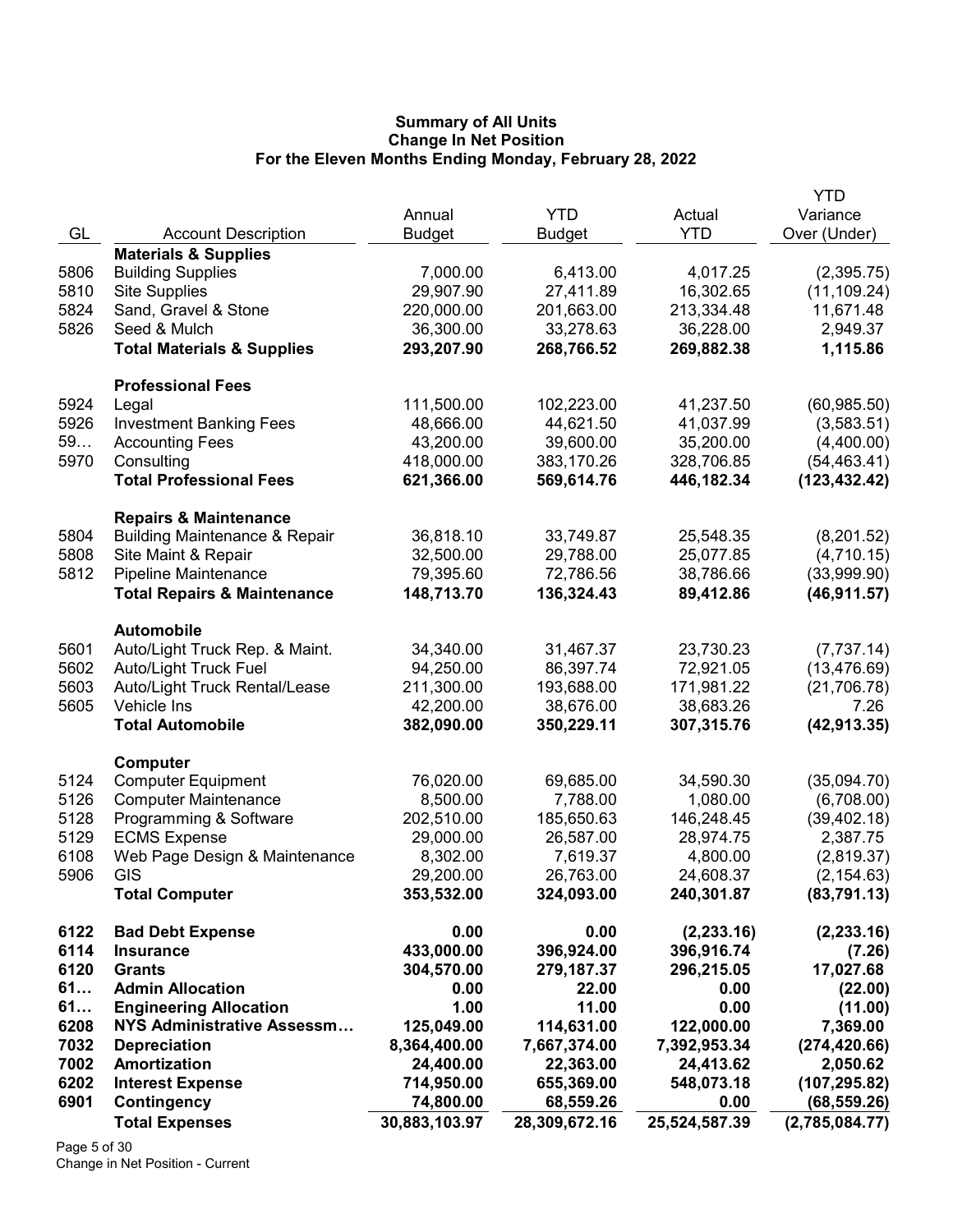|    | <b>Change in Net Position</b> | (3,226,271.47)          | (2,957,576.60)       | (367, 135.38) | 2,590,441.22                    |
|----|-------------------------------|-------------------------|----------------------|---------------|---------------------------------|
| GL | Account Description           | Annual<br><b>Budget</b> | YTD<br><b>Budget</b> | Actual<br>YTD | YTD<br>Variance<br>Over (Under) |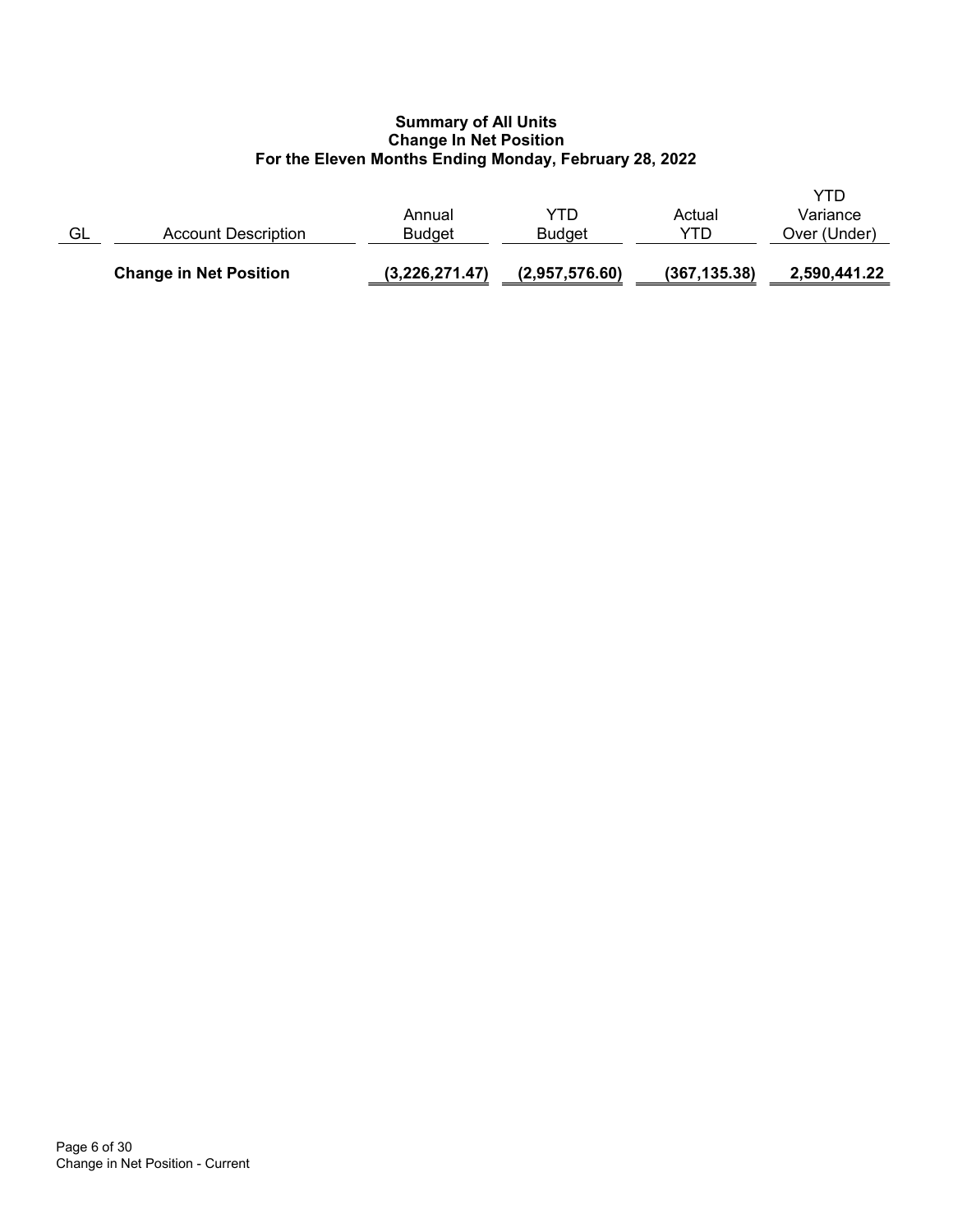# Administration Change In Net Position For the Eleven Months Ending Monday, February 28, 2022

|              |                                                |                        |                        |                  | <b>YTD</b>               |
|--------------|------------------------------------------------|------------------------|------------------------|------------------|--------------------------|
|              |                                                | Annual                 | <b>YTD</b>             | Actual           | Variance                 |
| GL           | <b>Account Description</b>                     | <b>Budget</b>          | Budget                 | <b>YTD</b>       | Over (Under)             |
|              | <b>Grant Revenue</b>                           |                        |                        |                  |                          |
| 4183         | <b>NY State Grants</b>                         | \$4,000.00             | \$3,663.00<br>3,663.00 | \$3,952.50       | \$289.50                 |
|              | <b>Total Grant Revenue</b>                     | 4,000.00               |                        | 3,952.50         | 289.50                   |
|              | <b>Other Income</b>                            |                        |                        |                  |                          |
| 4164         | Miscellaneous                                  | 211,300.00             | 193,688.00             | 184,422.76       | (9,265.24)               |
|              | <b>Total Other Income</b>                      | 211,300.00             | 193,688.00             | 184,422.76       | (9, 265.24)              |
| 4201         | <b>Gain on Sale of Assets</b>                  | 21,000.00              | 19,250.00              | 5,300.00         | (13,950.00)              |
|              | <b>Interest Income</b>                         |                        |                        |                  |                          |
| 4102         | Investment Interest Income                     | 98,400.00              | 90,200.00              | 74,727.70        | (15, 472.30)             |
| 42           | Mark to Market Adjustment                      | 0.00                   | 0.00                   | (24, 542.50)     | (24, 542.50)             |
|              | <b>Total Interest Income</b>                   | 98,400.00              | 90,200.00              | 50,185.20        | (40, 014.80)             |
|              | <b>Total Income</b>                            | 334,700.00             | 306,801.00             | 243,860.46       | (62, 940.54)             |
|              |                                                |                        |                        |                  |                          |
| 50           | <b>Salaries</b><br><b>Administrative Wages</b> | 1,212,691.00           | 1,111,638.00           | 1,076,191.20     | (35, 446.80)             |
| 50           | Overtime Wages                                 | 1,000.00               | 913.00                 | 398.09           | (514.91)                 |
|              | <b>Total Salaries</b>                          | 1,213,691.00           | 1,112,551.00           | 1,076,589.29     | (35,961.71)              |
|              |                                                |                        |                        |                  |                          |
|              | <b>Fringe Benefits</b>                         |                        |                        |                  |                          |
| 50           | <b>FICA Expense</b>                            | 82,432.00              | 75,559.00              | 75,401.87        | (157.13)                 |
| 50           | <b>Pension Expense</b>                         | 145,280.00             | 133,177.00             | 120,059.95       | (13, 117.05)             |
| 50           | <b>VDC Expense</b>                             | 0.00                   | 0.00                   | 11,272.26        | 11,272.26                |
| 50           | Health Insurance                               | 135,154.00             | 123,893.00             | 114, 148. 73     | (9,744.27)               |
| 50           | Retiree Health Insurance                       | 85,343.00              | 78,232.00              | 72,813.76        | (5,418.24)               |
| 50           | <b>Workers Comp</b>                            | 2,032.00               | 1,859.00               | 1,687.20         | (171.80)                 |
| 50<br>5036   | <b>Disability Insurance</b>                    | 2,797.00               | 2,563.00               | 2,717.97<br>0.00 | 154.97                   |
| 50           | Unemployment<br>Post Retire Overhead           | 10,000.00<br>81,254.00 | 9,163.00<br>74,481.00  | 70,191.33        | (9, 163.00)              |
| 5051         | <b>Benefit Admin. Fees</b>                     | 13,730.00              | 12,584.00              | 10,823.48        | (4,289.67)<br>(1,760.52) |
| 5054         | <b>Employee Physicals &amp; Screening</b>      | 1,787.00               | 1,639.00               | 547.75           | (1,091.25)               |
|              | <b>Total Fringe Benefits</b>                   | 559,809.00             | 513,150.00             | 479,664.30       | (33, 485.70)             |
|              | <b>Operations &amp; Maintenance</b>            |                        |                        |                  |                          |
| 5134         | Maintenance Contracts                          | 2,720.00               | 2,497.00               | 1,796.02         | (700.98)                 |
| 5403         | <b>Safety Equipment &amp; Supplies</b>         | 11,746.00              | 10,772.63              | 5,170.13         | (5,602.50)               |
|              | Total O & M                                    | 14,466.00              | 13,269.63              | 6,966.15         | (6,303.48)               |
|              |                                                |                        |                        |                  |                          |
|              | <b>Office &amp; Administrative</b>             |                        |                        |                  |                          |
| 5053         | Misc Employee Costs                            | 5,215.00               | 4,785.00               | 4,211.21         | (573.79)                 |
| 5102         | <b>Office Rent</b>                             | 121,936.00             | 111,771.00             | 120,628.82       | 8,857.82                 |
| 5104         | <b>Office Supplies</b>                         | 6,749.00               | 6,182.00               | 5,813.98         | (368.02)                 |
| 5110         | Postage & Shipping                             | 6,000.00               | 5,500.00               | 4,612.09         | (887.91)                 |
| 5112         | Telephone                                      | 5,310.00               | 4,873.00               | 3,202.98         | (1,670.02)               |
| Page 7 of 30 |                                                |                        |                        |                  |                          |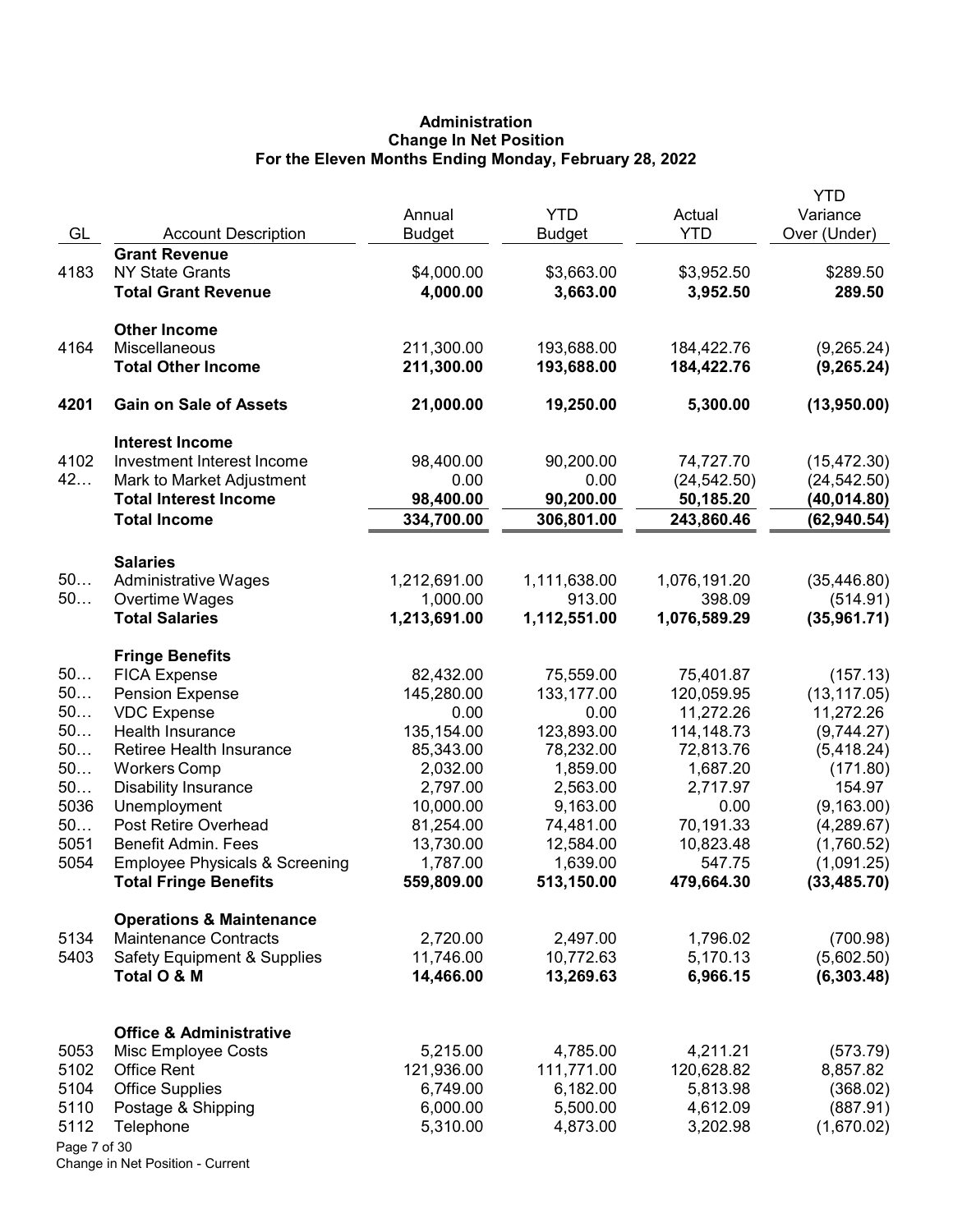# Administration Change In Net Position For the Eleven Months Ending Monday, February 28, 2022

|      |                                     |                |                  |                | <b>YTD</b>   |
|------|-------------------------------------|----------------|------------------|----------------|--------------|
|      |                                     | Annual         | <b>YTD</b>       | Actual         | Variance     |
| GL   | <b>Account Description</b>          | <b>Budget</b>  | <b>Budget</b>    | <b>YTD</b>     | Over (Under) |
| 5114 | <b>Cellular Services</b>            | 5,500.00       | 5,038.00         | 3,797.39       | (1,240.61)   |
| 5118 | <b>Other Communications</b>         | 9,600.00       | 8,800.00         | 7,894.29       | (905.71)     |
| 5120 | Dues & Subscriptions                | 4,415.00       | 4,048.00         | 2,045.08       | (2,002.92)   |
| 5122 | Public Info & Advertising           | 4,590.00       | 4,213.00         | 596.52         | (3,616.48)   |
| 5123 | <b>Promotional Materials</b>        | 2,500.00       | 2,288.00         | 1,583.78       | (704.22)     |
| 5130 | Office Equipment                    | 14,711.00      | 13,482.37        | 10,000.38      | (3,481.99)   |
| 5170 | <b>Other Office Expenses</b>        | 3,900.00       | 3,571.37         | 2,952.30       | (619.07)     |
| 5173 | <b>Credit Card Processing Fees</b>  | 600.00         | 550.00           | 482.05         | (67.95)      |
| 5202 | Employee Mileage Reimburse          | 5,000.00       | 4,587.00         | 1,843.52       | (2,743.48)   |
| 5204 | Empl. Meals & Incidental            | 2,700.00       | 2,475.00         | 42.00          | (2,433.00)   |
| 5206 | Empl. Lodging                       | 1,100.00       | 1,008.26         | 0.00           | (1,008.26)   |
| 5270 | <b>Travel &amp; Meeting Expense</b> | 3,550.00       | 3,256.00         | 3,320.98       | 64.98        |
| 5370 | Training & Development              | 14,100.00      | 12,925.00        | 4,850.65       | (8,074.35)   |
| 5402 | <b>Employee Uniforms</b>            | 1,425.00       | 1,309.00         | 73.00          | (1,236.00)   |
| 5404 | <b>Safety Training</b>              | 10,000.00      | 9,163.00         | 4,262.50       | (4,900.50)   |
| 5508 | <b>Cleaning Services</b>            | 11,440.00      | 10,483.00        | 9,680.00       | (803.00)     |
| 6102 | Board Member Travel & Expen         | 1,750.00       | 1,606.00         | 646.35         | (959.65)     |
| 6104 | Sponsorships                        | 9,000.00       | 8,250.00         | 3,000.00       | (5,250.00)   |
|      | <b>Total Office &amp; Admin</b>     | 251,091.00     | 230,164.00       | 195,539.87     | (34, 624.13) |
|      | <b>Professional Fees</b>            |                |                  |                |              |
| 5924 | Legal                               | 35,000.00      | 32,087.00        | 23,077.50      | (9,009.50)   |
| 5926 | <b>Investment Banking Fees</b>      | 6,900.00       | 6,325.00         | 6,572.98       | 247.98       |
| 59   | <b>Accounting Fees</b>              | 43,200.00      | 39,600.00        | 35,200.00      | (4,400.00)   |
| 5970 | Consulting                          | 60,600.00      | 55,550.00        | 56,745.00      | 1,195.00     |
|      | <b>Total Professional Fees</b>      | 145,700.00     | 133,562.00       | 121,595.48     | (11, 966.52) |
|      | Automobile                          |                |                  |                |              |
| 5601 | Auto/Light Truck Rep. & Maint.      | 840.00         | 766.37           | 359.58         | (406.79)     |
| 5602 | <b>Auto/Light Truck Fuel</b>        | 1,250.00       | 1,144.00         | 15.88          | (1, 128.12)  |
|      | <b>Total Automobile</b>             | 2,090.00       | 1,910.37         | 375.46         | (1,534.91)   |
|      | Computer                            |                |                  |                |              |
| 5124 | <b>Computer Equipment</b>           | 29,320.00      | 26,873.00        | 5,075.20       | (21, 797.80) |
| 5126 | <b>Computer Maintenance</b>         | 8,500.00       | 7,788.00         | 1,080.00       | (6,708.00)   |
| 5128 | Programming & Software              | 161,258.00     | 147,825.37       | 118,954.73     | (28, 870.64) |
| 5129 | <b>ECMS Expense</b>                 | 29,000.00      | 26,587.00        | 28,974.75      | 2,387.75     |
| 6108 | Web Page Design & Maintenance       | 7,552.00       | 6,926.37         | 4,800.00       | (2, 126.37)  |
|      | <b>Total Computer</b>               | 235,630.00     | 215,999.74       | 158,884.68     | (57, 115.06) |
| 6114 | <b>Insurance</b>                    | 19,200.00      | 17,600.00        | 17,600.00      | 0.00         |
| 61   | <b>Admin Allocation</b>             | (2,332,132.00) | (2, 137, 784.00) | (1,975,905.26) | 161,878.74   |
| 7032 | <b>Depreciation</b>                 | 279,900.00     | 256,575.00       | 209,066.96     | (47,508.04)  |
| 6901 | <b>Contingency</b>                  | 19,800.00      | 18,146.26        | 0.00           | (18, 146.26) |
|      | <b>Total Expenses</b>               | 409,245.00     | 375,144.00       | 290,376.93     | (84, 767.07) |
|      | <b>Change in Net Position</b>       | (74, 545.00)   | (68, 343.00)     | (46, 516.47)   | 21,826.53    |
|      |                                     |                |                  |                |              |

Page 8 of 30 Change in Net Position - Current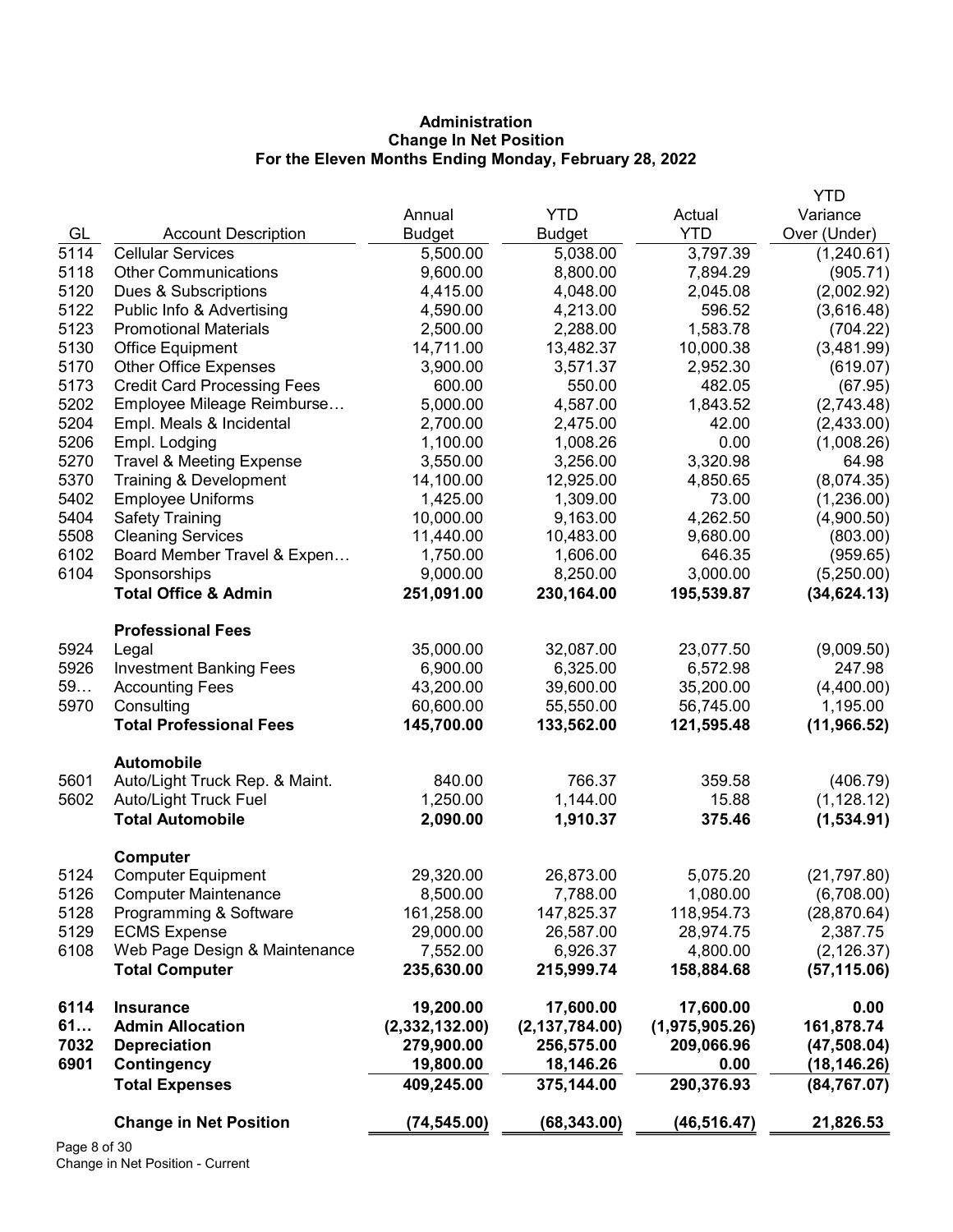|              |                                                   |                |                |                        | YTD                        |
|--------------|---------------------------------------------------|----------------|----------------|------------------------|----------------------------|
|              |                                                   | Annual         | <b>YTD</b>     | Actual                 | Variance                   |
| GL           | <b>Account Description</b>                        | <b>Budget</b>  | Budget         | <b>YTD</b>             | Over (Under)               |
|              | <b>Customer Billings</b>                          |                |                |                        |                            |
| 4001         | <b>Customer Billings</b>                          | \$8,153,431.00 | \$7,473,983.00 | \$7,408,637.92         | (\$65,345.08)              |
| 4006         | Replacement Reserve Tip Inco                      | 216,245.00     | 198,220.00     | 323,708.14             | 125,488.14                 |
| 4007         | Liner Reserve Tip Income                          | 0.00           | 0.00           | 175,306.74             | 175,306.74                 |
| 4008         | Closure Reserve Tip Income                        | 594,674.00     | 545,116.00     | 590,715.04             | 45,599.04                  |
|              | <b>Total Customer Billings</b>                    | 8,964,350.00   | 8,217,319.00   | 8,498,367.84           | 281,048.84                 |
|              | <b>Waste Diversion Revenue</b>                    |                |                |                        |                            |
| 4050         | <b>RTS Revenue</b>                                | 104,500.00     | 95,788.00      | 80,609.10              | (15, 178.90)               |
| 4061         | <b>Recycling Revenue - Mattresses</b>             | 110,000.00     | 100,837.00     | 105,917.50             | 5,080.50                   |
|              | <b>Total Waste Diversion Revenue</b>              | 214,500.00     | 196,625.00     | 186,526.60             | (10,098.40)                |
|              | <b>Grant Revenue</b>                              |                |                |                        |                            |
| 4183         | <b>NY State Grants</b>                            | 81,319.00      | 74,547.00      | 43,946.70              | (30,600.30)                |
|              | <b>Total Grant Revenue</b>                        | 81,319.00      | 74,547.00      | 43,946.70              | (30,600.30)                |
|              | <b>Other Income</b>                               |                |                |                        |                            |
| 4164         | Miscellaneous                                     | 25,000.00      | 22,913.00      | 6,340.09               | (16, 572.91)               |
| 4166         | <b>LFGTE Revenue</b>                              | 462,054.00     | 423,555.00     | 520,904.32             | 97,349.32                  |
| 4190         | Recovery of Bad Debts                             | 0.00           | 0.00           | 314.52                 | 314.52                     |
|              | <b>Total Other Income</b>                         | 487,054.00     | 446,468.00     | 527,558.93             | 81,090.93                  |
| 4201         | <b>Gain on Sale of Assets</b>                     | 45,000.00      | 41,250.00      | 8,200.00               | (33,050.00)                |
|              |                                                   |                |                |                        |                            |
| 41           | <b>Interest Income</b><br><b>Trustee Interest</b> | 128,585.00     | 117,865.00     |                        | (106, 312.20)              |
| 4108         | Reserve Interest                                  | 75,379.00      | 69,102.00      | 11,552.80<br>60,044.86 |                            |
| 4116         | Replace Reserve Interest Income                   | 90,981.00      | 83,402.00      | 51,074.84              | (9,057.14)<br>(32, 327.16) |
| 4117         | Liner Reserve Interest Income                     | 0.00           | 0.00           | 12,572.80              | 12,572.80                  |
| 4118         | <b>Closure Reserve Interest Income</b>            | 85,205.00      | 78,100.00      | 74,986.67              | (3, 113.33)                |
| 4119         | Post Close Interest Income                        | 64,278.00      | 58,927.00      | 52,631.64              | (6, 295.36)                |
| 4120         | Wetlands Mitigation Interest Inc                  | 18,071.00      | 16,566.00      | 7,647.75               | (8,918.25)                 |
| 42           | Mark to Market Adjustment                         | 0.00           | 0.00           | (469, 249.87)          | (469, 249.87)              |
|              | <b>Total Interest Income</b>                      | 462,499.00     | 423,962.00     | (198, 738.51)          | (622, 700.51)              |
|              | <b>Total Income</b>                               | 10,254,722.00  | 9,400,171.00   | 9,065,861.56           | (334, 309.44)              |
|              |                                                   |                |                |                        |                            |
|              | <b>Salaries</b>                                   |                |                |                        |                            |
| 50           | <b>Engineering Wages</b>                          | 124,791.00     | 114,389.00     | 157,951.63             | 43,562.63                  |
| 50           | <b>MMF Wages</b>                                  | 1,461,066.00   | 1,339,316.00   | 1,145,445.72           | (193, 870.28)              |
| 50           | WQ Wages                                          | 0.00           | 0.00           | 1,067.08               | 1,067.08                   |
| 50           | Overtime Wages                                    | 37,362.00      | 34,254.00      | 34,092.17              | (161.83)                   |
| 5005         | On-Call Stipend                                   | 7,800.00       | 7,150.00       | 6,900.00               | (250.00)                   |
|              | <b>Total Salaries</b>                             | 1,631,019.00   | 1,495,109.00   | 1,345,456.60           | (149, 652.40)              |
|              | <b>Fringe Benefits</b>                            |                |                |                        |                            |
| 50           | <b>FICA Expense</b>                               | 104,733.00     | 96,008.00      | 97,306.96              | 1,298.96                   |
| 50           | <b>Pension Expense</b>                            | 252,435.00     | 231,396.00     | 217,217.80             | (14, 178.20)               |
| Page 9 of 30 |                                                   |                |                |                        |                            |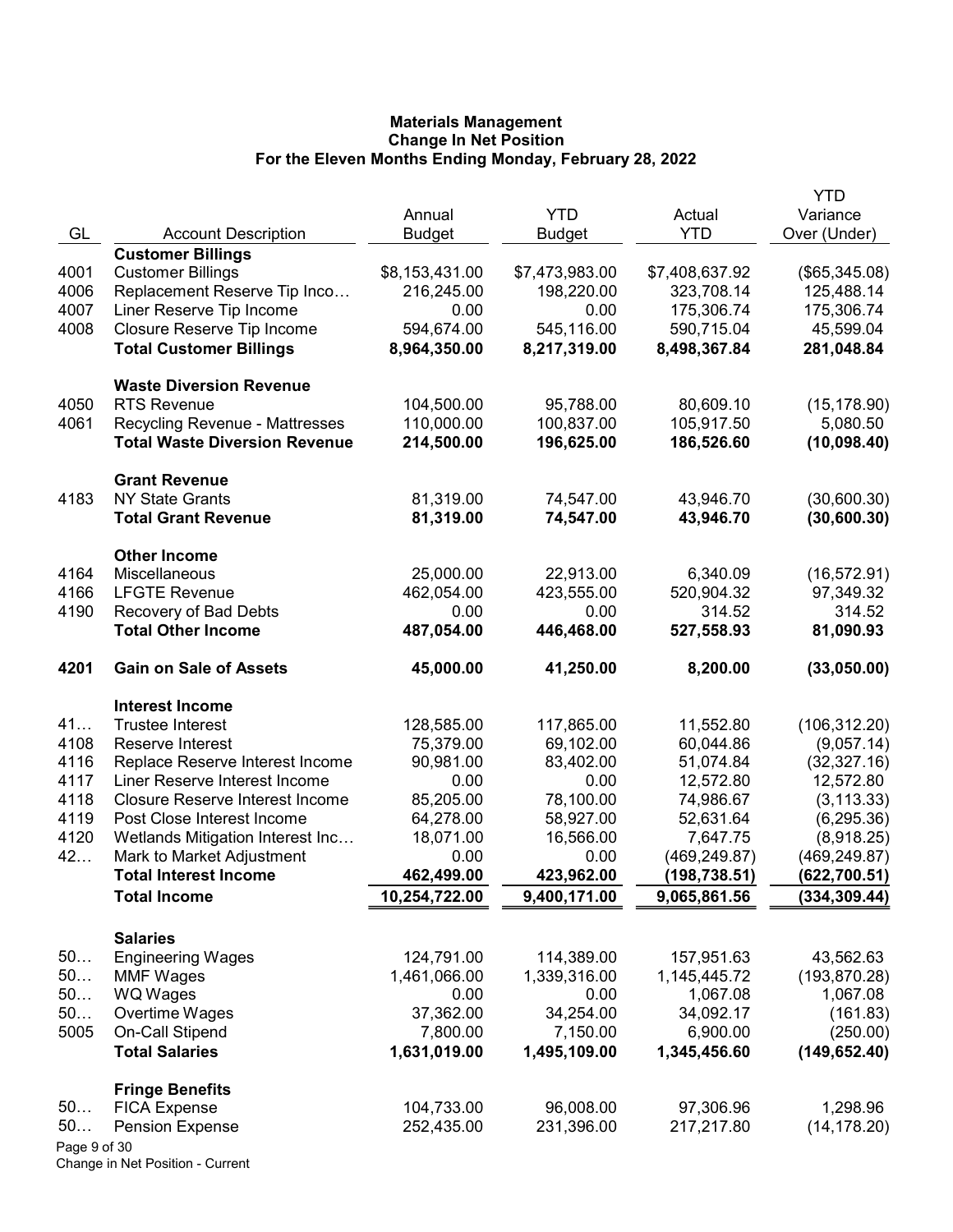|      |                                           |               |            |            | <b>YTD</b>    |
|------|-------------------------------------------|---------------|------------|------------|---------------|
|      |                                           | Annual        | <b>YTD</b> | Actual     | Variance      |
| GL   | <b>Account Description</b>                | <b>Budget</b> | Budget     | <b>YTD</b> | Over (Under)  |
| 50   | <b>VDC Expense</b>                        | 0.00          | 0.00       | 249.72     | 249.72        |
| 50   | Health Insurance                          | 268,579.00    | 246,202.00 | 210,947.10 | (35, 254.90)  |
| 50   | <b>Workers Comp</b>                       | 93,022.00     | 85,272.00  | 75,419.34  | (9,852.66)    |
| 50   | <b>Disability Insurance</b>               | 5,193.00      | 4,763.00   | 4,949.25   | 186.25        |
| 50   | Post Retire Overhead                      | 145,342.00    | 133,232.00 | 114,885.45 | (18, 346.55)  |
| 5054 | <b>Employee Physicals &amp; Screening</b> | 8,000.00      | 7,337.00   | 4,718.00   | (2,619.00)    |
|      | <b>Total Fringe Benefits</b>              | 877,304.00    | 804,210.00 | 725,693.62 | (78, 516.38)  |
|      | <b>Operations &amp; Maintenance</b>       |               |            |            |               |
| 5062 | Third Party Temporary - O&M               | 15,000.00     | 13,753.52  | 0.00       | (13,753.52)   |
| 5403 | <b>Safety Equipment &amp; Supplies</b>    | 17,000.00     | 15,587.00  | 12,533.46  | (3,053.54)    |
| 5702 | Large Equipment Parts                     | 119,143.34    | 109,214.82 | 94,920.78  | (14, 294.04)  |
| 5703 | <b>Small Equipment</b>                    | 9,550.00      | 8,754.13   | 1,671.04   | (7,083.09)    |
| 5704 | <b>O&amp;M Supplies</b>                   | 20,000.00     | 18,337.00  | 14,914.29  | (3,422.71)    |
| 5708 | Fuels                                     | 313,900.00    | 287,738.00 | 275,186.58 | (12, 551.42)  |
| 5710 | Lubricants                                | 20,000.00     | 18,337.00  | 9,761.13   | (8, 575.87)   |
| 5712 | Purchased Maintenance & Repair            | 80,000.00     | 73,337.00  | 56,742.62  | (16, 594.38)  |
| 5716 | <b>Equipment Rental</b>                   | 15,000.00     | 13,750.00  | 10,933.34  | (2,816.66)    |
| 5718 | Tires                                     | 20,000.00     | 18,337.00  | 13,605.30  | (4,731.70)    |
| 5770 | Other Tool, Equip & O&M                   | 5,000.00      | 4,587.00   | 3,245.99   | (1,341.01)    |
| 5815 | Chemicals                                 | 11,000.00     | 10,087.00  | 8,274.46   | (1,812.54)    |
| 5818 | Leachate System Expense                   | 15,000.00     | 13,750.00  | 14,775.50  | 1,025.50      |
| 5820 | <b>LFG Maintenance</b>                    | 69,156.00     | 63,393.00  | 27,879.30  | (35, 513.70)  |
| 5870 | <b>Natural Habitat Enhancements</b>       | 50,000.00     | 45,837.00  | 47,676.00  | 1,839.00      |
| 5932 | <b>Monitoring &amp; Testing</b>           | 191,101.10    | 175,172.36 | 118,080.12 | (57,092.24)   |
| 6008 | <b>Contract Hauling</b>                   | 9,000.00      | 8,249.89   | 918.00     | (7,331.89)    |
|      | Total O & M                               | 979,850.44    | 898,221.72 | 711,117.91 | (187, 103.81) |
|      | <b>Recycling Transfer Station</b>         |               |            |            |               |
| 50   | <b>Material Reprocessing Wages</b>        | 235,603.00    | 215,974.00 | 173,185.03 | (42,788.97)   |
| 50   | <b>Material Reprocessing OT</b>           | 6,419.00      | 5,885.00   | 10,584.99  | 4,699.99      |
| 50   | <b>FICA Expense</b>                       | 16,273.00     | 14,916.00  | 12,881.20  | (2,034.80)    |
| 50   | <b>Pension Expense</b>                    | 32,531.00     | 29,821.00  | 22,744.20  | (7,076.80)    |
| 50   | Health Insurance                          | 29,297.00     | 26,851.00  | 19,709.84  | (7, 141.16)   |
| 50   | <b>Workers Comp</b>                       | 18,663.00     | 17,105.00  | 14,937.00  | (2, 168.00)   |
| 50   | <b>Disability Insurance</b>               | 893.00        | 814.00     | 0.00       | (814.00)      |
| 50   | Post Retire Overhead                      | 25,944.00     | 23,782.00  | 19,424.25  | (4,357.75)    |
| 6300 | RTS -Safety Equipment & Sup               | 2,500.00      | 2,288.00   | 1,920.46   | (367.54)      |
| 6305 | RTS - Large Equipment Parts               | 7,500.00      | 6,875.00   | 3,893.17   | (2,981.83)    |
| 6310 | RTS - Small Equipment                     | 4,000.00      | 3,663.00   | 670.83     | (2,992.17)    |
| 6315 | RTS - O&M Supplies                        | 5,000.00      | 4,579.63   | 1,238.14   | (3,341.49)    |
| 6320 | RTS - Fuels                               | 10,000.00     | 9,163.00   | 4,310.25   | (4,852.75)    |
| 6325 | RTS - Purchased Maintenance               | 7,500.00      | 6,875.00   | 3,760.71   | (3, 114.29)   |
| 6330 | <b>RTS - Contract Hauling</b>             | 52,040.00     | 47,703.37  | 11,572.50  | (36, 130.87)  |
| 6335 | RTS - Office Supplies                     | 1,000.00      | 913.00     | 14.13      | (898.87)      |
| 6340 | RTS - Cellular Services                   | 1,050.00      | 968.00     | 0.00       | (968.00)      |
| 6345 | RTS - Other Communications                | 2,400.00      | 2,200.00   | 1,464.63   | (735.37)      |
|      |                                           |               |            |            |               |

Page 10 of 30 Change in Net Position - Current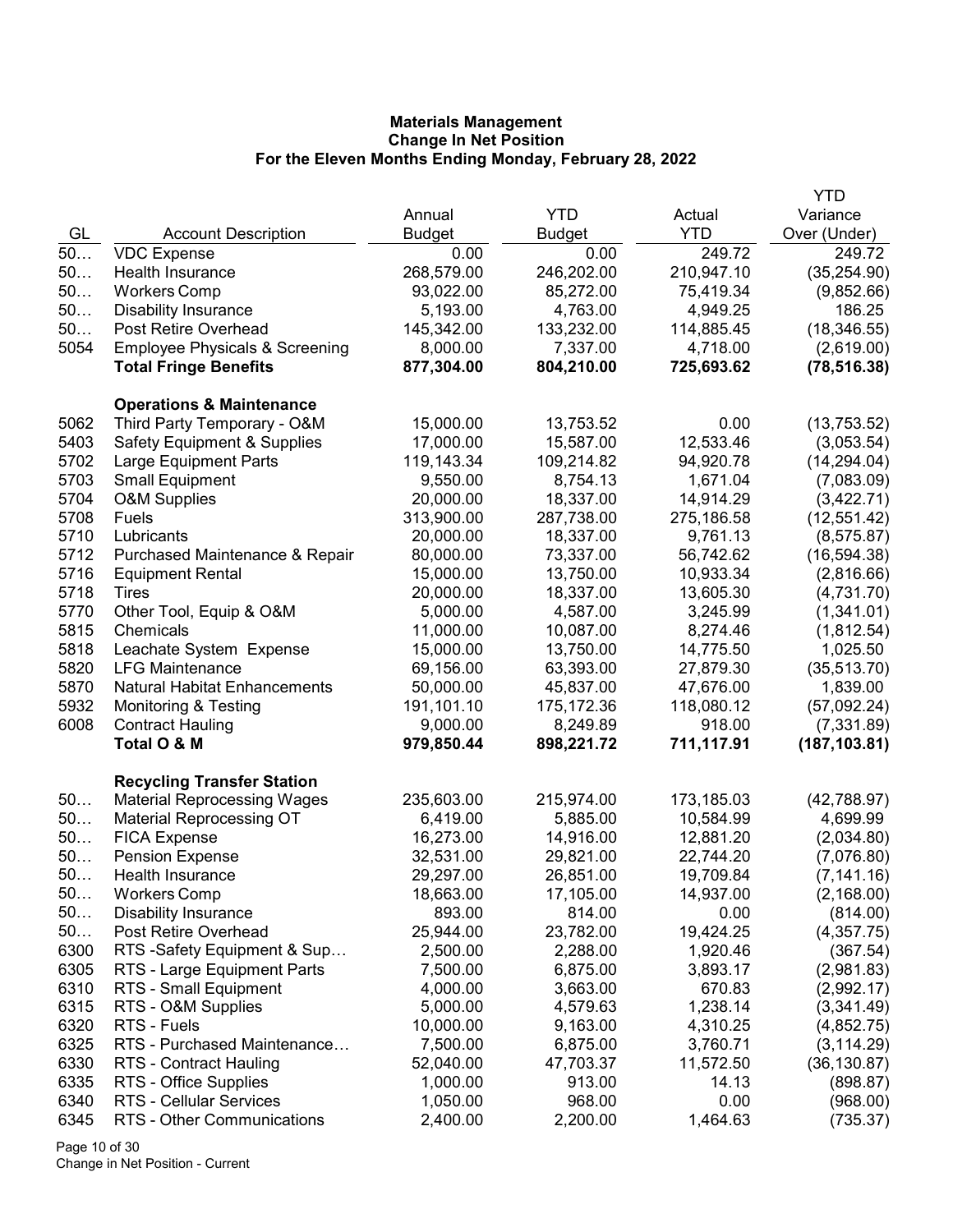|      |                                                     |               |                      |            | <b>YTD</b>             |
|------|-----------------------------------------------------|---------------|----------------------|------------|------------------------|
|      |                                                     | Annual        | <b>YTD</b>           | Actual     | Variance               |
| GL   | <b>Account Description</b>                          | <b>Budget</b> | <b>Budget</b>        | <b>YTD</b> | Over (Under)           |
| 6350 | RTS - Office Equipment Mainte                       | 500.00        | 462.00               | 0.00       | (462.00)               |
| 6355 | RTS - Employee Mileage Reim                         | 50.00         | 44.00                | 0.00       | (44.00)                |
| 6360 | RTS - Employee Uniforms                             | 1,480.00      | 1,353.00             | 1,299.03   | (53.97)                |
| 6365 | RTS - Gas & Electric                                | 11,000.00     | 10,083.37            | 8,999.84   | (1,083.53)             |
| 6370 | RTS - Propane                                       | 8,500.00      | 7,788.00             | 5,902.29   | (1,885.71)             |
| 6375 | RTS - Building Supplies                             | 1,000.00      | 913.00               | 67.46      | (845.54)               |
| 6380 | RTS - Site Supplies                                 | 1,000.00      | 913.00               | 0.00       | (913.00)               |
| 6385 | RTS - Building Maintenance &                        | 1,000.00      | 916.63               | 0.00       | (916.63)               |
| 6390 | RTS - Site Maintenance & Repair                     | 4,000.00      | 3,663.00             | 2,165.00   | (1,498.00)             |
| 6395 | RTS - Auto/Light Truck Rep. &                       | 2,000.00      | 1,837.00             | 0.00       | (1,837.00)             |
| 6400 | RTS - Auto/Light Truck Fuel                         | 700.00        | 645.37               | 470.86     | (174.51)               |
| 6410 | RTS - Programming & Software                        | 1,155.00      | 1,056.00             | 0.00       | (1,056.00)             |
|      | <b>Total Recycling Transfer Stati</b>               | 490,998.00    | 450,050.37           | 321,215.81 | (128, 834.56)          |
|      | <b>Waste Diversion</b>                              |               |                      |            |                        |
| 5125 | <b>Promotional Materials - RRR</b>                  | 75,000.00     | 68,750.00            | 48,550.30  | (20, 199.70)           |
| 6009 | Household Hazardous Waste                           | 76,250.00     | 69,895.87            | 75,498.80  | 5,602.93               |
| 6011 | Recycling Incentive                                 | 70,000.00     | 64,163.00            | 45,904.80  | (18, 258.20)           |
| 6012 | Recycling Incentive-County Ca                       | 238,814.00    | 218,911.00           | 130,604.57 | (88, 306.43)           |
| 6017 | <b>Book Debinding</b>                               | 3,200.00      | 2,933.37             | 3,060.00   | 126.63                 |
| 6018 | Mattress Recycling - All Counties                   | 360,000.00    | 330,003.63           | 332,287.00 | 2,283.37               |
|      | <b>Total Waste Diversion</b>                        | 823,264.00    | 754,656.87           | 635,905.47 | (118, 751.40)          |
|      |                                                     |               |                      |            |                        |
| 6002 | <b>Sewage Treatment</b>                             | 529,395.00    | 485,278.75           | 328,905.11 | (156, 373.64)          |
| 60   | <b>Closure &amp; Post Closure Care</b>              | 744,157.00    | 682,143.00           | 388,348.80 | (293, 794.20)          |
| 6006 | <b>Host Community Benefits</b>                      | 763,172.00    | 699,578.00           | 730,222.79 | 30,644.79              |
|      |                                                     |               |                      |            |                        |
|      | <b>Office &amp; Administrative</b>                  |               |                      |            |                        |
| 5053 | Misc Employee Costs                                 | 1,000.00      | 913.00               | 0.00       | (913.00)               |
| 5104 | <b>Office Supplies</b>                              | 5,000.00      | 4,587.00             | 2,053.96   | (2,533.04)             |
| 5112 | Telephone                                           | 8,500.00      | 7,788.00             | 7,101.70   | (686.30)               |
| 5114 | <b>Cellular Services</b>                            | 6,750.00      | 6,193.00             | 5,337.99   | (855.01)               |
| 5120 | Dues & Subscriptions                                | 3,000.00      | 2,750.00             | 2,356.00   | (394.00)               |
| 5122 | Public Info & Advertising                           | 2,500.00      | 2,288.00             | 1,229.85   | (1,058.15)             |
| 5123 | <b>Promotional Materials</b>                        | 3,000.00      | 2,753.63             | 0.00       | (2,753.63)             |
| 5130 |                                                     | 1,000.00      | 913.00               | 787.33     |                        |
| 5132 | <b>Office Equipment</b><br>Office Equip Maintenance | 1,200.00      | 1,100.00             | 529.20     | (125.67)<br>(570.80)   |
| 5202 | Employee Mileage Reimburse                          | 7,500.00      | 6,871.37             | 5,950.46   | (920.91)               |
| 5204 | Empl. Meals & Incidental                            | 1,800.00      |                      | 140.13     |                        |
| 5206 | Empl. Lodging                                       | 1,155.00      | 1,650.00<br>1,058.75 | 192.00     | (1,509.87)<br>(866.75) |
| 5270 | <b>Travel &amp; Meeting Expense</b>                 | 750.00        | 693.00               | 0.00       | (693.00)               |
| 5312 | <b>Continuing Education</b>                         | 3,536.66      | 3,245.66             | 3,535.00   | 289.34                 |
| 5370 | Training & Development                              | 9,965.00      | 9,138.25             | 7,751.75   | (1,386.50)             |
| 5402 | <b>Employee Uniforms</b>                            | 15,000.00     | 13,750.00            | 9,298.75   | (4,451.25)             |
| 5508 | <b>Cleaning Services</b>                            | 12,400.00     | 11,366.63            | 10,280.00  | (1,086.63)             |
| 6210 | <b>Trustee Fees</b>                                 | 7,500.00      | 6,875.00             | 7,000.00   | 125.00                 |

Page 11 of 30 Change in Net Position - Current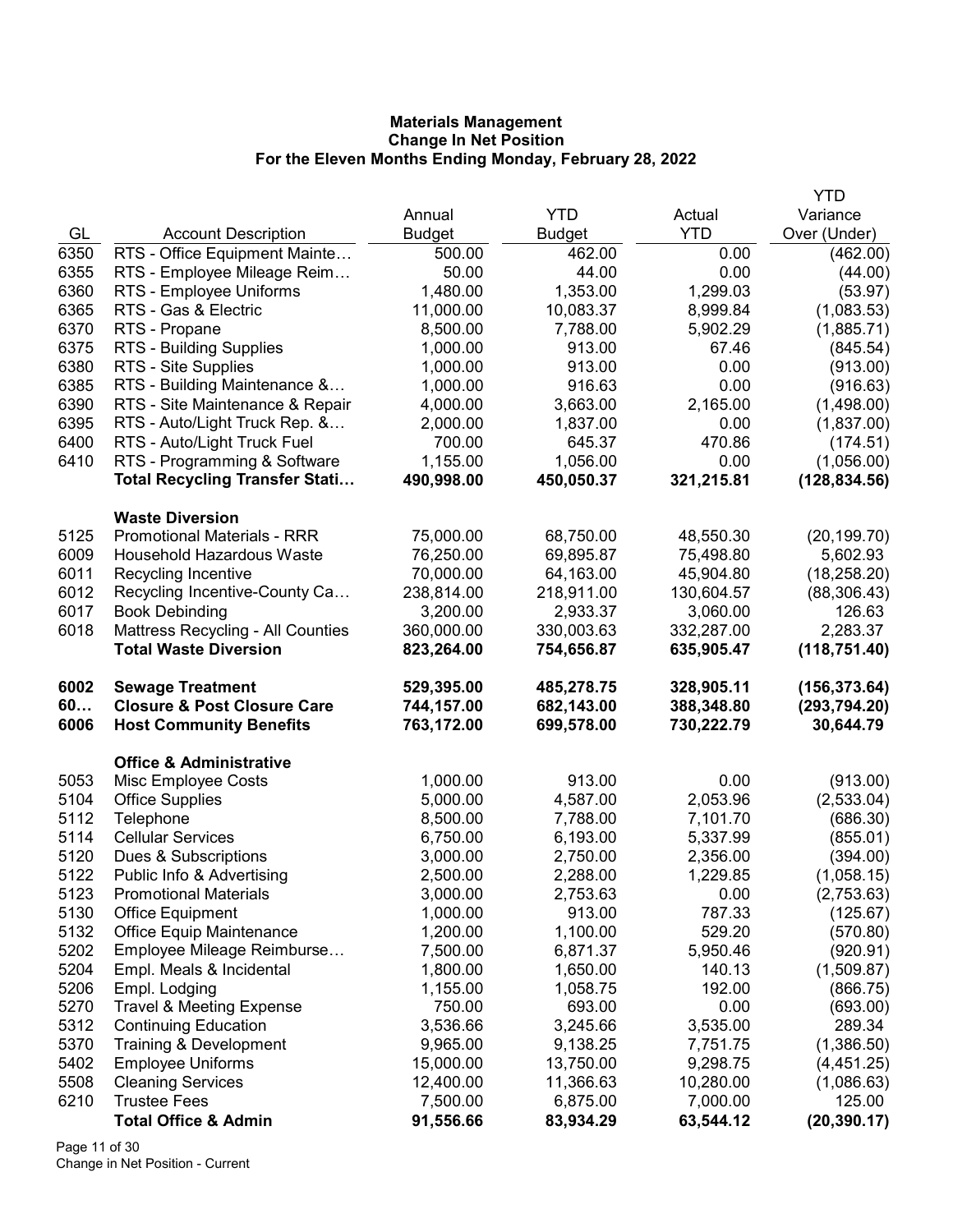| GL                                               | <b>Account Description</b>                                                                                                                                                                                         | Annual<br><b>Budget</b>                                                                                        | <b>YTD</b><br><b>Budget</b>                                                                                    | Actual<br><b>YTD</b>                                                                                      | YTD<br>Variance<br>Over (Under)                                                                                    |
|--------------------------------------------------|--------------------------------------------------------------------------------------------------------------------------------------------------------------------------------------------------------------------|----------------------------------------------------------------------------------------------------------------|----------------------------------------------------------------------------------------------------------------|-----------------------------------------------------------------------------------------------------------|--------------------------------------------------------------------------------------------------------------------|
| 5802<br>5803                                     | <b>Utilities</b><br>Gas & Electric<br>Propane<br><b>Total Utilities</b>                                                                                                                                            | 50,000.00<br>32,000.00<br>82,000.00                                                                            | 45,829.63<br>29,329.63<br>75,159.26                                                                            | 39,776.72<br>24,824.13<br>64,600.85                                                                       | (6,052.91)<br>(4,505.50)<br>(10, 558.41)                                                                           |
| 5806<br>5810<br>5824<br>5826                     | <b>Materials &amp; Supplies</b><br><b>Building Supplies</b><br><b>Site Supplies</b><br>Sand, Gravel & Stone<br>Seed & Mulch<br><b>Total Materials &amp; Supplies</b>                                               | 7,000.00<br>29,907.90<br>220,000.00<br>36,300.00<br>293,207.90                                                 | 6,413.00<br>27,411.89<br>201,663.00<br>33,278.63<br>268,766.52                                                 | 4,017.25<br>16,302.65<br>213,334.48<br>36,228.00<br>269,882.38                                            | (2,395.75)<br>(11, 109.24)<br>11,671.48<br>2,949.37<br>1,115.86                                                    |
| 5924<br>5926<br>5970                             | <b>Professional Fees</b><br>Legal<br><b>Investment Banking Fees</b><br>Consulting<br><b>Total Professional Fees</b>                                                                                                | 14,500.00<br>21,300.00<br>58,100.00<br>93,900.00                                                               | 13,288.00<br>19,525.00<br>53,258.37<br>86,071.37                                                               | 4,798.75<br>17,529.52<br>25,756.64<br>48,084.91                                                           | (8,489.25)<br>(1,995.48)<br>(27, 501.73)<br>(37,986.46)                                                            |
| 5804                                             | <b>Repairs &amp; Maintenance</b><br><b>Building Maintenance &amp; Repair</b><br><b>Total Repairs &amp; Maintenance</b>                                                                                             | 15,000.00<br>15,000.00                                                                                         | 13,753.63<br>13,753.63                                                                                         | 10,517.72<br>10,517.72                                                                                    | (3,235.91)<br>(3,235.91)                                                                                           |
| 5603                                             | <b>Automobile</b><br>Auto/Light Truck Rental/Lease<br><b>Total Automobile</b>                                                                                                                                      | 14,400.00<br>14,400.00                                                                                         | 13,200.00<br>13,200.00                                                                                         | 9,849.99<br>9,849.99                                                                                      | (3,350.01)<br>(3,350.01)                                                                                           |
| 5124<br>5128                                     | Computer<br><b>Computer Equipment</b><br>Programming & Software<br><b>Total Computer</b>                                                                                                                           | 18,700.00<br>7,500.00<br>26,200.00                                                                             | 17,138.00<br>6,875.00<br>24,013.00                                                                             | 10,596.61<br>5,296.85<br>15,893.46                                                                        | (6, 541.39)<br>(1,578.15)<br>(8, 119.54)                                                                           |
| 6114<br>61<br>61<br>6208<br>7032<br>6202<br>6901 | <b>Insurance</b><br><b>Admin Allocation</b><br><b>Engineering Allocation</b><br><b>NYS Administrative Assessm</b><br><b>Depreciation</b><br><b>Interest Expense</b><br><b>Contingency</b><br><b>Total Expenses</b> | 170,700.00<br>993,394.00<br>30,524.00<br>51,147.00<br>3,537,500.00<br>658,144.00<br>30,000.00<br>12,926,833.00 | 156,475.00<br>910,613.00<br>27,984.00<br>46,882.00<br>3,242,712.00<br>603,295.00<br>27,500.00<br>11,849,606.78 | 156,475.00<br>836,400.70<br>25,889.06<br>49,900.00<br>3,182,360.08<br>536,041.66<br>0.00<br>10,456,306.04 | 0.00<br>(74, 212.30)<br>(2,094.94)<br>3,018.00<br>(60, 351.92)<br>(67, 253.34)<br>(27, 500.00)<br>(1, 393, 300.74) |
|                                                  | <b>Change in Net Position</b>                                                                                                                                                                                      | (2,672,111.00)                                                                                                 | (2,449,435.78)                                                                                                 | (1,390,444.48)                                                                                            | 1,058,991.30                                                                                                       |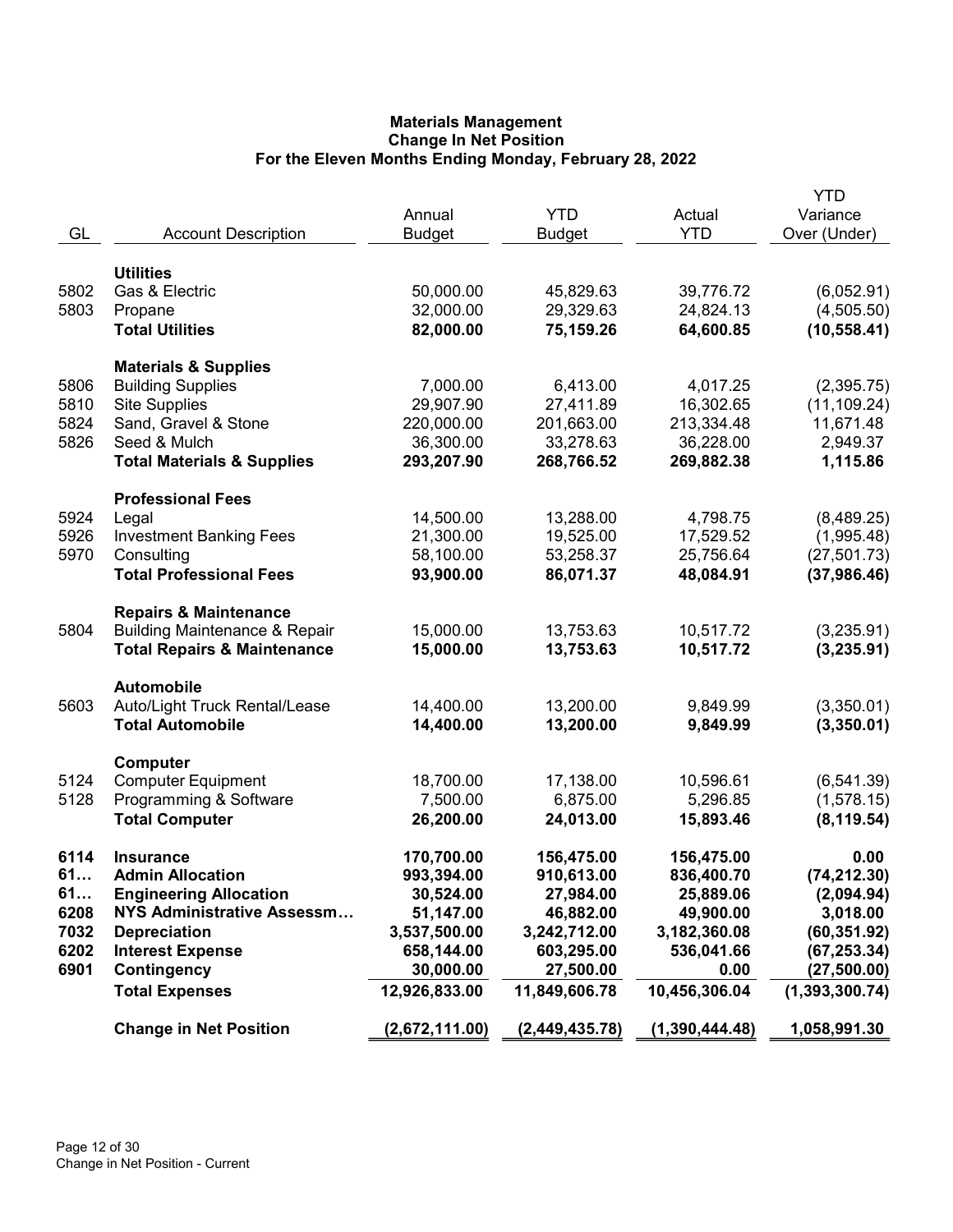# **Telecommunications** Change In Net Position For the Eleven Months Ending Monday, February 28, 2022

|               |                                           | Annual                    | <b>YTD</b>                | Actual                    | <b>YTD</b><br>Variance    |
|---------------|-------------------------------------------|---------------------------|---------------------------|---------------------------|---------------------------|
| GL            | <b>Account Description</b>                | <b>Budget</b>             | Budget                    | <b>YTD</b>                | Over (Under)              |
|               | <b>Customer Billings</b>                  |                           |                           |                           |                           |
| 4001          | <b>Customer Billings</b>                  | \$5,664,117.00            | \$5,192,110.00            | \$5,199,206.71            | \$7,096.71                |
| 4004          | Dark Fiber Billings                       | 591,569.00                | 542,267.00                | 882,477.88                | 340,210.88                |
|               | <b>Total Customer Billings</b>            | 6,255,686.00              | 5,734,377.00              | 6,081,684.59              | 347,307.59                |
|               |                                           |                           |                           |                           |                           |
|               | <b>Grant Revenue</b>                      |                           |                           |                           |                           |
| 4181          | <b>Federal Grant Income</b>               | 200,000.00                | 183,337.00                | 0.00                      | (183, 337.00)             |
|               | <b>Total Grant Revenue</b>                | 200,000.00                | 183,337.00                | 0.00                      | (183, 337.00)             |
|               | <b>Other Income</b>                       |                           |                           |                           |                           |
| 4164          | Miscellaneous                             | 47,050.00                 | 43,131.00                 | 7,055.22                  | (36,075.78)               |
|               | <b>Total Other Income</b>                 | 47,050.00                 | 43,131.00                 | 7,055.22                  | (36,075.78)               |
|               | <b>Interest Income</b>                    |                           |                           |                           |                           |
| 4102          | Investment Interest Income                | 9,773.00                  | 8,954.00                  | 9,122.22                  | 168.22                    |
| 4108          | Reserve Interest                          | 84,786.00                 | 77,726.00                 | 48,965.95                 | (28, 760.05)              |
| 42            | Mark to Market Adjustment                 | 0.00                      | 0.00                      | (8,915.00)                | (8,915.00)                |
|               | <b>Total Interest Income</b>              | 94,559.00                 | 86,680.00                 | 49,173.17                 | (37, 506.83)              |
|               | <b>Total Income</b>                       | 6,597,295.00              | 6,047,525.00              | 6,137,912.98              | 90,387.98                 |
|               |                                           |                           |                           |                           |                           |
|               | <b>Salaries</b>                           |                           |                           |                           |                           |
| 50<br>50      | <b>Engineering Wages</b>                  | 28,644.00<br>1,269,135.00 | 26,257.00<br>1,163,371.00 | 37,969.05<br>1,101,124.32 | 11,712.05                 |
| 50            | <b>Telecom Wages</b><br><b>MMF Wages</b>  | 0.00                      | 0.00                      | 15,061.85                 | (62, 246.68)<br>15,061.85 |
| 50            | Overtime Wages                            | 2,500.00                  | 2,288.00                  | 1,627.41                  | (660.59)                  |
|               | <b>Total Salaries</b>                     | 1,300,279.00              | 1,191,916.00              | 1,155,782.63              | (36, 133.37)              |
|               |                                           |                           |                           |                           |                           |
|               | <b>Fringe Benefits</b>                    |                           |                           |                           |                           |
| 50            | <b>FICA Expense</b>                       | 92,438.00                 | 84,733.00                 | 86,043.46                 | 1,310.46                  |
| 50            | <b>Pension Expense</b>                    | 172,232.00                | 157,883.00                | 178,751.73                | 20,868.73                 |
| 50            | Health Insurance                          | 92,741.00                 | 85,008.00                 | 86,572.57                 | 1,564.57                  |
| 50            | <b>Workers Comp</b>                       | 2,437.00                  | 2,233.00                  | 3,246.23                  | 1,013.23                  |
| 50            | <b>Disability Insurance</b>               | 2,204.00                  | 2,024.00                  | 2,143.19                  | 119.19                    |
| 50            | Post Retire Overhead                      | 69,552.00                 | 63,756.00                 | 67,540.56                 | 3,784.56                  |
| 5054          | <b>Employee Physicals &amp; Screening</b> | 500.00                    | 462.00                    | 0.00                      | (462.00)                  |
|               | <b>Total Fringe Benefits</b>              | 432,104.00                | 396,099.00                | 424,297.74                | 28,198.74                 |
|               | <b>Operations &amp; Maintenance</b>       |                           |                           |                           |                           |
| 5062          | Third Party Temporary - O&M               | 1,000.00                  | 913.00                    | 0.00                      | (913.00)                  |
| 5133          | Equipment Maintenance Contr               | 305,994.00                | 280,500.00                | 168,010.46                | (112, 489.54)             |
| 5134          | <b>Maintenance Contracts</b>              | 155,800.00                | 142,813.00                | 116,171.02                | (26, 641.98)              |
| 5135          | <b>Underground Locating</b>               | 70,000.00                 | 64,163.00                 | 45,176.28                 | (18,986.72)               |
| 5403          | <b>Safety Equipment &amp; Supplies</b>    | 900.00                    | 825.00                    | 94.94                     | (730.06)                  |
| 5704          | <b>O&amp;M Supplies</b>                   | 4,500.00                  | 4,125.00                  | 3,981.19                  | (143.81)                  |
| 5712          | Purchased Maintenance & Repair            | 55,000.00                 | 50,413.00                 | 14,430.35                 | (35,982.65)               |
| 5720          | <b>Offnet Circuit Lease</b>               | 723,772.00                | 663,457.74                | 590,845.15                | (72, 612.59)              |
| 5770          | Other Tool, Equip & O&M                   | 6,000.00                  | 5,500.00                  | 527.60                    | (4,972.40)                |
| Page 13 of 30 |                                           |                           |                           |                           |                           |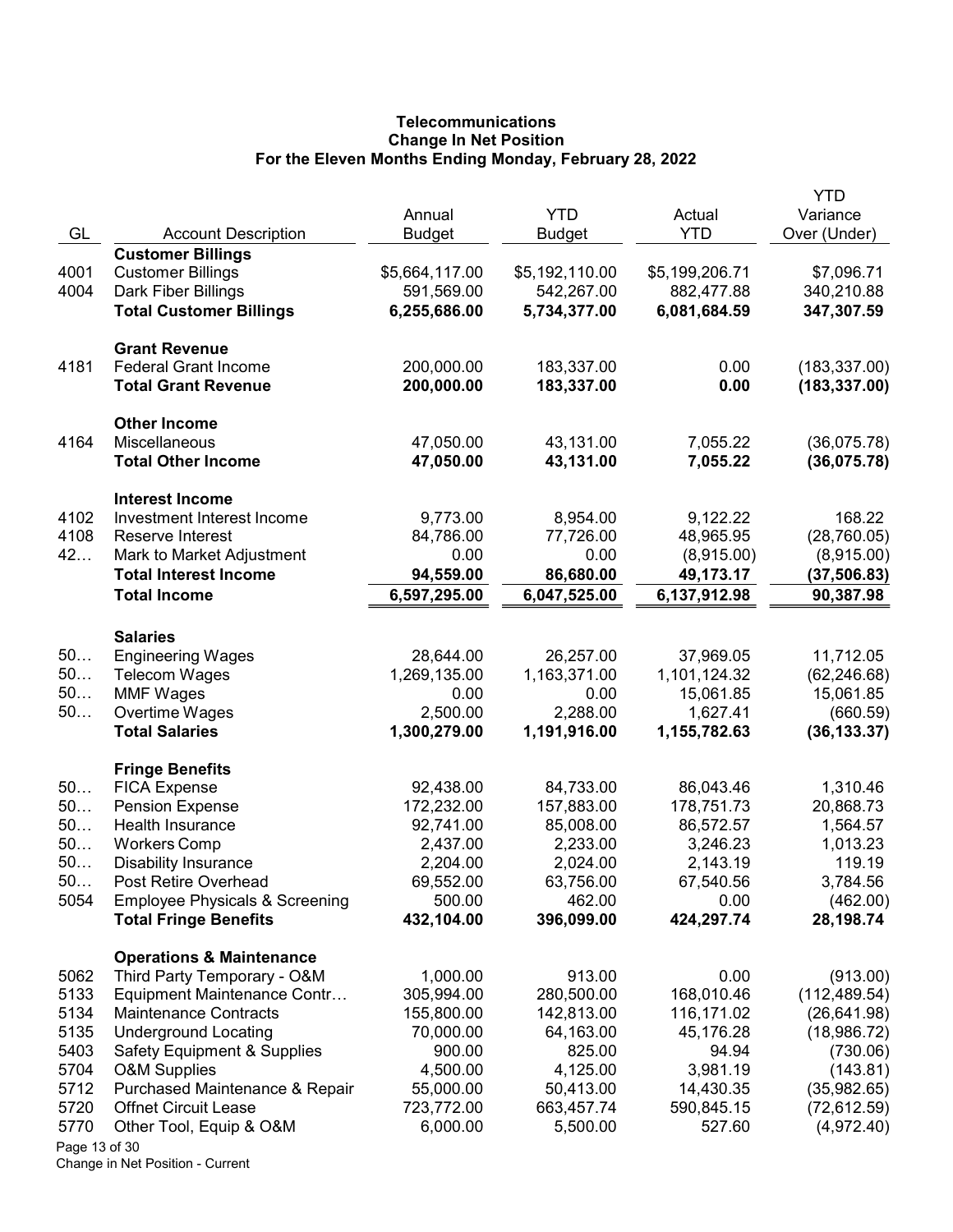# **Telecommunications** Change In Net Position For the Eleven Months Ending Monday, February 28, 2022

|      |                                                     |               |               |              | YTD           |
|------|-----------------------------------------------------|---------------|---------------|--------------|---------------|
|      |                                                     | Annual        | <b>YTD</b>    | Actual       | Variance      |
| GL   | <b>Account Description</b>                          | <b>Budget</b> | <b>Budget</b> | <b>YTD</b>   | Over (Under)  |
| 5830 | Collo Expense                                       | 171,720.00    | 157,410.00    | 126,817.54   | (30, 592.46)  |
| 5834 | Permitting                                          | 6,000.00      | 5,500.00      | 4,622.99     | (877.01)      |
| 5835 | <b>NYS DOT Fee</b>                                  | 10,000.00     | 9,163.00      | 7,051.00     | (2, 112.00)   |
| 5836 | <b>Pole Attachment Fees</b>                         | 310,643.00    | 284,757.00    | 264,270.22   | (20, 486.78)  |
| 5838 | <b>Conduit Lease</b>                                | 22,195.00     | 20,350.00     | 19,303.64    | (1,046.36)    |
|      | Total O & M                                         | 1,843,524.00  | 1,689,889.74  | 1,361,302.38 | (328, 587.36) |
|      | <b>Office &amp; Administrative</b>                  |               |               |              |               |
| 5053 | Misc Employee Costs                                 | 2,400.00      | 2,200.00      | 15.72        | (2, 184.28)   |
| 5102 | <b>Office Rent</b>                                  | 44,279.00     | 40,590.00     | 29,675.00    | (10, 915.00)  |
| 5104 | <b>Office Supplies</b>                              | 2,200.00      | 2,013.00      | 473.39       | (1,539.61)    |
| 5110 | Postage & Shipping                                  | 1,000.00      | 913.00        | 114.22       | (798.78)      |
| 5112 | Telephone                                           | 11,500.00     | 10,538.00     | 10,580.14    | 42.14         |
| 5114 | <b>Cellular Services</b>                            | 5,600.00      | 5,137.00      | 4,002.66     | (1, 134.34)   |
| 5118 | <b>Other Communications</b>                         | 1,600.00      | 1,463.00      | 1,313.95     | (149.05)      |
| 5120 | Dues & Subscriptions                                | 500.00        | 462.00        | 408.32       | (53.68)       |
| 5122 | Public Info & Advertising                           | 2,000.00      | 1,837.00      | 0.00         | (1,837.00)    |
| 5123 | <b>Promotional Materials</b>                        | 5,000.00      | 4,587.00      | 0.00         | (4,587.00)    |
| 5130 | <b>Office Equipment</b>                             | 3,000.00      | 2,750.00      | 34.11        | (2,715.89)    |
| 5170 | <b>Other Office Expenses</b>                        | 6,000.00      | 5,500.00      | 465.18       | (5,034.82)    |
| 5172 | <b>Filing Fees</b>                                  | 24,000.00     | 22,000.00     | (130.91)     | (22, 130.91)  |
| 5202 | Employee Mileage Reimburse                          | 2,016.00      | 1,848.00      | 3.36         | (1,844.64)    |
| 5204 | Empl. Meals & Incidental                            | 3,500.00      | 3,204.63      | 1,654.01     | (1,550.62)    |
| 5206 | Empl. Lodging                                       | 10,000.00     | 9,166.63      | 3,081.00     | (6,085.63)    |
| 5270 | <b>Travel &amp; Meeting Expense</b>                 | 500.00        | 462.00        | 0.00         | (462.00)      |
| 5370 | Training & Development                              | 9,300.00      | 8,525.00      | 50.00        | (8,475.00)    |
| 5402 | <b>Employee Uniforms</b>                            | 1,225.00      | 1,122.00      | 0.00         | (1, 122.00)   |
| 5570 | <b>Other General Expense</b>                        | 1,000.00      | 913.00        | 0.00         | (913.00)      |
|      | <b>Total Office &amp; Admin</b>                     | 136,620.00    | 125,231.26    | 51,740.15    | (73, 491.11)  |
| 5802 | <b>Utilities</b><br>Gas & Electric                  | 7,000.00      | 6,420.37      | 5,067.16     | (1,353.21)    |
|      | <b>Total Utilities</b>                              | 7,000.00      | 6,420.37      | 5,067.16     | (1, 353.21)   |
|      | <b>Professional Fees</b>                            |               |               |              |               |
| 5924 | Legal                                               | 43,000.00     | 39,416.63     | 9,600.00     | (29, 816.63)  |
| 5926 | <b>Investment Banking Fees</b>                      | 5,734.00      | 5,258.00      | 4,589.51     | (668.49)      |
| 5970 | Consulting                                          | 90,000.00     | 82,496.37     | 68,550.00    | (13, 946.37)  |
|      | <b>Total Professional Fees</b>                      | 138,734.00    | 127,171.00    | 82,739.51    | (44, 431.49)  |
| 5601 | <b>Automobile</b><br>Auto/Light Truck Rep. & Maint. | 12,000.00     | 11,000.00     | 5,184.39     | (5,815.61)    |
| 5602 | <b>Auto/Light Truck Fuel</b>                        | 22,000.00     | 20,163.00     | 13,901.88    | (6,261.12)    |
| 5603 | Auto/Light Truck Rental/Lease                       | 58,000.00     | 53,163.00     | 53,064.57    | (98.43)       |
| 5605 | Vehicle Ins                                         | 12,100.00     | 11,088.00     | 11,091.63    | 3.63          |
|      | <b>Total Automobile</b>                             | 104,100.00    | 95,414.00     | 83,242.47    | (12, 171.53)  |
|      |                                                     |               |               |              |               |

Page 14 of 30 Change in Net Position - Current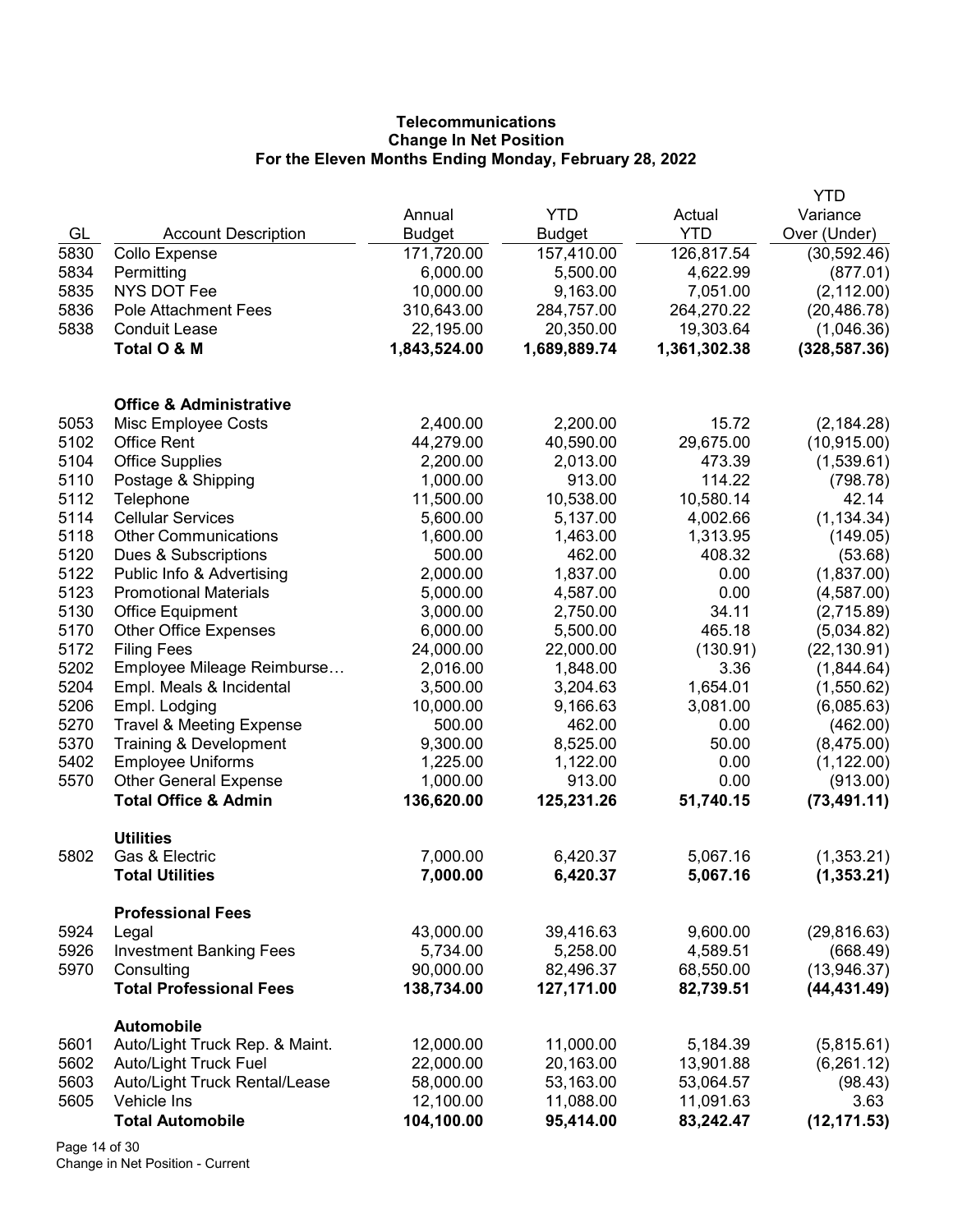# **Telecommunications** Change In Net Position For the Eleven Months Ending Monday, February 28, 2022

|      |                                   |                |                |                | <b>YTD</b>    |
|------|-----------------------------------|----------------|----------------|----------------|---------------|
|      |                                   | Annual         | <b>YTD</b>     | Actual         | Variance      |
| GL   | <b>Account Description</b>        | <b>Budget</b>  | <b>Budget</b>  | <b>YTD</b>     | Over (Under)  |
|      | Computer                          |                |                |                |               |
| 5124 | <b>Computer Equipment</b>         | 9,500.00       | 8,712.00       | 5,621.56       | (3,090.44)    |
| 5128 | Programming & Software            | 26,950.00      | 24,709.63      | 15,973.07      | (8,736.56)    |
|      | <b>Total Computer</b>             | 36,450.00      | 33,421.63      | 21,594.63      | (11, 827.00)  |
| 6122 | <b>Bad Debt Expense</b>           | 0.00           | 0.00           | 20,739.46      | 20,739.46     |
| 6114 | <b>Insurance</b>                  | 130,200.00     | 119,350.00     | 119,350.00     | 0.00          |
| 61   | <b>Admin Allocation</b>           | 617,820.00     | 566,335.00     | 525,393.19     | (40, 941.81)  |
| 61   | <b>Engineering Allocation</b>     | 11,730.00      | 10,758.00      | 10,123.99      | (634.01)      |
| 6208 | <b>NYS Administrative Assessm</b> | 34,901.00      | 31,988.00      | 34,051.00      | 2,063.00      |
| 7032 | <b>Depreciation</b>               | 3,732,600.00   | 3,421,550.00   | 3,292,156.73   | (129, 393.27) |
| 6901 | Contingency                       | 25,000.00      | 22,913.00      | 0.00           | (22, 913.00)  |
|      | <b>Total Expenses</b>             | 8,551,062.00   | 7,838,457.00   | 7,187,581.04   | (650, 875.96) |
|      | <b>Change in Net Position</b>     | (1,953,767.00) | (1,790,932.00) | (1,049,668.06) | 741,263.94    |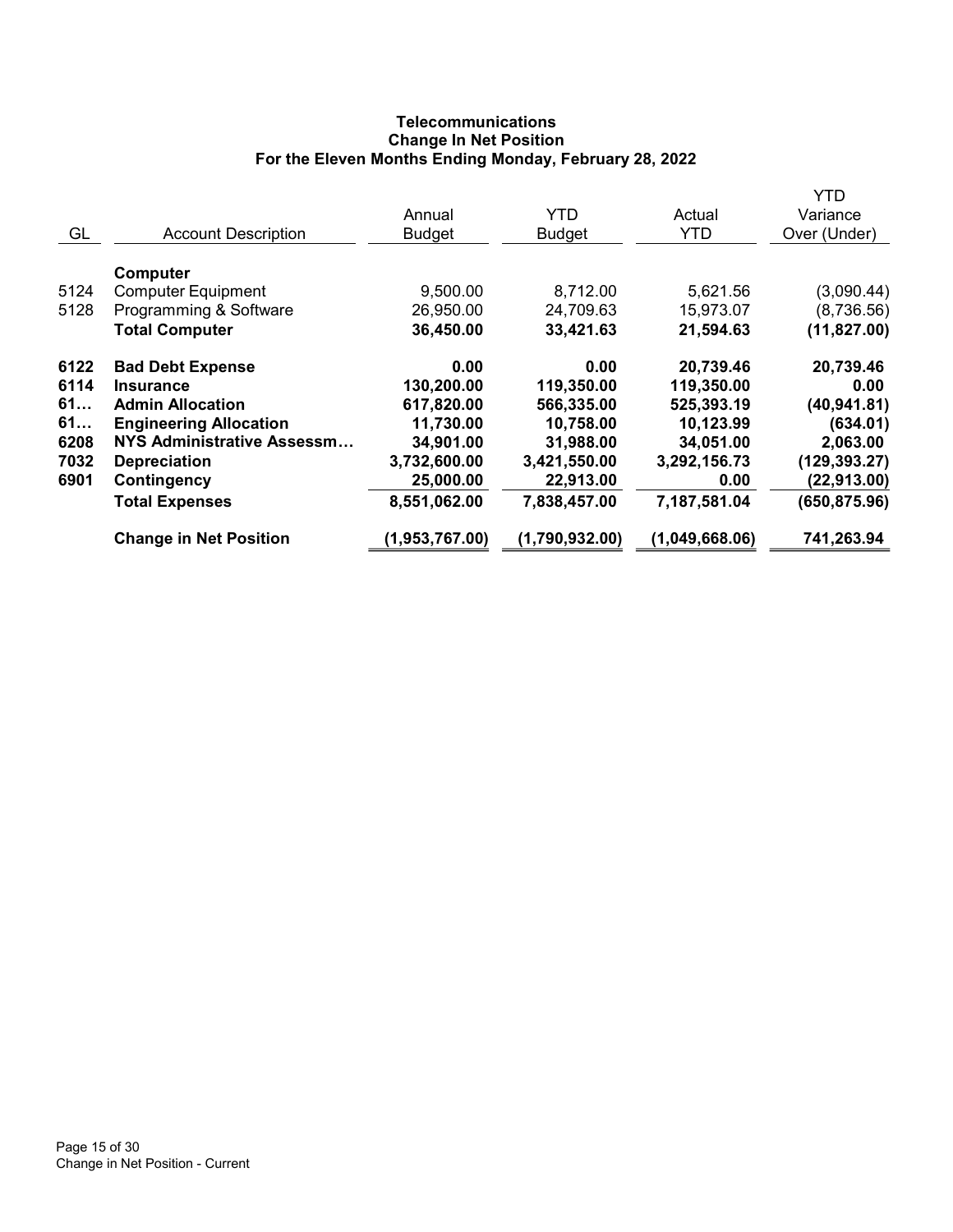### Water Quality Change In Net Position For the Eleven Months Ending Monday, February 28, 2022

|               |                                           |                |                |                | <b>YTD</b>     |
|---------------|-------------------------------------------|----------------|----------------|----------------|----------------|
|               |                                           | Annual         | <b>YTD</b>     | Actual         | Variance       |
| GL            | <b>Account Description</b>                | <b>Budget</b>  | Budget         | <b>YTD</b>     | Over (Under)   |
|               | <b>Customer Billings</b>                  |                |                |                |                |
| 4001          | <b>Customer Billings</b>                  | \$5,915,967.50 | \$5,422,973.93 | \$5,362,806.09 | (\$60, 167.84) |
| 4005          | <b>Capital Billings</b>                   | 278,587.00     | 255,376.00     | 255,371.21     | (4.79)         |
|               | <b>Total Customer Billings</b>            | 6,194,554.50   | 5,678,349.93   | 5,618,177.30   | (60, 172.63)   |
|               | <b>Grant Revenue</b>                      |                |                |                |                |
| 4181          | <b>Federal Grant Income</b>               | 900,000.00     | 825,000.00     | 843,987.50     | 18,987.50      |
|               | <b>Total Grant Revenue</b>                | 900,000.00     | 825,000.00     | 843,987.50     | 18,987.50      |
|               | <b>Other Income</b>                       |                |                |                |                |
| 4164          | Miscellaneous                             | 7,129.00       | 6,534.00       | 7,394.86       | 860.86         |
|               | <b>Total Other Income</b>                 | 7,129.00       | 6,534.00       | 7,394.86       | 860.86         |
|               | <b>Interest Income</b>                    |                |                |                |                |
| 4102          | Investment Interest Income                | 2,000.00       | 1,837.00       | 1,973.99       | 136.99         |
| 4108          | Reserve Interest                          | 42,900.00      | 39,325.00      | 23,076.98      | (16, 248.02)   |
| 42            | Mark to Market Adjustment                 | 0.00           | 0.00           | (40, 252.05)   | (40, 252.05)   |
|               | <b>Total Interest Income</b>              | 44,900.00      | 41,162.00      | (15,201.08)    | (56, 363.08)   |
|               | <b>Total Income</b>                       | 7,146,583.50   | 6,551,045.93   | 6,454,358.58   | (96, 687.35)   |
|               | <b>Salaries</b>                           |                |                |                |                |
| 50            | <b>Administrative Wages</b>               | 0.00           | 0.00           | 258.72         | 258.72         |
| 50            | <b>Engineering Wages</b>                  | 105,064.00     | 96,305.00      | 131,167.80     | 34,862.80      |
| 50            | <b>Regional Development Wages</b>         | 0.00           | 0.00           | 478.45         | 478.45         |
| 50            | <b>MMF Wages</b>                          | 0.00           | 0.00           | 16,871.46      | 16,871.46      |
| 50            | <b>WQ Wages</b>                           | 1,063,964.50   | 975,297.18     | 899,667.90     | (75, 629.28)   |
| 50            | Overtime Wages                            | 126,312.00     | 115,786.00     | 111,771.88     | (4,014.12)     |
| 5005          | On-Call Stipend                           | 18,000.00      | 16,500.00      | 14,400.00      | (2,100.00)     |
|               | <b>Total Salaries</b>                     | 1,313,340.50   | 1,203,888.18   | 1,174,616.21   | (29, 271.97)   |
|               | <b>Fringe Benefits</b>                    |                |                |                |                |
| 50            | <b>FICA Expense</b>                       | 86,369.44      | 79,180.20      | 84,369.14      | 5,188.94       |
| 50            | <b>Pension Expense</b>                    | 193,798.28     | 177,657.59     | 174,120.87     | (3,536.72)     |
| 50.           | <b>VDC Expense</b>                        | 0.00           | 0.00           | 697.30         | 697.30         |
| 50            | Health Insurance                          | 193,000.50     | 176,918.94     | 171,994.41     | (4,924.53)     |
| 50            | <b>Workers Comp</b>                       | 77,725.25      | 71,249.97      | 68,495.58      | (2,754.39)     |
| 50            | <b>Disability Insurance</b>               | 3,807.00       | 3,486.12       | 3,686.31       | 200.19         |
| 50            | Post Retire Overhead                      | 110,620.00     | 101,409.00     | 96,257.46      | (5, 151.54)    |
| 5054          | <b>Employee Physicals &amp; Screening</b> | 5,840.00       | 5,357.00       | 3,879.50       | (1,477.50)     |
|               | <b>Total Fringe Benefits</b>              | 671,160.47     | 615,258.82     | 603,500.57     | (11, 758.25)   |
|               | <b>Operations &amp; Maintenance</b>       |                |                |                |                |
| 5403          | <b>Safety Equipment &amp; Supplies</b>    | 7,500.00       | 6,875.00       | 5,554.49       | (1,320.51)     |
| 5704          | <b>O&amp;M Supplies</b>                   | 500.00         | 462.00         | 0.00           | (462.00)       |
| 5706          | Shop Tools                                | 10,200.00      | 9,353.63       | 5,642.33       | (3,711.30)     |
| 5770          | Other Tool, Equip & O&M                   | 500.00         | 462.00         | 0.00           | (462.00)       |
| 5815          | Chemicals                                 | 62,000.00      | 56,837.00      | 58,553.00      | 1,716.00       |
| Page 16 of 30 |                                           |                |                |                |                |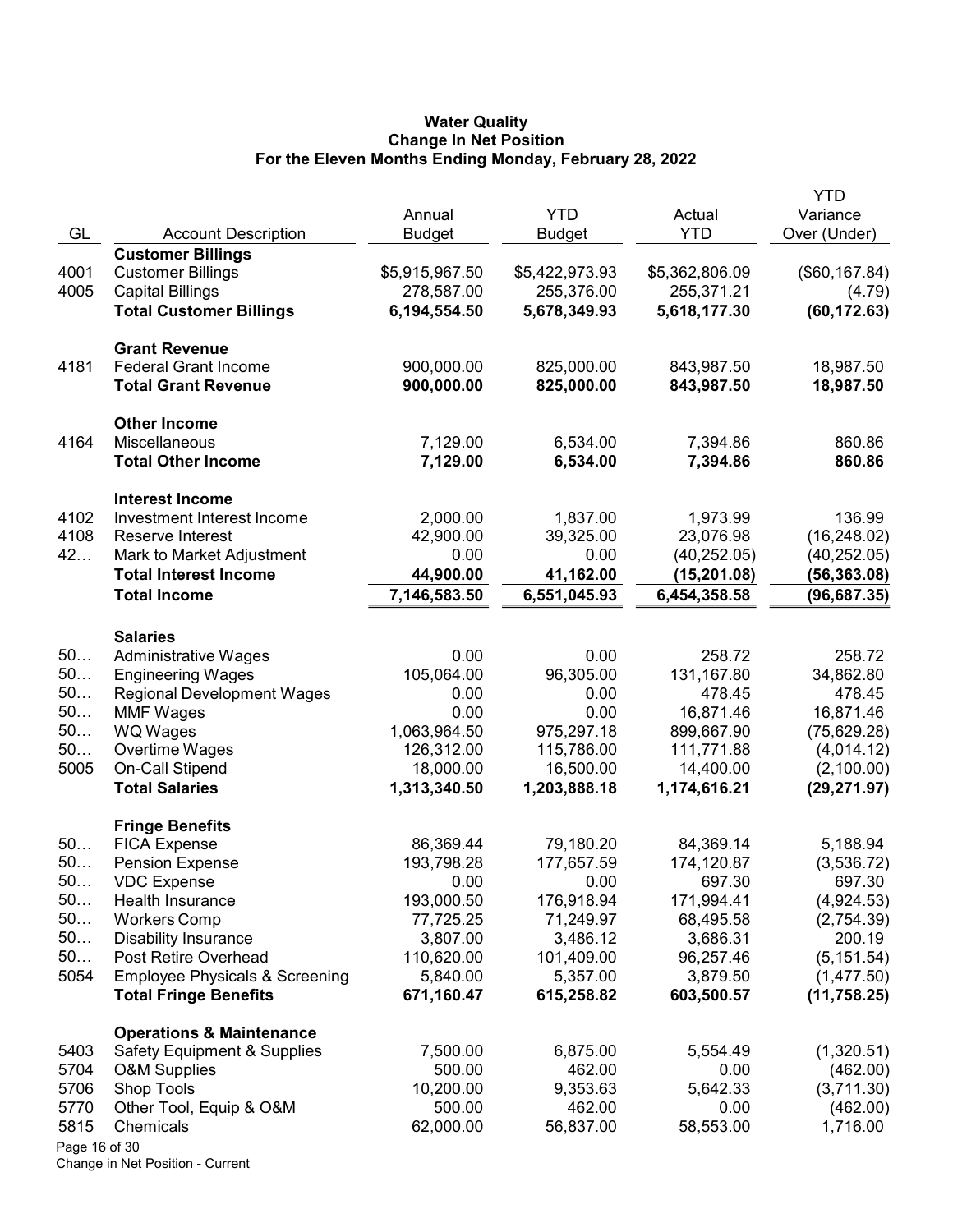# Water Quality Change In Net Position For the Eleven Months Ending Monday, February 28, 2022

|      |                                          |               |               |              | YTD           |
|------|------------------------------------------|---------------|---------------|--------------|---------------|
|      |                                          | Annual        | <b>YTD</b>    | Actual       | Variance      |
| GL   | <b>Account Description</b>               | <b>Budget</b> | <b>Budget</b> | <b>YTD</b>   | Over (Under)  |
| 5902 | Lab Fees                                 | 8,600.00      | 7,887.00      | 5,440.00     | (2,447.00)    |
| 6010 | <b>Cape Vincent Reserve</b>              | 700.00        | 638.00        | 700.00       | 62.00         |
| 8090 | <b>Purchases for Resale</b>              | 50,000.00     | 45,837.00     | 16,388.53    | (29, 448.47)  |
|      | Total O & M                              | 140,000.00    | 128,351.63    | 92,278.35    | (36,073.28)   |
|      |                                          |               |               |              |               |
| 6002 | <b>Sewage Treatment</b>                  | 1,234,029.00  | 1,131,196.00  | 1,201,379.60 | 70,183.60     |
| 6004 | <b>Water Purchases</b>                   | 847,877.30    | 777,231.84    | 601,597.07   | (175, 634.77) |
|      |                                          |               |               |              |               |
|      | <b>Office &amp; Administrative</b>       |               |               |              |               |
| 5053 | Misc Employee Costs                      | 100.00        | 88.00         | 0.00         | (88.00)       |
| 5104 | <b>Office Supplies</b>                   | 4,500.00      | 4,121.37      | 3,907.51     | (213.86)      |
| 5110 | Postage & Shipping                       | 400.00        | 363.00        | 222.86       | (140.14)      |
| 5112 | Telephone                                | 7,000.00      | 6,413.00      | 7,208.24     | 795.24        |
| 5114 | <b>Cellular Services</b>                 | 11,900.00     | 10,904.63     | 10,226.63    | (678.00)      |
| 5120 | Dues & Subscriptions                     | 1,500.00      | 1,375.00      | 1,366.00     | (9.00)        |
| 5122 | Public Info & Advertising                | 2,731.00      | 2,508.00      | 460.50       | (2,047.50)    |
| 5130 | <b>Office Equipment</b>                  | 1,000.00      | 913.00        | 879.61       | (33.39)       |
| 5202 | Employee Mileage Reimburse               | 1,100.00      | 1,012.00      | 729.12       | (282.88)      |
| 5204 | Empl. Meals & Incidental                 | 2,500.00      | 2,288.00      | 833.23       | (1,454.77)    |
| 5206 | Empl. Lodging                            | 5,000.00      | 4,587.00      | 2,021.00     | (2,566.00)    |
| 5270 | <b>Travel &amp; Meeting Expense</b>      | 300.00        | 275.00        | 0.00         | (275.00)      |
| 5370 | Training & Development                   | 7,595.00      | 6,965.75      | 5,231.50     | (1,734.25)    |
| 5402 | <b>Employee Uniforms</b>                 | 7,905.00      | 7,246.25      | 3,680.18     | (3,566.07)    |
| 5508 | <b>Cleaning Services</b>                 | 13,100.00     | 12,008.37     | 11,945.00    | (63.37)       |
|      | <b>Total Office &amp; Admin</b>          | 66,631.00     | 61,068.37     | 48,711.38    | (12, 356.99)  |
|      |                                          |               |               |              |               |
|      | <b>Utilities</b>                         |               |               |              |               |
| 5802 | Gas & Electric                           | 105,125.00    | 96,367.37     | 93,684.21    | (2,683.16)    |
|      | <b>Total Utilities</b>                   | 105,125.00    | 96,367.37     | 93,684.21    | (2,683.16)    |
|      |                                          |               |               |              |               |
|      | <b>Professional Fees</b>                 |               |               |              |               |
| 5924 | Legal                                    | 2,000.00      | 1,837.00      | 0.00         | (1,837.00)    |
| 5926 | <b>Investment Banking Fees</b>           | 1,963.00      | 1,804.00      | 1,644.56     | (159.44)      |
| 5970 | Consulting                               | 5,800.00      | 5,316.63      | 5,800.00     | 483.37        |
|      | <b>Total Professional Fees</b>           | 9,763.00      | 8,957.63      | 7,444.56     | (1,513.07)    |
|      |                                          |               |               |              |               |
|      | <b>Repairs &amp; Maintenance</b>         |               |               |              |               |
| 5804 | <b>Building Maintenance &amp; Repair</b> | 21,818.10     | 19,996.24     | 15,030.63    | (4,965.61)    |
| 5808 | Site Maint & Repair                      | 32,500.00     | 29,788.00     | 25,077.85    | (4,710.15)    |
| 5812 | Pipeline Maintenance                     | 79,395.60     | 72,786.56     | 38,786.66    | (33,999.90)   |
|      | <b>Total Repairs &amp; Maintenance</b>   | 133,713.70    | 122,570.80    | 78,895.14    | (43, 675.66)  |
|      |                                          |               |               |              |               |
|      | <b>Automobile</b>                        |               |               |              |               |
| 5601 | Auto/Light Truck Rep. & Maint.           | 19,000.00     | 17,413.00     | 16,809.27    | (603.73)      |
| 5602 | Auto/Light Truck Fuel                    | 67,000.00     | 61,420.37     | 56,105.42    | (5,314.95)    |
| 5603 | Auto/Light Truck Rental/Lease            | 132,200.00    | 121,187.00    | 102,925.00   | (18, 262.00)  |
| 5605 | Vehicle Ins                              | 27,900.00     | 25,575.00     | 25,575.00    | 0.00          |

Page 17 of 30 Change in Net Position - Current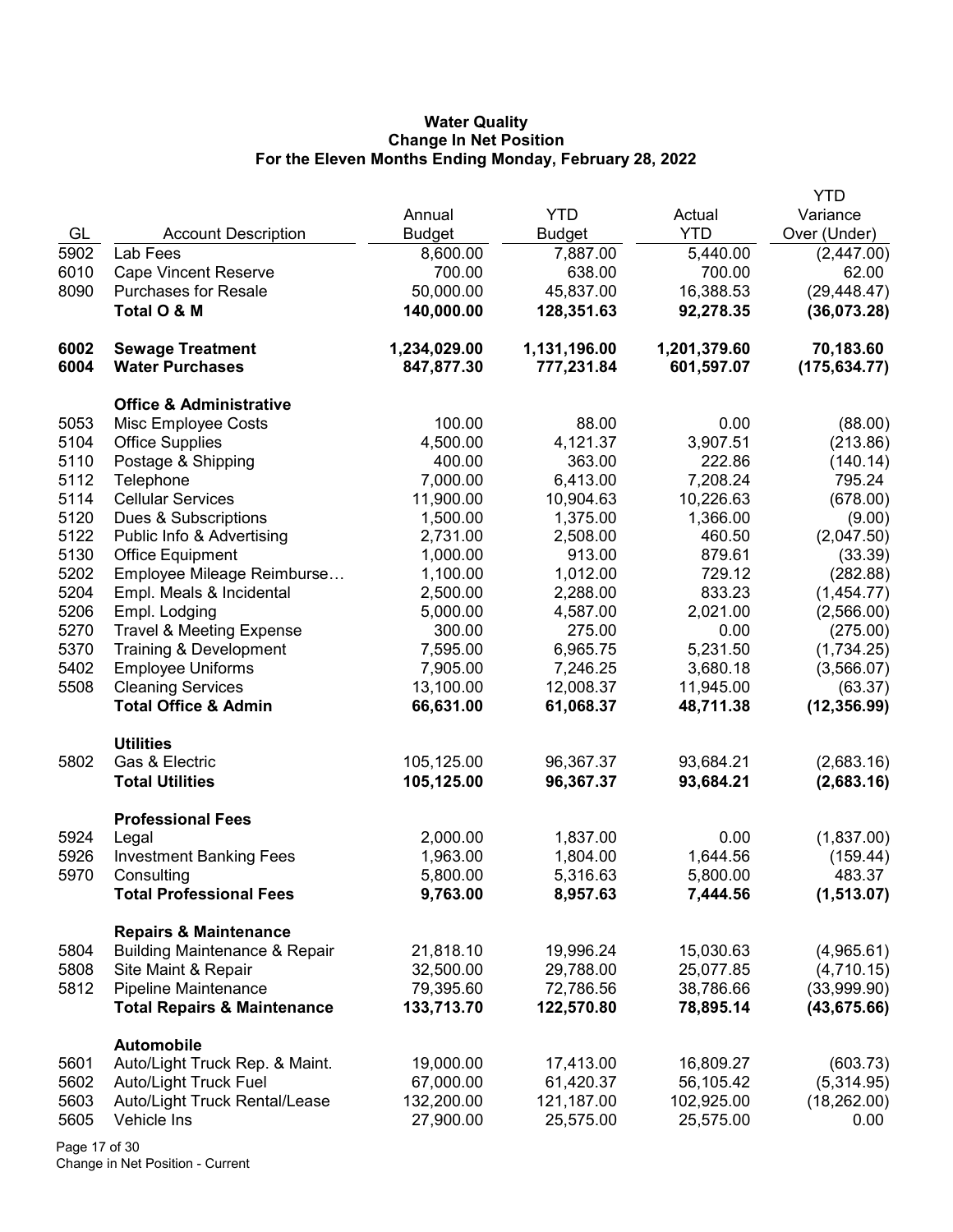# Water Quality Change In Net Position For the Eleven Months Ending Monday, February 28, 2022

|      |                               |              |              |              | YTD           |
|------|-------------------------------|--------------|--------------|--------------|---------------|
|      |                               | Annual       | <b>YTD</b>   | Actual       | Variance      |
| GL   | <b>Account Description</b>    | Budget       | Budget       | YTD          | Over (Under)  |
|      | <b>Total Automobile</b>       | 246,100.00   | 225,595.37   | 201,414.69   | (24, 180.68)  |
|      | Computer                      |              |              |              |               |
| 5124 | <b>Computer Equipment</b>     | 12,500.00    | 11,462.00    | 8,514.93     | (2,947.07)    |
| 5128 | Programming & Software        | 5,602.00     | 5,140.63     | 5,410.00     | 269.37        |
|      | <b>Total Computer</b>         | 18,102.00    | 16,602.63    | 13,924.93    | (2,677.70)    |
| 6114 | <b>Insurance</b>              | 86,600.00    | 79,387.00    | 79,383.37    | (3.63)        |
| 61   | <b>Admin Allocation</b>       | 500,817.00   | 459,085.00   | 426,597.97   | (32, 487.03)  |
| 61   | <b>Engineering Allocation</b> | 33,536.00    | 30,734.00    | 26,131.37    | (4,602.63)    |
| 6208 | NYS Administrative Assessm    | 31,828.00    | 29,183.00    | 31,054.00    | 1,871.00      |
| 7032 | <b>Depreciation</b>           | 801,700.00   | 734,899.00   | 697,456.67   | (37, 442.33)  |
| 7002 | Amortization                  | 24,400.00    | 22,363.00    | 24,413.62    | 2,050.62      |
| 6202 | <b>Interest Expense</b>       | 56,806.00    | 52,074.00    | 12,031.52    | (40,042.48)   |
|      | <b>Total Expenses</b>         | 6,321,528.97 | 5,794,813.64 | 5,414,515.23 | (380, 298.41) |
|      | <b>Change in Net Position</b> | 825,054.53   | 756,232.29   | 1,039,843.35 | 283,611.06    |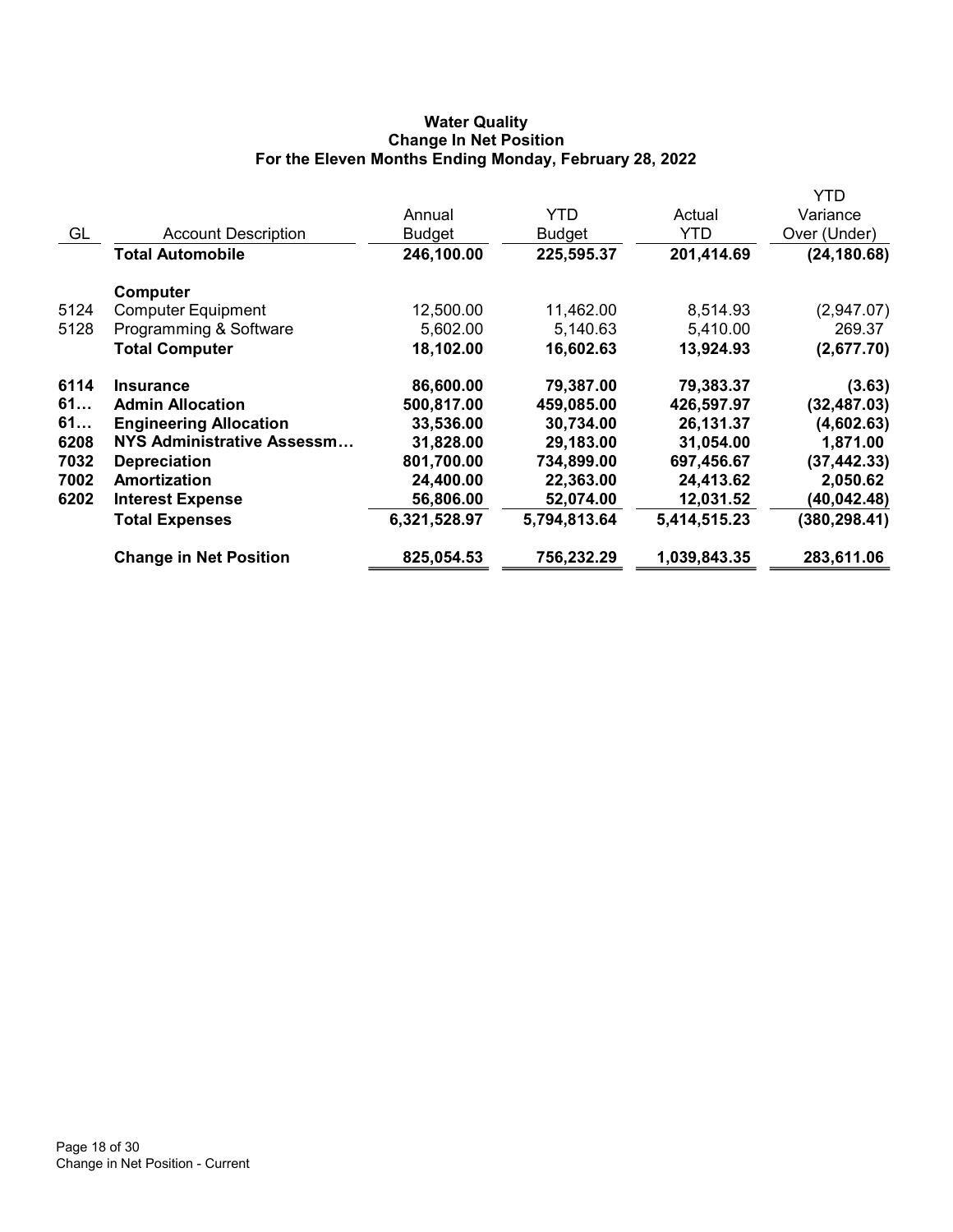### Army Sewer Change In Net Position For the Eleven Months Ending Monday, February 28, 2022

| GL            | <b>Account Description</b>                         | Annual<br><b>Budget</b> | <b>YTD</b><br><b>Budget</b> | Actual<br><b>YTD</b>   | <b>YTD</b><br>Variance<br>Over (Under) |
|---------------|----------------------------------------------------|-------------------------|-----------------------------|------------------------|----------------------------------------|
|               | <b>Customer Billings</b>                           |                         |                             |                        |                                        |
| 4001          | <b>Customer Billings</b>                           | \$2,779,184.00          | \$2,547,589.00              | \$2,508,337.03         | (\$39,251.97)                          |
|               | <b>Total Customer Billings</b>                     | 2,779,184.00            | 2,547,589.00                | 2,508,337.03           | (39, 251.97)                           |
|               | <b>Other Income</b>                                |                         |                             |                        |                                        |
| 4164          | Miscellaneous                                      | 7,129.00                | 6,534.00                    | 7,394.86               | 860.86                                 |
|               | <b>Total Other Income</b>                          | 7,129.00                | 6,534.00                    | 7,394.86               | 860.86                                 |
|               | <b>Interest Income</b>                             |                         |                             |                        |                                        |
| 4108          | Reserve Interest                                   | 27,800.00               | 25,487.00                   | 14,932.17              | (10, 554.83)                           |
| 42            | Mark to Market Adjustment                          | 0.00                    | 0.00                        | (26, 045.45)           | (26,045.45)                            |
|               | <b>Total Interest Income</b>                       | 27,800.00               | 25,487.00                   | (11,113.28)            | (36,600.28)                            |
|               | <b>Total Income</b>                                | 2,814,113.00            | 2,579,610.00                | 2,504,618.61           | (74, 991.39)                           |
|               | <b>Salaries</b>                                    |                         |                             |                        |                                        |
| 50            | <b>Administrative Wages</b>                        | 0.00                    | 0.00                        | 258.72                 | 258.72                                 |
| 50            | <b>Engineering Wages</b>                           | 39,529.00               | 36,234.00                   | 48,906.87              | 12,672.87                              |
| 50            | <b>Regional Development Wages</b>                  | 0.00                    | 0.00                        | 258.72                 | 258.72                                 |
| 50            | <b>MMF Wages</b>                                   | 0.00                    | 0.00                        | 8,733.35               | 8,733.35                               |
| 50            | WQ Wages                                           | 369,119.00              | 338,360.00                  | 321,062.87             | (17, 297.13)                           |
| 50            | Overtime Wages                                     | 26,392.00               | 24,189.00                   | 21,942.24              | (2, 246.76)                            |
| 5005          | On-Call Stipend                                    | 3,840.00                | 3,520.00                    | 2,880.00               | (640.00)                               |
|               | <b>Total Salaries</b>                              | 438,880.00              | 402,303.00                  | 404,042.77             | 1,739.77                               |
|               | <b>Fringe Benefits</b>                             |                         |                             |                        |                                        |
| 50            | <b>FICA Expense</b>                                | 28,846.00               | 26,444.00                   | 28,911.23              | 2,467.23                               |
| 50            | <b>Pension Expense</b>                             | 65,048.00               | 59,631.00                   | 58,756.07              | (874.93)                               |
| 50<br>50      | <b>VDC Expense</b>                                 | 0.00                    | 0.00                        | 200.23                 | 200.23                                 |
| 50            | Health Insurance                                   | 63,471.00<br>25,264.00  | 58,179.00<br>23,155.00      | 60,128.09<br>28,307.79 | 1,949.09<br>5,152.79                   |
| 50            | <b>Workers Comp</b><br><b>Disability Insurance</b> | 1,249.00                | 1,144.00                    | 1,150.38               | 6.38                                   |
| 50            | Post Retire Overhead                               | 36,292.00               | 33,264.00                   | 33,505.71              | 241.71                                 |
| 5054          | <b>Employee Physicals &amp; Screening</b>          | 3,590.00                | 3,289.00                    | 1,914.50               | (1,374.50)                             |
|               | <b>Total Fringe Benefits</b>                       | 223,760.00              | 205,106.00                  | 212,874.00             | 7,768.00                               |
|               | <b>Operations &amp; Maintenance</b>                |                         |                             |                        |                                        |
| 5403          | <b>Safety Equipment &amp; Supplies</b>             | 7,500.00                | 6,875.00                    | 5,554.49               | (1,320.51)                             |
| 5706          | Shop Tools                                         | 8,500.00                | 7,788.00                    | 5,642.33               | (2, 145.67)                            |
| 5815          | Chemicals                                          | 60,000.00               | 55,000.00                   | 57,175.00              | 2,175.00                               |
|               | Total O & M                                        | 76,000.00               | 69,663.00                   | 68,371.82              | (1, 291.18)                            |
| 6002          | <b>Sewage Treatment</b>                            | 1,234,029.00            | 1,131,196.00                | 1,201,379.60           | 70,183.60                              |
| 6004          | <b>Water Purchases</b>                             | 4,246.30                | 3,896.09                    | 2,854.00               | (1,042.09)                             |
|               | <b>Office &amp; Administrative</b>                 |                         |                             |                        |                                        |
| 5053          | Misc Employee Costs                                | 100.00                  | 88.00                       | 0.00                   | (88.00)                                |
| 5104          | <b>Office Supplies</b>                             | 4,500.00                | 4,121.37                    | 3,907.51               | (213.86)                               |
| Page 19 of 30 |                                                    |                         |                             |                        |                                        |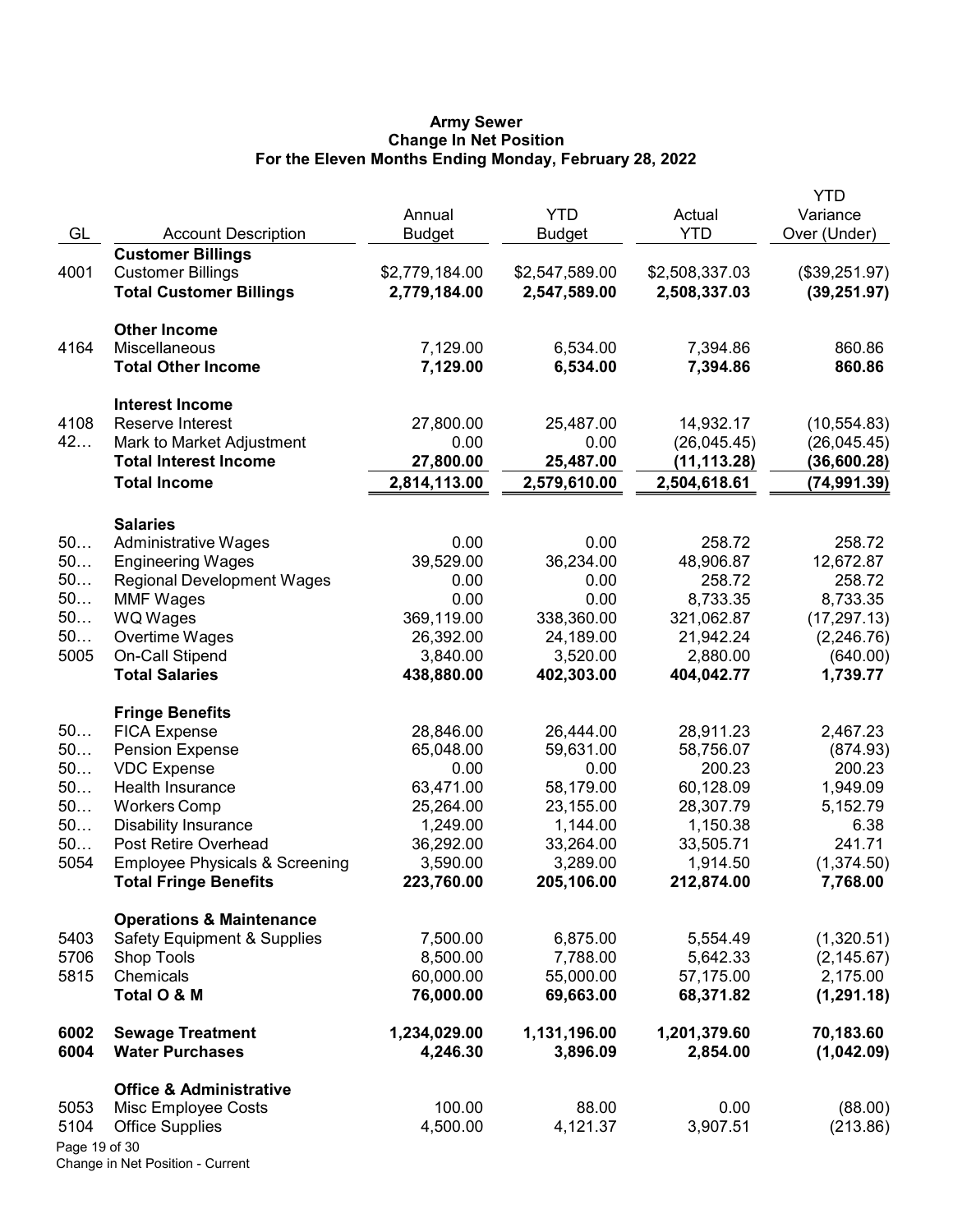### Army Sewer Change In Net Position For the Eleven Months Ending Monday, February 28, 2022

|              |                                                                              |                        |                        |                        | <b>YTD</b>             |
|--------------|------------------------------------------------------------------------------|------------------------|------------------------|------------------------|------------------------|
|              |                                                                              | Annual                 | <b>YTD</b>             | Actual                 | Variance               |
| GL           | <b>Account Description</b>                                                   | <b>Budget</b>          | <b>Budget</b>          | <b>YTD</b>             | Over (Under)           |
| 5110         | Postage & Shipping                                                           | 400.00                 | 363.00                 | 222.86                 | (140.14)               |
| 5112         | Telephone                                                                    | 7,000.00               | 6,413.00               | 7,208.24               | 795.24                 |
| 5114         | <b>Cellular Services</b>                                                     | 11,900.00              | 10,904.63              | 10,226.63              | (678.00)               |
| 5120         | Dues & Subscriptions                                                         | 1,500.00               | 1,375.00               | 1,366.00               | (9.00)                 |
| 5122         | Public Info & Advertising                                                    | 1,500.00               | 1,375.00               | 460.50                 | (914.50)               |
| 5130         | Office Equipment                                                             | 1,000.00               | 913.00                 | 879.61                 | (33.39)                |
| 5202         | Employee Mileage Reimburse                                                   | 500.00                 | 462.00                 | 294.00                 | (168.00)               |
| 5204         | Empl. Meals & Incidental                                                     | 2,500.00               | 2,288.00               | 833.23                 | (1,454.77)             |
| 5206         | Empl. Lodging                                                                | 5,000.00               | 4,587.00               | 2,021.00               | (2,566.00)             |
| 5370         | Training & Development                                                       | 7,595.00               | 6,965.75               | 5,231.50               | (1,734.25)             |
| 5402         | <b>Employee Uniforms</b>                                                     | 7,905.00               | 7,246.25               | 3,680.18               | (3,566.07)             |
| 5508         | <b>Cleaning Services</b>                                                     | 13,100.00              | 12,008.37              | 11,945.00              | (63.37)                |
|              | <b>Total Office &amp; Admin</b>                                              | 64,500.00              | 59,110.37              | 48,276.26              | (10, 834.11)           |
|              | <b>Utilities</b>                                                             |                        |                        |                        |                        |
| 5802         | Gas & Electric                                                               | 54,980.00              | 50,402.00              | 50,578.82              | 176.82                 |
|              | <b>Total Utilities</b>                                                       | 54,980.00              | 50,402.00              | 50,578.82              | 176.82                 |
|              | <b>Professional Fees</b>                                                     |                        |                        |                        |                        |
| 5926         | <b>Investment Banking Fees</b>                                               | 1,197.00               | 1,100.00               | 1,068.97               | (31.03)                |
|              | <b>Total Professional Fees</b>                                               | 1,197.00               | 1,100.00               | 1,068.97               | (31.03)                |
|              |                                                                              |                        |                        |                        |                        |
| 5804         | <b>Repairs &amp; Maintenance</b><br><b>Building Maintenance &amp; Repair</b> | 13,818.10              | 12,666.61              | 11,947.10              | (719.51)               |
| 5808         | Site Maint & Repair                                                          | 22,000.00              | 20,163.00              | 17,557.18              | (2,605.82)             |
| 5812         | Pipeline Maintenance                                                         | 42,295.60              | 38,770.93              | 19,953.73              | (18, 817.20)           |
|              | <b>Total Repairs &amp; Maintenance</b>                                       | 78,113.70              | 71,600.54              | 49,458.01              | (22, 142.53)           |
|              |                                                                              |                        |                        |                        |                        |
|              | <b>Automobile</b>                                                            |                        |                        |                        |                        |
| 5601<br>5602 | Auto/Light Truck Rep. & Maint.<br>Auto/Light Truck Fuel                      | 19,000.00<br>67,000.00 | 17,413.00<br>61,420.37 | 16,809.27<br>56,105.42 | (603.73)<br>(5,314.95) |
| 5603         | Auto/Light Truck Rental/Lease                                                | 132,200.00             | 121,187.00             | 102,925.00             | (18, 262.00)           |
| 5605         | Vehicle Ins                                                                  | 27,900.00              | 25,575.00              | 25,575.00              | 0.00                   |
|              | <b>Total Automobile</b>                                                      | 246,100.00             | 225,595.37             | 201,414.69             | (24, 180.68)           |
|              |                                                                              |                        |                        |                        |                        |
|              | Computer                                                                     |                        |                        |                        |                        |
| 5124         | <b>Computer Equipment</b>                                                    | 12,500.00              | 11,462.00              | 8,514.93<br>5,410.00   | (2,947.07)<br>269.37   |
| 5128         | Programming & Software                                                       | 5,602.00               | 5,140.63               |                        |                        |
|              | <b>Total Computer</b>                                                        | 18,102.00              | 16,602.63              | 13,924.93              | (2,677.70)             |
| 6114         | <b>Insurance</b>                                                             | 34,100.00              | 31,262.00              | 31,258.37              | (3.63)                 |
| 61           | <b>Admin Allocation</b>                                                      | 281,576.00             | 258,115.00             | 239,677.33             | (18, 437.67)           |
| 61           | <b>Engineering Allocation</b>                                                | 10,490.00              | 9,614.00               | 8,822.13               | (791.87)               |
| 6208         | <b>NYS Administrative Assessm</b>                                            | 13,401.00              | 12,287.00              | 13,075.00              | 788.00                 |
| 89           | <b>Water Quality Allocation</b>                                              | (205, 362.00)          | (188, 243.00)          | (142, 102.22)          | 46,140.78              |
| 7032         | <b>Depreciation</b>                                                          | 303,500.00             | 278,212.00             | 274,401.72             | (3,810.28)             |
|              | <b>Total Expenses</b>                                                        | 2,877,613.00           | 2,637,822.00           | 2,679,376.20           | 41,554.20              |

Page 20 of 30 Change in Net Position - Current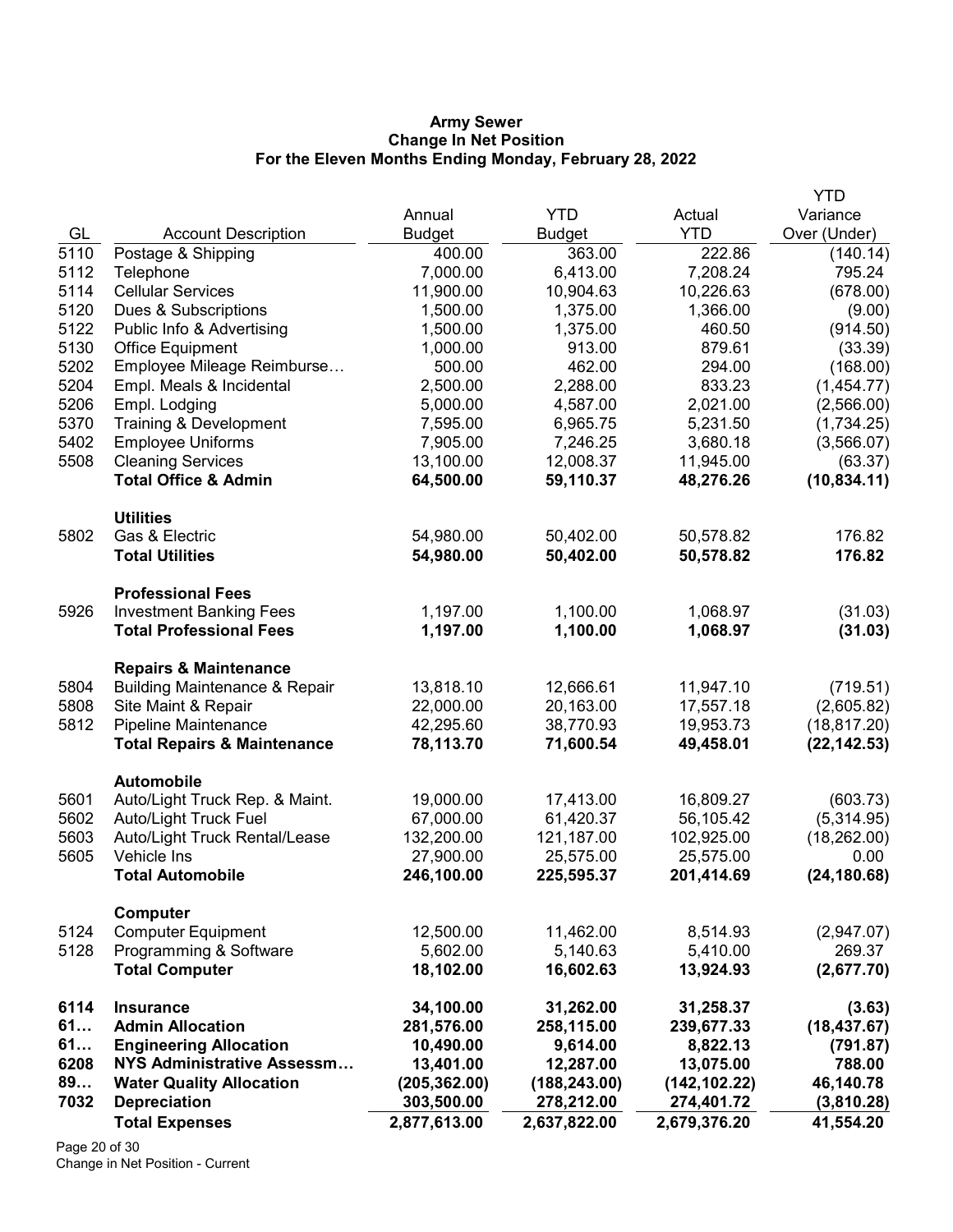# Army Sewer Change In Net Position For the Eleven Months Ending Monday, February 28, 2022

|    | <b>Change in Net Position</b> | (63,500.00)      | (58, 212.00)         | (174, 757.59)  | (116, 545.59)                   |
|----|-------------------------------|------------------|----------------------|----------------|---------------------------------|
| GL | <b>Account Description</b>    | Annual<br>Budget | YTD<br><b>Budget</b> | Actual<br>YTD. | YTD<br>Variance<br>Over (Under) |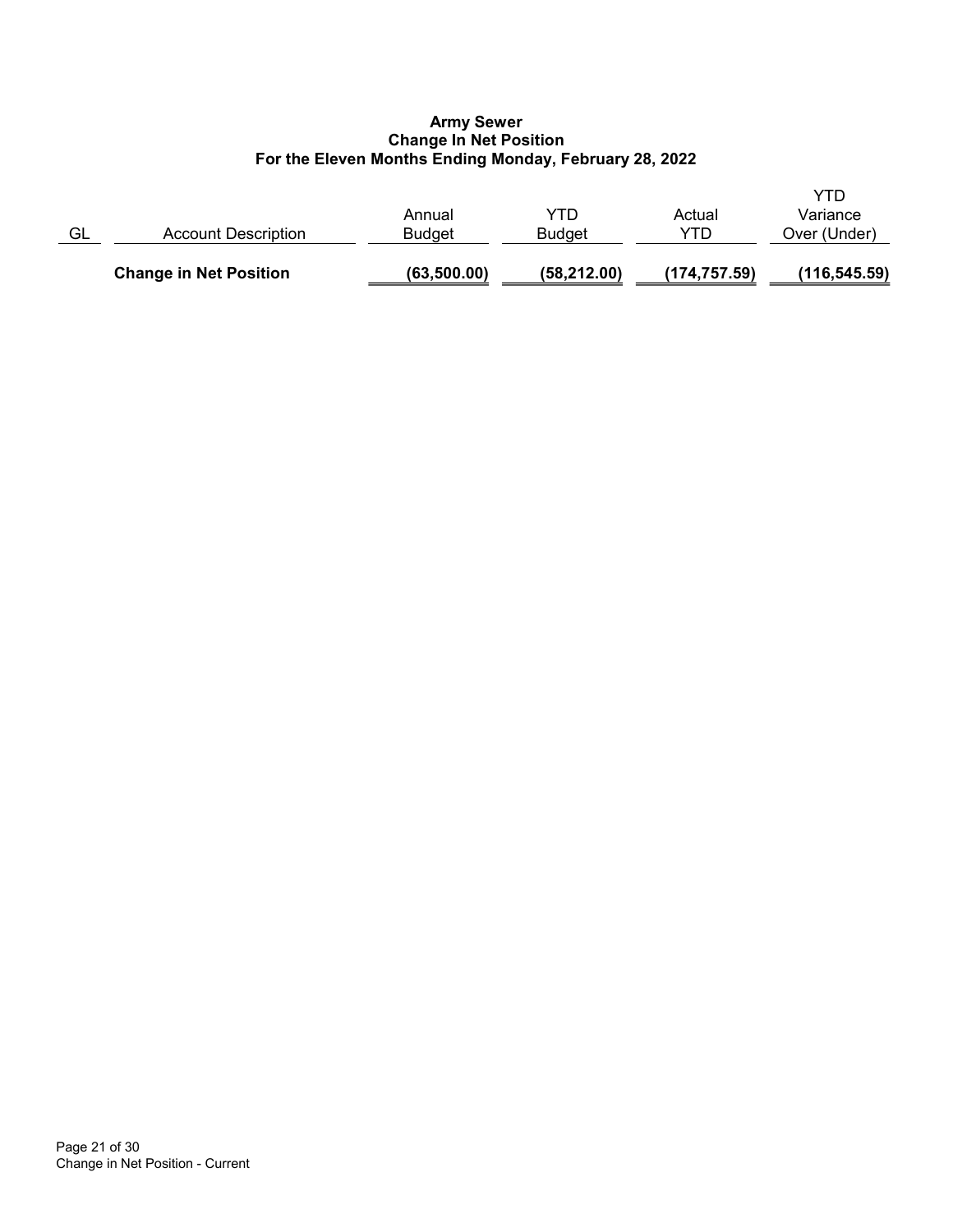# Army Water Line Change In Net Position For the Eleven Months Ending Monday, February 28, 2022

|      |                                                     |                |                |                | YTD           |
|------|-----------------------------------------------------|----------------|----------------|----------------|---------------|
|      |                                                     | Annual         | <b>YTD</b>     | Actual         | Variance      |
| GL   | <b>Account Description</b>                          | <b>Budget</b>  | <b>Budget</b>  | <b>YTD</b>     | Over (Under)  |
|      | <b>Customer Billings</b>                            |                |                |                |               |
| 4001 | <b>Customer Billings</b>                            | \$2,081,756.00 | \$1,908,274.50 | \$1,908,376.87 | \$102.37      |
|      | <b>Total Customer Billings</b>                      | 2,081,756.00   | 1,908,274.50   | 1,908,376.87   | 102.37        |
|      |                                                     |                |                |                |               |
| 4181 | <b>Grant Revenue</b><br><b>Federal Grant Income</b> | 900,000.00     | 825,000.00     | 843,987.50     | 18,987.50     |
|      | <b>Total Grant Revenue</b>                          | 900,000.00     | 825,000.00     | 843,987.50     | 18,987.50     |
|      |                                                     |                |                |                |               |
|      | <b>Interest Income</b>                              |                |                |                |               |
| 4108 | Reserve Interest                                    | 15,100.00      | 13,838.00      | 8,144.81       | (5,693.19)    |
| 42   | Mark to Market Adjustment                           | 0.00           | 0.00           | (14, 206.60)   | (14, 206.60)  |
|      | <b>Total Interest Income</b>                        | 15,100.00      | 13,838.00      | (6,061.79)     | (19,899.79)   |
|      | <b>Total Income</b>                                 | 2,996,856.00   | 2,747,112.50   | 2,746,302.58   | (809.92)      |
|      | <b>Salaries</b>                                     |                |                |                |               |
| 50   | <b>Engineering Wages</b>                            | 38,266.00      | 35,079.00      | 57,033.26      | 21,954.26     |
| 50   | <b>Regional Development Wages</b>                   | 0.00           | 0.00           | 219.73         | 219.73        |
| 50   | <b>MMF Wages</b>                                    | 0.00           | 0.00           | 8,138.11       | 8,138.11      |
| 50   | WQ Wages                                            | 330,353.00     | 302,819.00     | 250,308.05     | (52, 510.95)  |
| 50   | Overtime Wages                                      | 11,632.00      | 10,659.00      | 6,104.06       | (4, 554.94)   |
| 5005 | On-Call Stipend                                     | 3,840.00       | 3,520.00       | 2,880.00       | (640.00)      |
|      | <b>Total Salaries</b>                               | 384,091.00     | 352,077.00     | 324,683.21     | (27, 393.79)  |
|      | <b>Fringe Benefits</b>                              |                |                |                |               |
| 50   | <b>FICA Expense</b>                                 | 25,254.00      | 23,155.00      | 23,597.47      | 442.47        |
| 50   | <b>Pension Expense</b>                              | 56,937.00      | 52,195.00      | 49,748.70      | (2,446.30)    |
| 50   | <b>VDC Expense</b>                                  | 0.00           | 0.00           | 289.76         | 289.76        |
| 50   | <b>Health Insurance</b>                             | 55,640.00      | 51,007.00      | 50,077.32      | (929.68)      |
| 50   | <b>Workers Comp</b>                                 | 21,763.00      | 19,954.00      | 12,552.88      | (7,401.12)    |
| 50   | <b>Disability Insurance</b>                         | 1,088.00       | 1,001.00       | 1,028.30       | 27.30         |
| 50   | Post Retire Overhead                                | 31,630.00      | 28,996.00      | 26,271.00      | (2,725.00)    |
| 5054 | <b>Employee Physicals &amp; Screening</b>           | 2,250.00       | 2,068.00       | 1,965.00       | (103.00)      |
|      | <b>Total Fringe Benefits</b>                        | 194,562.00     | 178,376.00     | 165,530.43     | (12, 845.57)  |
|      |                                                     |                |                |                |               |
|      | <b>Operations &amp; Maintenance</b>                 |                |                |                |               |
| 5706 | <b>Shop Tools</b>                                   | 1,200.00       | 1,103.63       | 0.00           | (1, 103.63)   |
| 5902 | Lab Fees                                            | 5,000.00       | 4,587.00       | 2,845.00       | (1,742.00)    |
|      | Total O & M                                         | 6,200.00       | 5,690.63       | 2,845.00       | (2,845.63)    |
| 6004 | <b>Water Purchases</b>                              | 730,681.00     | 669,795.50     | 506,702.12     | (163, 093.38) |
|      | <b>Office &amp; Administrative</b>                  |                |                |                |               |
| 5122 | Public Info & Advertising                           | 981.00         | 902.00         | 0.00           | (902.00)      |
| 5202 | Employee Mileage Reimburse                          | 100.00         | 88.00          | 0.00           | (88.00)       |
|      | <b>Total Office &amp; Admin</b>                     | 1,081.00       | 990.00         | 0.00           | (990.00)      |

# **Utilities**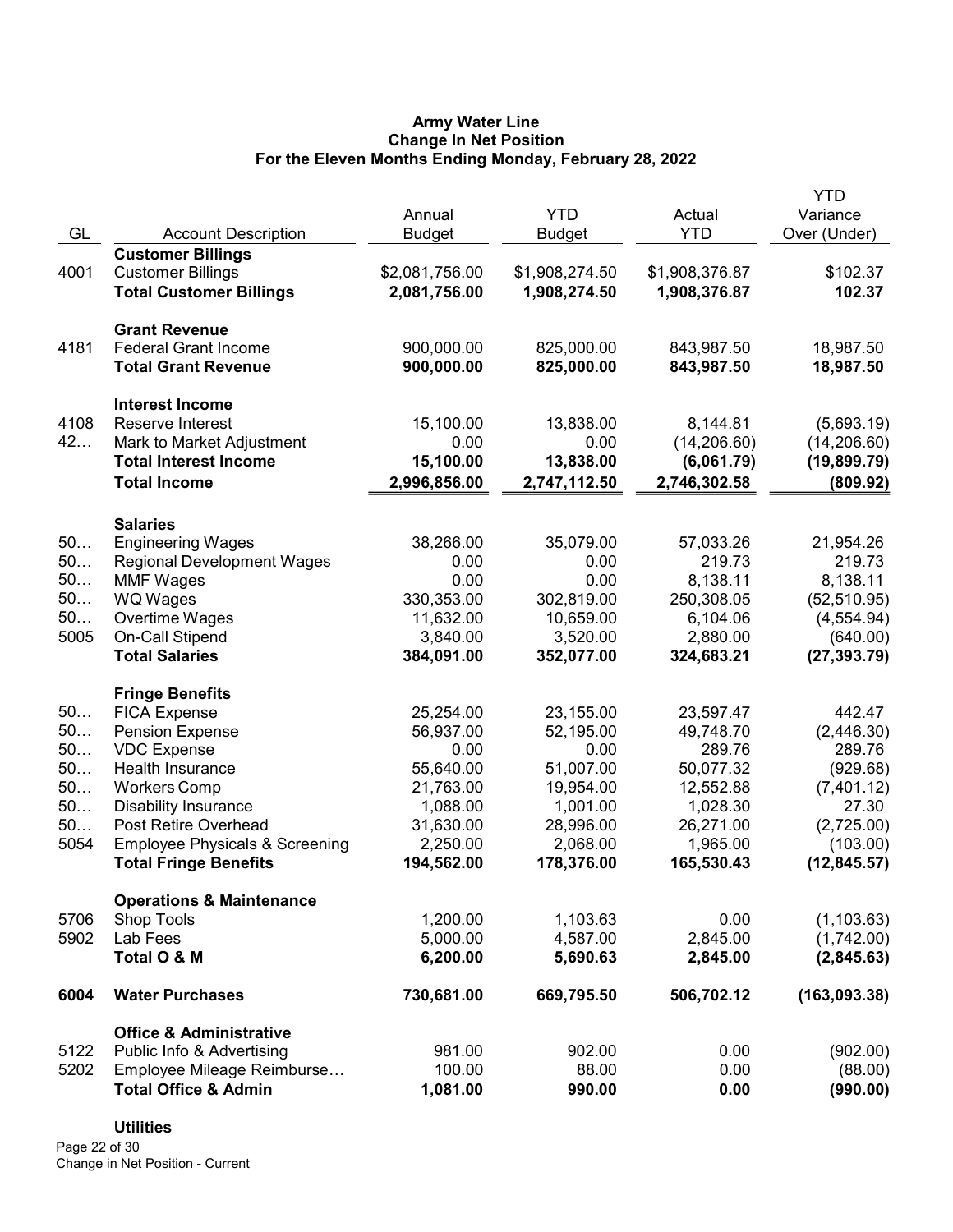# Army Water Line Change In Net Position For the Eleven Months Ending Monday, February 28, 2022

|      |                                          |               |               |              | YTD           |
|------|------------------------------------------|---------------|---------------|--------------|---------------|
|      |                                          | Annual        | <b>YTD</b>    | Actual       | Variance      |
| GL   | <b>Account Description</b>               | <b>Budget</b> | <b>Budget</b> | <b>YTD</b>   | Over (Under)  |
| 5802 | Gas & Electric                           | 21,250.00     | 19,481.00     | 17,330.34    | (2, 150.66)   |
|      | <b>Total Utilities</b>                   | 21,250.00     | 19,481.00     | 17,330.34    | (2, 150.66)   |
|      | <b>Professional Fees</b>                 |               |               |              |               |
| 5924 | Legal                                    | 1,500.00      | 1,375.00      | 0.00         | (1,375.00)    |
| 5926 | <b>Investment Banking Fees</b>           | 766.00        | 704.00        | 575.59       | (128.41)      |
| 5970 | Consulting                               | 5,800.00      | 5,316.63      | 5,800.00     | 483.37        |
|      | <b>Total Professional Fees</b>           | 8,066.00      | 7,395.63      | 6,375.59     | (1,020.04)    |
|      | <b>Repairs &amp; Maintenance</b>         |               |               |              |               |
| 5804 | <b>Building Maintenance &amp; Repair</b> | 4,000.00      | 3,663.00      | 1,984.50     | (1,678.50)    |
| 5808 | Site Maint & Repair                      | 7,000.00      | 6,413.00      | 5,608.57     | (804.43)      |
| 5812 | Pipeline Maintenance                     | 18,000.00     | 16,503.63     | 17,638.84    | 1,135.21      |
|      | <b>Total Repairs &amp; Maintenance</b>   | 29,000.00     | 26,579.63     | 25,231.91    | (1, 347.72)   |
| 6114 | <b>Insurance</b>                         | 29,200.00     | 26,763.00     | 26,766.63    | 3.63          |
| 61   | <b>Admin Allocation</b>                  | 165,070.00    | 151,316.00    | 140,486.86   | (10, 829.14)  |
| 61   | <b>Engineering Allocation</b>            | 9,964.00      | 9,130.00      | 9,627.00     | 497.00        |
| 6208 | NYS Administrative Assessm               | 11,458.00     | 10,505.00     | 11,179.00    | 674.00        |
| 89   | <b>Water Quality Allocation</b>          | 85,061.00     | 77,968.00     | 54,999.46    | (22, 968.54)  |
| 7032 | <b>Depreciation</b>                      | 354,600.00    | 325,050.00    | 298,711.08   | (26, 338.92)  |
|      | <b>Total Expenses</b>                    | 2,030,284.00  | 1,861,117.39  | 1,590,468.63 | (270, 648.76) |
|      | <b>Change in Net Position</b>            | 966,572.00    | 885,995.11    | 1,155,833.95 | 269,838.84    |
|      |                                          |               |               |              |               |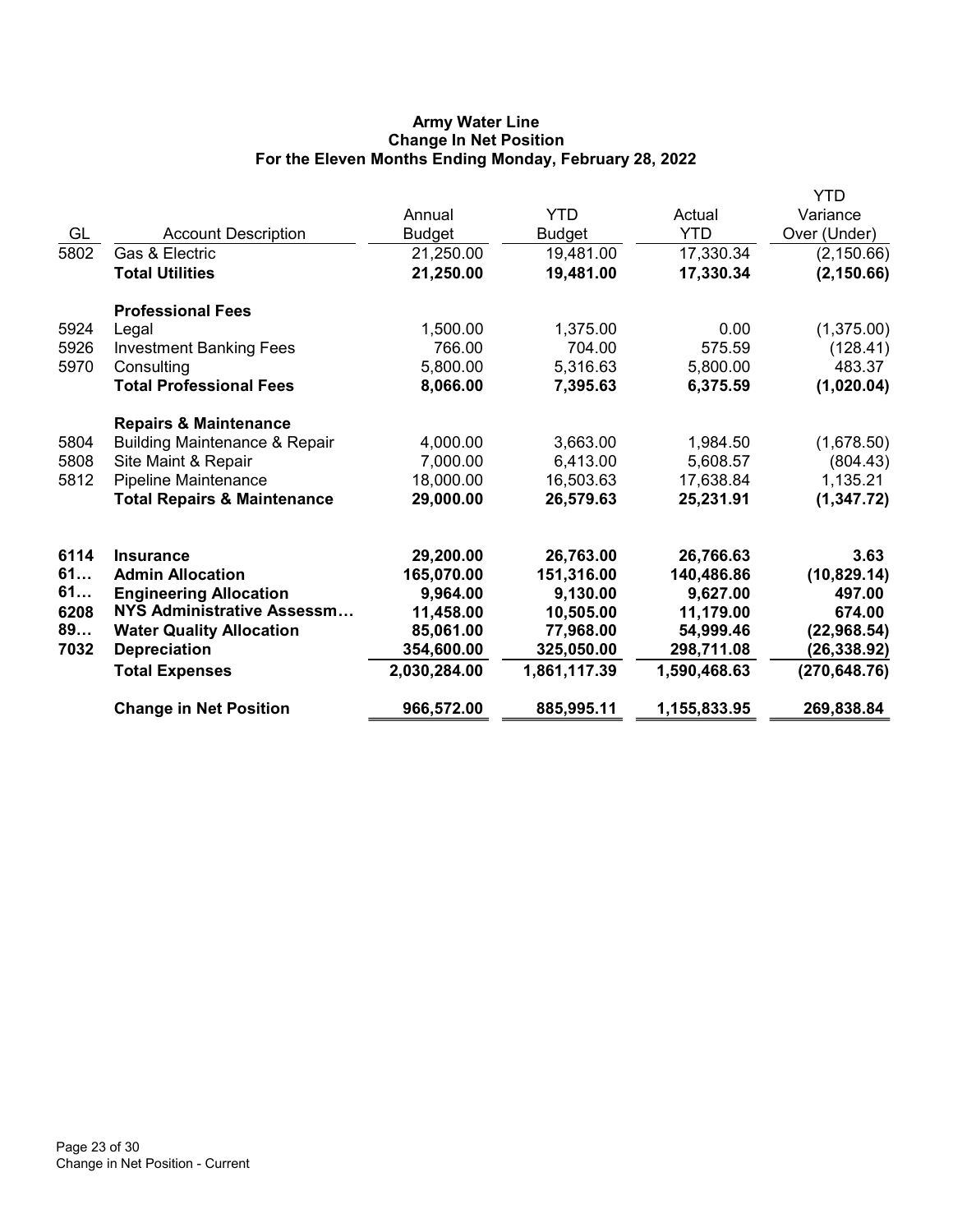### Regional Water Line Change In Net Position For the Eleven Months Ending Monday, February 28, 2022

| <b>YTD</b><br>Actual<br>Variance<br>Annual<br>GL<br><b>YTD</b><br>Over (Under)<br><b>Account Description</b><br><b>Budget</b><br><b>Budget</b><br><b>Customer Billings</b><br><b>Customer Billings</b><br>\$112,950.00<br>\$103,540.25<br>\$88,844.53<br>(\$14,695.72)<br>4001<br>4005<br><b>Capital Billings</b><br>278,587.00<br>255,376.00<br>255,371.21<br>(4.79)<br><b>Total Customer Billings</b><br>(14, 700.51)<br>391,537.00<br>358,916.25<br>344,215.74<br><b>Interest Income</b><br>4102<br>Investment Interest Income<br>2,000.00<br>1,837.00<br>136.99<br>1,973.99<br>136.99<br><b>Total Interest Income</b><br>2,000.00<br>1,837.00<br>1,973.99<br>393,537.00<br>360,753.25<br>346,189.73<br>(14, 563.52)<br><b>Total Income</b><br><b>Salaries</b><br>50<br>8,892.00<br>8,151.00<br>9,667.42<br>1,516.42<br><b>Engineering Wages</b><br>50<br>21,625.00<br>19,822.00<br>16,056.79<br>WQ Wages<br>(3,765.21)<br>50<br>131.24<br>Overtime Wages<br>1,626.00<br>1,496.00<br>(1,364.76)<br>5005<br>On-Call Stipend<br>1,920.00<br>1,760.00<br>1,440.00<br>(320.00)<br><b>Total Salaries</b><br>34,063.00<br>31,229.00<br>(3,933.55)<br>27,295.45<br><b>Fringe Benefits</b><br>50<br><b>FICA Expense</b><br>2,214.00<br>2,035.00<br>1,906.99<br>(128.01)<br>50<br><b>Pension Expense</b><br>5,078.00<br>4,653.00<br>3,883.41<br>(769.59)<br>50<br><b>VDC Expense</b><br>0.00<br>0.00<br>134.28<br>134.28<br>50<br>Health Insurance<br>5,122.00<br>4,697.00<br>4,559.43<br>(137.57)<br>50<br><b>Workers Comp</b><br>1,529.00<br>995.37<br>1,667.00<br>(533.63)<br>50<br><b>Disability Insurance</b><br>98.00<br>88.00<br>90.01<br>2.01<br>50<br>Post Retire Overhead<br>2,828.00<br>2,596.00<br>2,258.25<br>(337.75)<br><b>Total Fringe Benefits</b><br>17,007.00<br>15,598.00<br>13,827.74<br>(1,770.26)<br><b>Operations &amp; Maintenance</b><br>462.00<br>5706<br>Shop Tools<br>500.00<br>0.00<br>(462.00)<br>5815<br>Chemicals<br>2,000.00<br>1,837.00<br>1,378.00<br>(459.00)<br>5902<br>Lab Fees<br>3,600.00<br>3,300.00<br>2,595.00<br>(705.00)<br>6010<br><b>Cape Vincent Reserve</b><br>700.00<br>638.00<br>700.00<br>62.00<br>Total O & M<br>6,800.00<br>6,237.00<br>4,673.00<br>(1,564.00)<br>6004<br><b>Water Purchases</b><br>112,950.00<br>103,540.25<br>92,040.95<br>(11, 499.30)<br><b>Office &amp; Administrative</b><br>5122<br>Public Info & Advertising<br>250.00<br>231.00<br>0.00<br>(231.00)<br>Employee Mileage Reimburse<br>5202<br>0.00<br>0.00<br>28.56<br>28.56<br><b>Total Office &amp; Admin</b><br>(202.44)<br>250.00<br>231.00<br>28.56<br><b>Utilities</b><br>Gas & Electric<br>28,895.00<br>26,484.37<br>25,775.05<br>(709.32)<br>5802<br><b>Total Utilities</b><br>28,895.00<br>26,484.37<br>25,775.05<br>(709.32)<br><b>Professional Fees</b><br>500.00<br>462.00<br>0.00<br>(462.00)<br>5924<br>Legal<br>Page 24 of 30 |  |  | <b>YTD</b> |
|-----------------------------------------------------------------------------------------------------------------------------------------------------------------------------------------------------------------------------------------------------------------------------------------------------------------------------------------------------------------------------------------------------------------------------------------------------------------------------------------------------------------------------------------------------------------------------------------------------------------------------------------------------------------------------------------------------------------------------------------------------------------------------------------------------------------------------------------------------------------------------------------------------------------------------------------------------------------------------------------------------------------------------------------------------------------------------------------------------------------------------------------------------------------------------------------------------------------------------------------------------------------------------------------------------------------------------------------------------------------------------------------------------------------------------------------------------------------------------------------------------------------------------------------------------------------------------------------------------------------------------------------------------------------------------------------------------------------------------------------------------------------------------------------------------------------------------------------------------------------------------------------------------------------------------------------------------------------------------------------------------------------------------------------------------------------------------------------------------------------------------------------------------------------------------------------------------------------------------------------------------------------------------------------------------------------------------------------------------------------------------------------------------------------------------------------------------------------------------------------------------------------------------------------------------------------------------------------------------------------------------------------------------------------------------------------------------------------------------------------------------------------------------------------------------------------------------------------------------------------------|--|--|------------|
|                                                                                                                                                                                                                                                                                                                                                                                                                                                                                                                                                                                                                                                                                                                                                                                                                                                                                                                                                                                                                                                                                                                                                                                                                                                                                                                                                                                                                                                                                                                                                                                                                                                                                                                                                                                                                                                                                                                                                                                                                                                                                                                                                                                                                                                                                                                                                                                                                                                                                                                                                                                                                                                                                                                                                                                                                                                                       |  |  |            |
|                                                                                                                                                                                                                                                                                                                                                                                                                                                                                                                                                                                                                                                                                                                                                                                                                                                                                                                                                                                                                                                                                                                                                                                                                                                                                                                                                                                                                                                                                                                                                                                                                                                                                                                                                                                                                                                                                                                                                                                                                                                                                                                                                                                                                                                                                                                                                                                                                                                                                                                                                                                                                                                                                                                                                                                                                                                                       |  |  |            |
|                                                                                                                                                                                                                                                                                                                                                                                                                                                                                                                                                                                                                                                                                                                                                                                                                                                                                                                                                                                                                                                                                                                                                                                                                                                                                                                                                                                                                                                                                                                                                                                                                                                                                                                                                                                                                                                                                                                                                                                                                                                                                                                                                                                                                                                                                                                                                                                                                                                                                                                                                                                                                                                                                                                                                                                                                                                                       |  |  |            |
|                                                                                                                                                                                                                                                                                                                                                                                                                                                                                                                                                                                                                                                                                                                                                                                                                                                                                                                                                                                                                                                                                                                                                                                                                                                                                                                                                                                                                                                                                                                                                                                                                                                                                                                                                                                                                                                                                                                                                                                                                                                                                                                                                                                                                                                                                                                                                                                                                                                                                                                                                                                                                                                                                                                                                                                                                                                                       |  |  |            |
|                                                                                                                                                                                                                                                                                                                                                                                                                                                                                                                                                                                                                                                                                                                                                                                                                                                                                                                                                                                                                                                                                                                                                                                                                                                                                                                                                                                                                                                                                                                                                                                                                                                                                                                                                                                                                                                                                                                                                                                                                                                                                                                                                                                                                                                                                                                                                                                                                                                                                                                                                                                                                                                                                                                                                                                                                                                                       |  |  |            |
|                                                                                                                                                                                                                                                                                                                                                                                                                                                                                                                                                                                                                                                                                                                                                                                                                                                                                                                                                                                                                                                                                                                                                                                                                                                                                                                                                                                                                                                                                                                                                                                                                                                                                                                                                                                                                                                                                                                                                                                                                                                                                                                                                                                                                                                                                                                                                                                                                                                                                                                                                                                                                                                                                                                                                                                                                                                                       |  |  |            |
|                                                                                                                                                                                                                                                                                                                                                                                                                                                                                                                                                                                                                                                                                                                                                                                                                                                                                                                                                                                                                                                                                                                                                                                                                                                                                                                                                                                                                                                                                                                                                                                                                                                                                                                                                                                                                                                                                                                                                                                                                                                                                                                                                                                                                                                                                                                                                                                                                                                                                                                                                                                                                                                                                                                                                                                                                                                                       |  |  |            |
|                                                                                                                                                                                                                                                                                                                                                                                                                                                                                                                                                                                                                                                                                                                                                                                                                                                                                                                                                                                                                                                                                                                                                                                                                                                                                                                                                                                                                                                                                                                                                                                                                                                                                                                                                                                                                                                                                                                                                                                                                                                                                                                                                                                                                                                                                                                                                                                                                                                                                                                                                                                                                                                                                                                                                                                                                                                                       |  |  |            |
|                                                                                                                                                                                                                                                                                                                                                                                                                                                                                                                                                                                                                                                                                                                                                                                                                                                                                                                                                                                                                                                                                                                                                                                                                                                                                                                                                                                                                                                                                                                                                                                                                                                                                                                                                                                                                                                                                                                                                                                                                                                                                                                                                                                                                                                                                                                                                                                                                                                                                                                                                                                                                                                                                                                                                                                                                                                                       |  |  |            |
|                                                                                                                                                                                                                                                                                                                                                                                                                                                                                                                                                                                                                                                                                                                                                                                                                                                                                                                                                                                                                                                                                                                                                                                                                                                                                                                                                                                                                                                                                                                                                                                                                                                                                                                                                                                                                                                                                                                                                                                                                                                                                                                                                                                                                                                                                                                                                                                                                                                                                                                                                                                                                                                                                                                                                                                                                                                                       |  |  |            |
|                                                                                                                                                                                                                                                                                                                                                                                                                                                                                                                                                                                                                                                                                                                                                                                                                                                                                                                                                                                                                                                                                                                                                                                                                                                                                                                                                                                                                                                                                                                                                                                                                                                                                                                                                                                                                                                                                                                                                                                                                                                                                                                                                                                                                                                                                                                                                                                                                                                                                                                                                                                                                                                                                                                                                                                                                                                                       |  |  |            |
|                                                                                                                                                                                                                                                                                                                                                                                                                                                                                                                                                                                                                                                                                                                                                                                                                                                                                                                                                                                                                                                                                                                                                                                                                                                                                                                                                                                                                                                                                                                                                                                                                                                                                                                                                                                                                                                                                                                                                                                                                                                                                                                                                                                                                                                                                                                                                                                                                                                                                                                                                                                                                                                                                                                                                                                                                                                                       |  |  |            |
|                                                                                                                                                                                                                                                                                                                                                                                                                                                                                                                                                                                                                                                                                                                                                                                                                                                                                                                                                                                                                                                                                                                                                                                                                                                                                                                                                                                                                                                                                                                                                                                                                                                                                                                                                                                                                                                                                                                                                                                                                                                                                                                                                                                                                                                                                                                                                                                                                                                                                                                                                                                                                                                                                                                                                                                                                                                                       |  |  |            |
|                                                                                                                                                                                                                                                                                                                                                                                                                                                                                                                                                                                                                                                                                                                                                                                                                                                                                                                                                                                                                                                                                                                                                                                                                                                                                                                                                                                                                                                                                                                                                                                                                                                                                                                                                                                                                                                                                                                                                                                                                                                                                                                                                                                                                                                                                                                                                                                                                                                                                                                                                                                                                                                                                                                                                                                                                                                                       |  |  |            |
|                                                                                                                                                                                                                                                                                                                                                                                                                                                                                                                                                                                                                                                                                                                                                                                                                                                                                                                                                                                                                                                                                                                                                                                                                                                                                                                                                                                                                                                                                                                                                                                                                                                                                                                                                                                                                                                                                                                                                                                                                                                                                                                                                                                                                                                                                                                                                                                                                                                                                                                                                                                                                                                                                                                                                                                                                                                                       |  |  |            |
|                                                                                                                                                                                                                                                                                                                                                                                                                                                                                                                                                                                                                                                                                                                                                                                                                                                                                                                                                                                                                                                                                                                                                                                                                                                                                                                                                                                                                                                                                                                                                                                                                                                                                                                                                                                                                                                                                                                                                                                                                                                                                                                                                                                                                                                                                                                                                                                                                                                                                                                                                                                                                                                                                                                                                                                                                                                                       |  |  |            |
|                                                                                                                                                                                                                                                                                                                                                                                                                                                                                                                                                                                                                                                                                                                                                                                                                                                                                                                                                                                                                                                                                                                                                                                                                                                                                                                                                                                                                                                                                                                                                                                                                                                                                                                                                                                                                                                                                                                                                                                                                                                                                                                                                                                                                                                                                                                                                                                                                                                                                                                                                                                                                                                                                                                                                                                                                                                                       |  |  |            |
|                                                                                                                                                                                                                                                                                                                                                                                                                                                                                                                                                                                                                                                                                                                                                                                                                                                                                                                                                                                                                                                                                                                                                                                                                                                                                                                                                                                                                                                                                                                                                                                                                                                                                                                                                                                                                                                                                                                                                                                                                                                                                                                                                                                                                                                                                                                                                                                                                                                                                                                                                                                                                                                                                                                                                                                                                                                                       |  |  |            |
|                                                                                                                                                                                                                                                                                                                                                                                                                                                                                                                                                                                                                                                                                                                                                                                                                                                                                                                                                                                                                                                                                                                                                                                                                                                                                                                                                                                                                                                                                                                                                                                                                                                                                                                                                                                                                                                                                                                                                                                                                                                                                                                                                                                                                                                                                                                                                                                                                                                                                                                                                                                                                                                                                                                                                                                                                                                                       |  |  |            |
|                                                                                                                                                                                                                                                                                                                                                                                                                                                                                                                                                                                                                                                                                                                                                                                                                                                                                                                                                                                                                                                                                                                                                                                                                                                                                                                                                                                                                                                                                                                                                                                                                                                                                                                                                                                                                                                                                                                                                                                                                                                                                                                                                                                                                                                                                                                                                                                                                                                                                                                                                                                                                                                                                                                                                                                                                                                                       |  |  |            |
|                                                                                                                                                                                                                                                                                                                                                                                                                                                                                                                                                                                                                                                                                                                                                                                                                                                                                                                                                                                                                                                                                                                                                                                                                                                                                                                                                                                                                                                                                                                                                                                                                                                                                                                                                                                                                                                                                                                                                                                                                                                                                                                                                                                                                                                                                                                                                                                                                                                                                                                                                                                                                                                                                                                                                                                                                                                                       |  |  |            |
|                                                                                                                                                                                                                                                                                                                                                                                                                                                                                                                                                                                                                                                                                                                                                                                                                                                                                                                                                                                                                                                                                                                                                                                                                                                                                                                                                                                                                                                                                                                                                                                                                                                                                                                                                                                                                                                                                                                                                                                                                                                                                                                                                                                                                                                                                                                                                                                                                                                                                                                                                                                                                                                                                                                                                                                                                                                                       |  |  |            |
|                                                                                                                                                                                                                                                                                                                                                                                                                                                                                                                                                                                                                                                                                                                                                                                                                                                                                                                                                                                                                                                                                                                                                                                                                                                                                                                                                                                                                                                                                                                                                                                                                                                                                                                                                                                                                                                                                                                                                                                                                                                                                                                                                                                                                                                                                                                                                                                                                                                                                                                                                                                                                                                                                                                                                                                                                                                                       |  |  |            |
|                                                                                                                                                                                                                                                                                                                                                                                                                                                                                                                                                                                                                                                                                                                                                                                                                                                                                                                                                                                                                                                                                                                                                                                                                                                                                                                                                                                                                                                                                                                                                                                                                                                                                                                                                                                                                                                                                                                                                                                                                                                                                                                                                                                                                                                                                                                                                                                                                                                                                                                                                                                                                                                                                                                                                                                                                                                                       |  |  |            |
|                                                                                                                                                                                                                                                                                                                                                                                                                                                                                                                                                                                                                                                                                                                                                                                                                                                                                                                                                                                                                                                                                                                                                                                                                                                                                                                                                                                                                                                                                                                                                                                                                                                                                                                                                                                                                                                                                                                                                                                                                                                                                                                                                                                                                                                                                                                                                                                                                                                                                                                                                                                                                                                                                                                                                                                                                                                                       |  |  |            |
|                                                                                                                                                                                                                                                                                                                                                                                                                                                                                                                                                                                                                                                                                                                                                                                                                                                                                                                                                                                                                                                                                                                                                                                                                                                                                                                                                                                                                                                                                                                                                                                                                                                                                                                                                                                                                                                                                                                                                                                                                                                                                                                                                                                                                                                                                                                                                                                                                                                                                                                                                                                                                                                                                                                                                                                                                                                                       |  |  |            |
|                                                                                                                                                                                                                                                                                                                                                                                                                                                                                                                                                                                                                                                                                                                                                                                                                                                                                                                                                                                                                                                                                                                                                                                                                                                                                                                                                                                                                                                                                                                                                                                                                                                                                                                                                                                                                                                                                                                                                                                                                                                                                                                                                                                                                                                                                                                                                                                                                                                                                                                                                                                                                                                                                                                                                                                                                                                                       |  |  |            |
|                                                                                                                                                                                                                                                                                                                                                                                                                                                                                                                                                                                                                                                                                                                                                                                                                                                                                                                                                                                                                                                                                                                                                                                                                                                                                                                                                                                                                                                                                                                                                                                                                                                                                                                                                                                                                                                                                                                                                                                                                                                                                                                                                                                                                                                                                                                                                                                                                                                                                                                                                                                                                                                                                                                                                                                                                                                                       |  |  |            |
|                                                                                                                                                                                                                                                                                                                                                                                                                                                                                                                                                                                                                                                                                                                                                                                                                                                                                                                                                                                                                                                                                                                                                                                                                                                                                                                                                                                                                                                                                                                                                                                                                                                                                                                                                                                                                                                                                                                                                                                                                                                                                                                                                                                                                                                                                                                                                                                                                                                                                                                                                                                                                                                                                                                                                                                                                                                                       |  |  |            |
|                                                                                                                                                                                                                                                                                                                                                                                                                                                                                                                                                                                                                                                                                                                                                                                                                                                                                                                                                                                                                                                                                                                                                                                                                                                                                                                                                                                                                                                                                                                                                                                                                                                                                                                                                                                                                                                                                                                                                                                                                                                                                                                                                                                                                                                                                                                                                                                                                                                                                                                                                                                                                                                                                                                                                                                                                                                                       |  |  |            |
|                                                                                                                                                                                                                                                                                                                                                                                                                                                                                                                                                                                                                                                                                                                                                                                                                                                                                                                                                                                                                                                                                                                                                                                                                                                                                                                                                                                                                                                                                                                                                                                                                                                                                                                                                                                                                                                                                                                                                                                                                                                                                                                                                                                                                                                                                                                                                                                                                                                                                                                                                                                                                                                                                                                                                                                                                                                                       |  |  |            |
|                                                                                                                                                                                                                                                                                                                                                                                                                                                                                                                                                                                                                                                                                                                                                                                                                                                                                                                                                                                                                                                                                                                                                                                                                                                                                                                                                                                                                                                                                                                                                                                                                                                                                                                                                                                                                                                                                                                                                                                                                                                                                                                                                                                                                                                                                                                                                                                                                                                                                                                                                                                                                                                                                                                                                                                                                                                                       |  |  |            |
|                                                                                                                                                                                                                                                                                                                                                                                                                                                                                                                                                                                                                                                                                                                                                                                                                                                                                                                                                                                                                                                                                                                                                                                                                                                                                                                                                                                                                                                                                                                                                                                                                                                                                                                                                                                                                                                                                                                                                                                                                                                                                                                                                                                                                                                                                                                                                                                                                                                                                                                                                                                                                                                                                                                                                                                                                                                                       |  |  |            |
|                                                                                                                                                                                                                                                                                                                                                                                                                                                                                                                                                                                                                                                                                                                                                                                                                                                                                                                                                                                                                                                                                                                                                                                                                                                                                                                                                                                                                                                                                                                                                                                                                                                                                                                                                                                                                                                                                                                                                                                                                                                                                                                                                                                                                                                                                                                                                                                                                                                                                                                                                                                                                                                                                                                                                                                                                                                                       |  |  |            |
|                                                                                                                                                                                                                                                                                                                                                                                                                                                                                                                                                                                                                                                                                                                                                                                                                                                                                                                                                                                                                                                                                                                                                                                                                                                                                                                                                                                                                                                                                                                                                                                                                                                                                                                                                                                                                                                                                                                                                                                                                                                                                                                                                                                                                                                                                                                                                                                                                                                                                                                                                                                                                                                                                                                                                                                                                                                                       |  |  |            |
|                                                                                                                                                                                                                                                                                                                                                                                                                                                                                                                                                                                                                                                                                                                                                                                                                                                                                                                                                                                                                                                                                                                                                                                                                                                                                                                                                                                                                                                                                                                                                                                                                                                                                                                                                                                                                                                                                                                                                                                                                                                                                                                                                                                                                                                                                                                                                                                                                                                                                                                                                                                                                                                                                                                                                                                                                                                                       |  |  |            |
|                                                                                                                                                                                                                                                                                                                                                                                                                                                                                                                                                                                                                                                                                                                                                                                                                                                                                                                                                                                                                                                                                                                                                                                                                                                                                                                                                                                                                                                                                                                                                                                                                                                                                                                                                                                                                                                                                                                                                                                                                                                                                                                                                                                                                                                                                                                                                                                                                                                                                                                                                                                                                                                                                                                                                                                                                                                                       |  |  |            |
|                                                                                                                                                                                                                                                                                                                                                                                                                                                                                                                                                                                                                                                                                                                                                                                                                                                                                                                                                                                                                                                                                                                                                                                                                                                                                                                                                                                                                                                                                                                                                                                                                                                                                                                                                                                                                                                                                                                                                                                                                                                                                                                                                                                                                                                                                                                                                                                                                                                                                                                                                                                                                                                                                                                                                                                                                                                                       |  |  |            |
|                                                                                                                                                                                                                                                                                                                                                                                                                                                                                                                                                                                                                                                                                                                                                                                                                                                                                                                                                                                                                                                                                                                                                                                                                                                                                                                                                                                                                                                                                                                                                                                                                                                                                                                                                                                                                                                                                                                                                                                                                                                                                                                                                                                                                                                                                                                                                                                                                                                                                                                                                                                                                                                                                                                                                                                                                                                                       |  |  |            |
|                                                                                                                                                                                                                                                                                                                                                                                                                                                                                                                                                                                                                                                                                                                                                                                                                                                                                                                                                                                                                                                                                                                                                                                                                                                                                                                                                                                                                                                                                                                                                                                                                                                                                                                                                                                                                                                                                                                                                                                                                                                                                                                                                                                                                                                                                                                                                                                                                                                                                                                                                                                                                                                                                                                                                                                                                                                                       |  |  |            |
|                                                                                                                                                                                                                                                                                                                                                                                                                                                                                                                                                                                                                                                                                                                                                                                                                                                                                                                                                                                                                                                                                                                                                                                                                                                                                                                                                                                                                                                                                                                                                                                                                                                                                                                                                                                                                                                                                                                                                                                                                                                                                                                                                                                                                                                                                                                                                                                                                                                                                                                                                                                                                                                                                                                                                                                                                                                                       |  |  |            |
|                                                                                                                                                                                                                                                                                                                                                                                                                                                                                                                                                                                                                                                                                                                                                                                                                                                                                                                                                                                                                                                                                                                                                                                                                                                                                                                                                                                                                                                                                                                                                                                                                                                                                                                                                                                                                                                                                                                                                                                                                                                                                                                                                                                                                                                                                                                                                                                                                                                                                                                                                                                                                                                                                                                                                                                                                                                                       |  |  |            |
|                                                                                                                                                                                                                                                                                                                                                                                                                                                                                                                                                                                                                                                                                                                                                                                                                                                                                                                                                                                                                                                                                                                                                                                                                                                                                                                                                                                                                                                                                                                                                                                                                                                                                                                                                                                                                                                                                                                                                                                                                                                                                                                                                                                                                                                                                                                                                                                                                                                                                                                                                                                                                                                                                                                                                                                                                                                                       |  |  |            |
|                                                                                                                                                                                                                                                                                                                                                                                                                                                                                                                                                                                                                                                                                                                                                                                                                                                                                                                                                                                                                                                                                                                                                                                                                                                                                                                                                                                                                                                                                                                                                                                                                                                                                                                                                                                                                                                                                                                                                                                                                                                                                                                                                                                                                                                                                                                                                                                                                                                                                                                                                                                                                                                                                                                                                                                                                                                                       |  |  |            |
|                                                                                                                                                                                                                                                                                                                                                                                                                                                                                                                                                                                                                                                                                                                                                                                                                                                                                                                                                                                                                                                                                                                                                                                                                                                                                                                                                                                                                                                                                                                                                                                                                                                                                                                                                                                                                                                                                                                                                                                                                                                                                                                                                                                                                                                                                                                                                                                                                                                                                                                                                                                                                                                                                                                                                                                                                                                                       |  |  |            |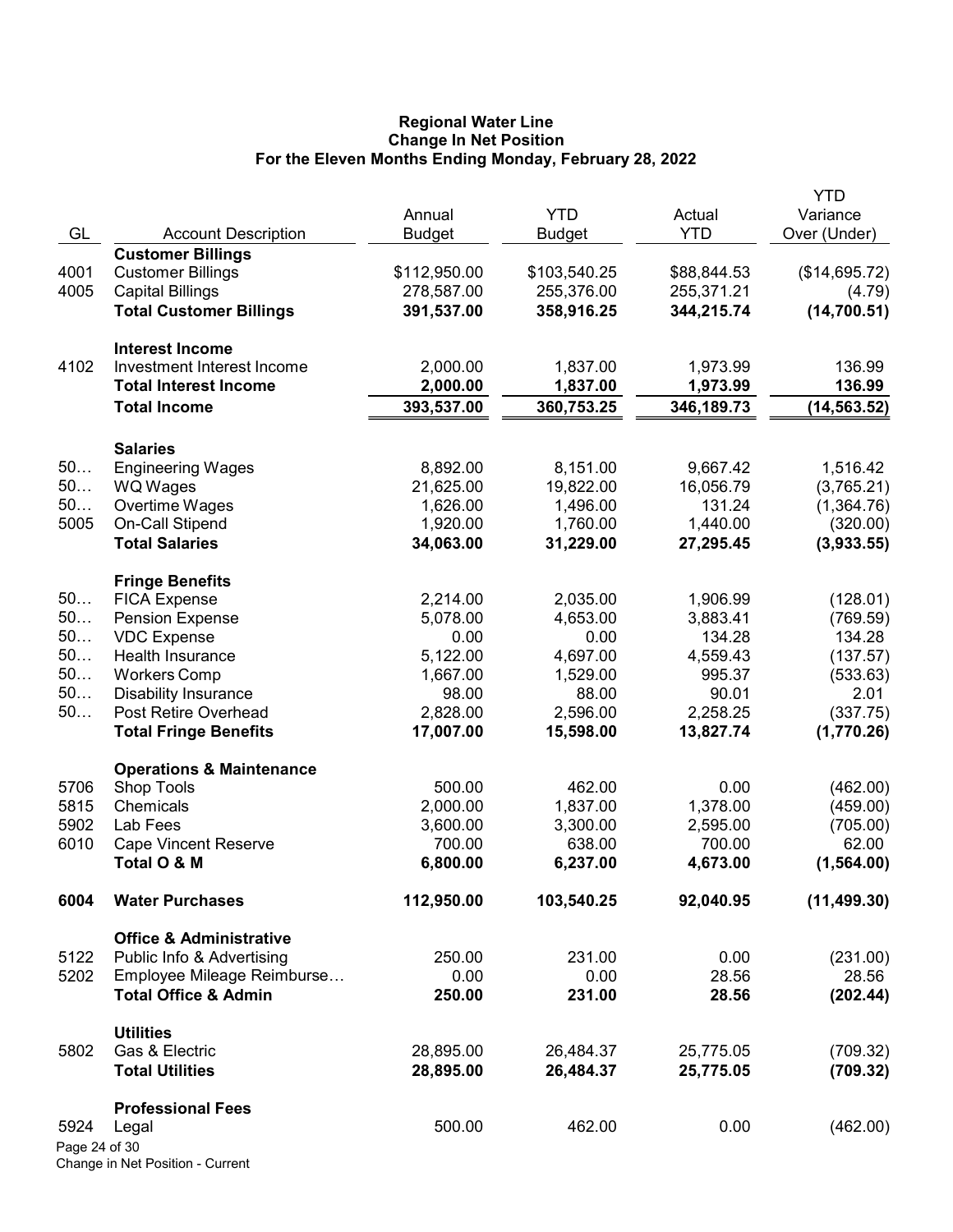# Regional Water Line Change In Net Position For the Eleven Months Ending Monday, February 28, 2022

|      |                                          |               |               |            | YTD          |
|------|------------------------------------------|---------------|---------------|------------|--------------|
|      |                                          | Annual        | <b>YTD</b>    | Actual     | Variance     |
| GL   | <b>Account Description</b>               | <b>Budget</b> | <b>Budget</b> | <b>YTD</b> | Over (Under) |
|      | <b>Total Professional Fees</b>           | 500.00        | 462.00        | 0.00       | (462.00)     |
|      | <b>Repairs &amp; Maintenance</b>         |               |               |            |              |
| 5804 | <b>Building Maintenance &amp; Repair</b> | 4,000.00      | 3,666.63      | 1,099.03   | (2,567.60)   |
| 5808 | Site Maint & Repair                      | 3,500.00      | 3,212.00      | 1,912.10   | (1,299.90)   |
| 5812 | Pipeline Maintenance                     | 19,100.00     | 17,512.00     | 1,194.09   | (16, 317.91) |
|      | <b>Total Repairs &amp; Maintenance</b>   | 26,600.00     | 24,390.63     | 4,205.22   | (20, 185.41) |
| 6114 | <b>Insurance</b>                         | 5,000.00      | 4,587.00      | 4,583.37   | (3.63)       |
| 61   | <b>Admin Allocation</b>                  | 17,426.00     | 15,972.00     | 14,819.30  | (1, 152.70)  |
| 61   | <b>Engineering Allocation</b>            | 2,531.00      | 2,321.00      | 1,793.87   | (527.13)     |
| 6208 | <b>NYS Administrative Assessm</b>        | 1,987.00      | 1,826.00      | 1,939.00   | 113.00       |
| 89   | <b>Water Quality Allocation</b>          | 6,665.00      | 6,105.00      | 4,027.76   | (2,077.24)   |
| 7032 | <b>Depreciation</b>                      | 143,600.00    | 131,637.00    | 124,343.87 | (7, 293.13)  |
| 7002 | Amortization                             | 24,400.00     | 22,363.00     | 24,413.62  | 2,050.62     |
| 6202 | <b>Interest Expense</b>                  | 56,806.00     | 52,074.00     | 12,031.52  | (40,042.48)  |
|      | <b>Total Expenses</b>                    | 485,480.00    | 445,057.25    | 355,798.28 | (89, 258.97) |
|      | <b>Change in Net Position</b>            | (91,943.00)   | (84, 304.00)  | (9,608.55) | 74,695.45    |
|      |                                          |               |               |            |              |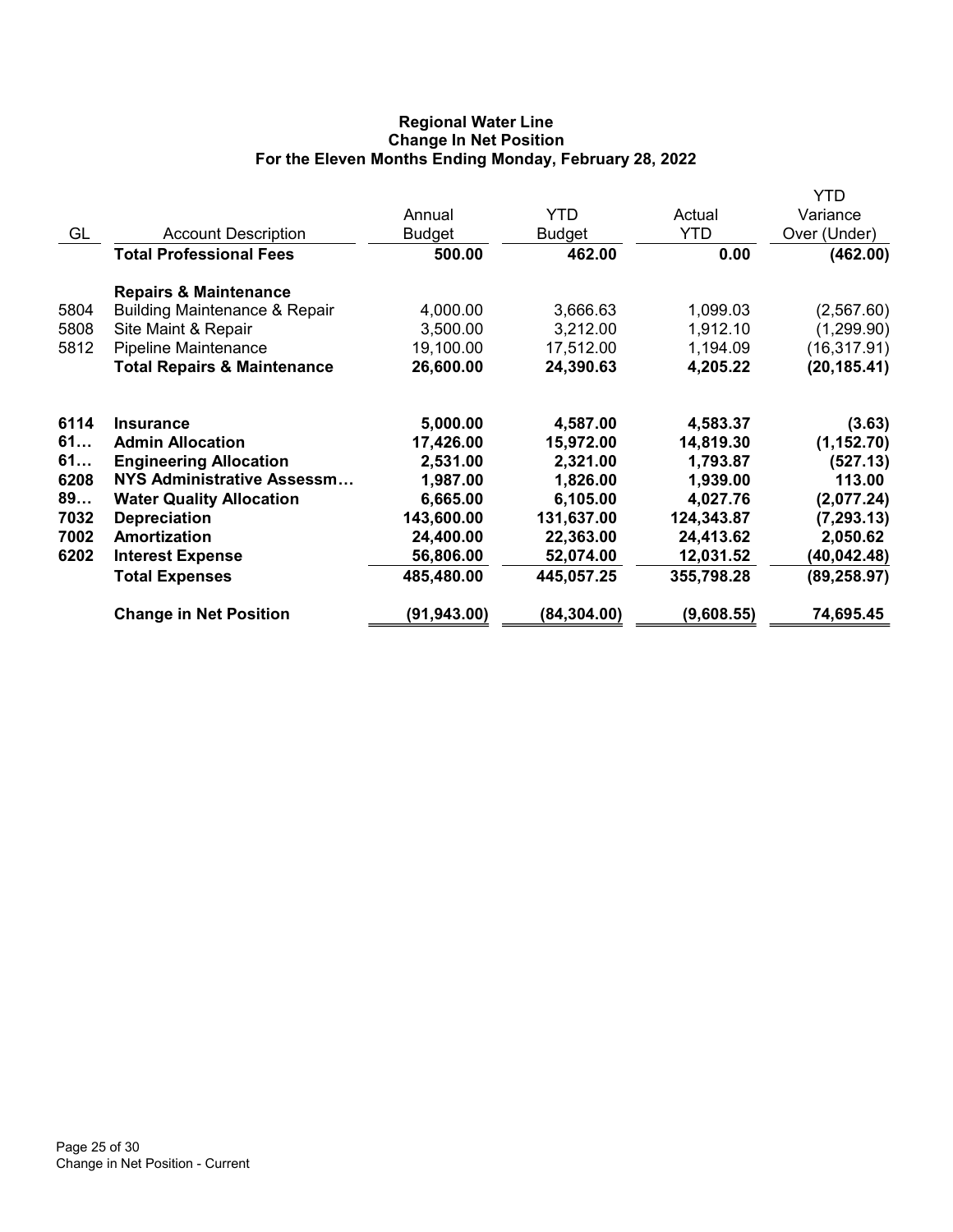# Water Sewer Contracts Change In Net Position For the Eleven Months Ending Monday, February 28, 2022

|      |                                                        | Annual        | <b>YTD</b>    | Actual<br><b>YTD</b> | YTD<br>Variance |
|------|--------------------------------------------------------|---------------|---------------|----------------------|-----------------|
| GL   | <b>Account Description</b><br><b>Customer Billings</b> | <b>Budget</b> | <b>Budget</b> |                      | Over (Under)    |
| 4001 | <b>Customer Billings</b>                               | \$942,077.50  | \$863,570.18  | \$857,247.66         | (\$6,322.52)    |
|      | <b>Total Customer Billings</b>                         | 942,077.50    | 863,570.18    | 857,247.66           | (6,322.52)      |
|      |                                                        |               |               |                      |                 |
|      | <b>Total Income</b>                                    | 942,077.50    | 863,570.18    | 857,247.66           | (6,322.52)      |
|      | <b>Salaries</b>                                        |               |               |                      |                 |
| 50   | <b>Engineering Wages</b>                               | 18,377.00     | 16,841.00     | 15,560.25            | (1,280.75)      |
| 50   | <b>WQ Wages</b>                                        | 342,867.50    | 314,296.18    | 312,240.19           | (2,055.99)      |
| 50   | Overtime Wages                                         | 86,662.00     | 79,442.00     | 83,594.34            | 4,152.34        |
| 5005 | On-Call Stipend                                        | 8,400.00      | 7,700.00      | 7,200.00             | (500.00)        |
|      | <b>Total Salaries</b>                                  | 456,306.50    | 418,279.18    | 418,594.78           | 315.60          |
|      | <b>Fringe Benefits</b>                                 |               |               |                      |                 |
| 50   | <b>FICA Expense</b>                                    | 30,055.44     | 27,546.20     | 29,953.45            | 2,407.25        |
| 50   | <b>Pension Expense</b>                                 | 66,735.28     | 61,178.59     | 61,732.69            | 554.10          |
| 50   | <b>VDC Expense</b>                                     | 0.00          | 0.00          | 73.03                | 73.03           |
| 50   | Health Insurance                                       | 68,767.50     | 63,035.94     | 57,229.57            | (5,806.37)      |
| 50   | <b>Workers Comp</b>                                    | 29,031.25     | 26,611.97     | 26,639.54            | 27.57           |
| 50   | <b>Disability Insurance</b>                            | 1,372.00      | 1,253.12      | 1,417.62             | 164.50          |
| 50   | Post Retire Overhead                                   | 39,870.00     | 36,553.00     | 34,222.50            | (2,330.50)      |
|      | <b>Total Fringe Benefits</b>                           | 235,831.47    | 216,178.82    | 211,268.40           | (4,910.42)      |
|      | <b>Operations &amp; Maintenance</b>                    |               |               |                      |                 |
| 5704 | <b>O&amp;M Supplies</b>                                | 500.00        | 462.00        | 0.00                 | (462.00)        |
| 5770 | Other Tool, Equip & O&M                                | 500.00        | 462.00        | 0.00                 | (462.00)        |
| 8090 | <b>Purchases for Resale</b>                            | 50,000.00     | 45,837.00     | 16,388.53            | (29, 448.47)    |
|      | Total O & M                                            | 51,000.00     | 46,761.00     | 16,388.53            | (30, 372.47)    |
|      | <b>Office &amp; Administrative</b>                     |               |               |                      |                 |
| 5202 | Employee Mileage Reimburse                             | 500.00        | 462.00        | 406.56               | (55.44)         |
| 5270 | <b>Travel &amp; Meeting Expense</b>                    | 300.00        | 275.00        | 0.00                 | (275.00)        |
|      | <b>Total Office &amp; Admin</b>                        | 800.00        | 737.00        | 406.56               | (330.44)        |
|      |                                                        |               |               |                      |                 |
| 6114 | <b>Insurance</b>                                       | 18,300.00     | 16,775.00     | 16,775.00            | 0.00            |
| 61   | <b>Admin Allocation</b>                                | 36,745.00     | 33,682.00     | 31,614.48            | (2,067.52)      |
| 61   | <b>Engineering Allocation</b>                          | 10,551.00     | 9,669.00      | 5,888.37             | (3,780.63)      |
| 6208 | NYS Administrative Assessm                             | 4,982.00      | 4,565.00      | 4,861.00             | 296.00          |
| 89   | <b>Water Quality Allocation</b>                        | 113,636.00    | 104,170.00    | 83,075.00            | (21, 095.00)    |
|      | <b>Total Expenses</b>                                  | 928,151.97    | 850,817.00    | 788,872.12           | (61, 944.88)    |
|      | <b>Change in Net Position</b>                          | 13,925.53     | 12,753.18     | 68,375.54            | 55,622.36       |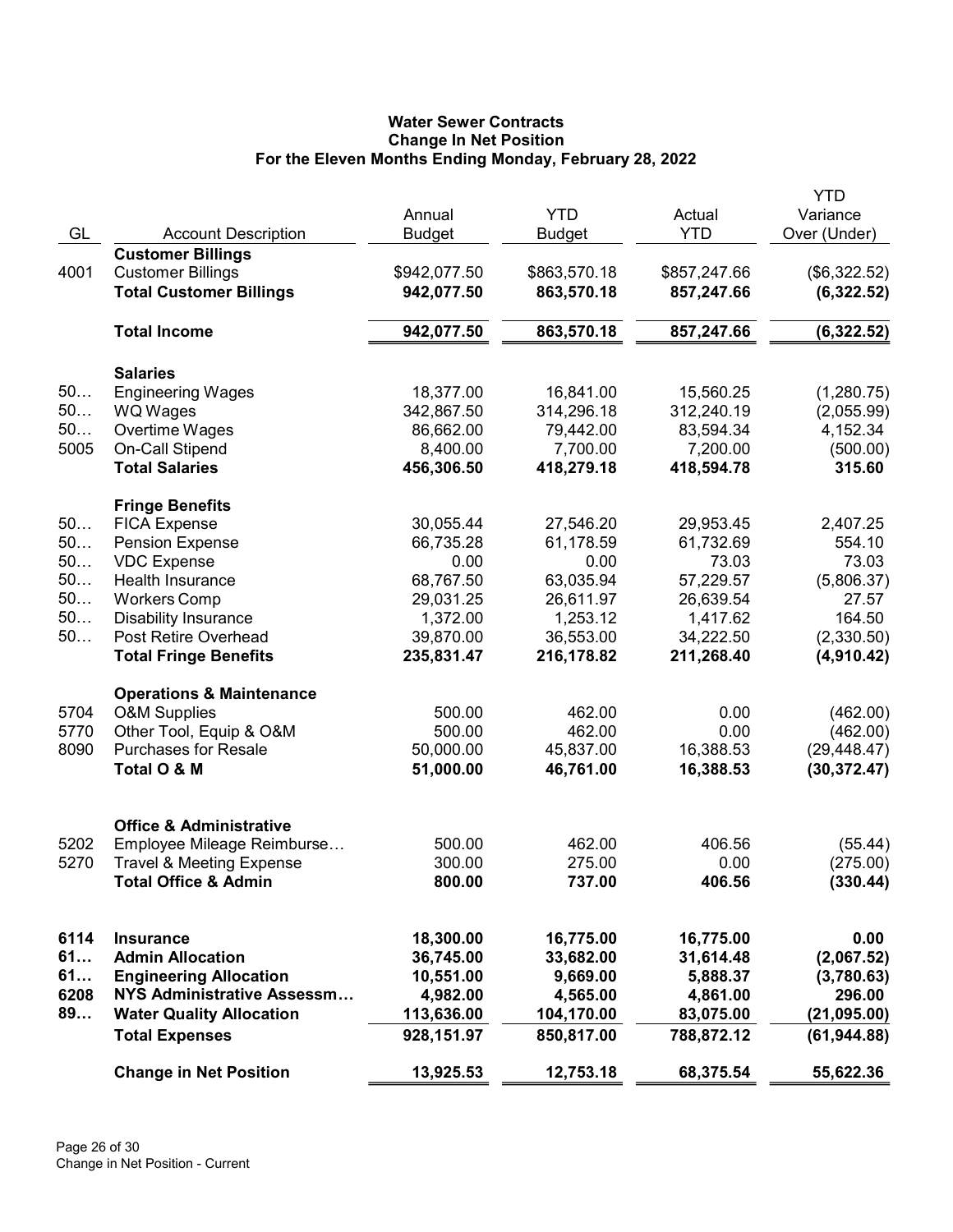### Engineering Change In Net Position For the Eleven Months Ending Monday, February 28, 2022

|      |                                           |                |                |                | <b>YTD</b>     |
|------|-------------------------------------------|----------------|----------------|----------------|----------------|
|      |                                           | Annual         | <b>YTD</b>     | Actual         | Variance       |
| GL   | <b>Account Description</b>                | <b>Budget</b>  | Budget         | <b>YTD</b>     | Over (Under)   |
|      | <b>Customer Billings</b>                  |                |                |                |                |
| 4001 | <b>Customer Billings</b>                  | \$1,228,271.00 | \$1,125,919.63 | \$1,002,056.16 | (\$123,863.47) |
|      | <b>Total Customer Billings</b>            | 1,228,271.00   | 1,125,919.63   | 1,002,056.16   | (123, 863.47)  |
|      |                                           |                |                |                |                |
|      | <b>Total Income</b>                       | 1,228,271.00   | 1,125,919.63   | 1,002,056.16   | (123, 863.47)  |
|      | <b>Salaries</b>                           |                |                |                |                |
| 50   | <b>Engineering Wages</b>                  | 704,088.00     | 645,414.00     | 561,672.19     | (83,741.81)    |
| 50   | <b>Telecom Wages</b>                      | 0.00           | 0.00           | 1,452.00       | 1,452.00       |
| 50   | <b>WQ Wages</b>                           | 0.00           | 0.00           | 4,354.11       | 4,354.11       |
|      | <b>Total Salaries</b>                     | 704,088.00     | 645,414.00     | 567,478.30     | (77, 935.70)   |
|      | <b>Fringe Benefits</b>                    |                |                |                |                |
| 50   | <b>FICA Expense</b>                       | 45,832.00      | 42,009.00      | 40,543.30      | (1,465.70)     |
| 50   | <b>Pension Expense</b>                    | 87,744.00      | 80,432.00      | 72,448.45      | (7,983.55)     |
| 50   | <b>VDC Expense</b>                        | 0.00           | 0.00           | 3,161.42       | 3,161.42       |
| 50   | Health Insurance                          | 104,971.00     | 96,228.00      | 86,150.43      | (10,077.57)    |
| 50   | <b>Workers Comp</b>                       | 27,545.00      | 25,245.00      | 23,556.67      | (1,688.33)     |
| 50   | <b>Disability Insurance</b>               | 1,617.00       | 1,485.00       | 1,559.49       | 74.49          |
| 50   | Post Retire Overhead                      | 46,975.00      | 43,065.00      | 41,586.15      | (1,478.85)     |
| 5054 | <b>Employee Physicals &amp; Screening</b> | 1,200.00       | 1,103.63       | 999.75         | (103.88)       |
|      | <b>Total Fringe Benefits</b>              | 315,884.00     | 289,567.63     | 270,005.66     | (19, 561.97)   |
|      | <b>Operations &amp; Maintenance</b>       |                |                |                |                |
| 5403 | <b>Safety Equipment &amp; Supplies</b>    | 1,000.00       | 913.00         | 797.46         | (115.54)       |
| 5904 | <b>SCADA</b>                              | 19,550.00      | 17,919.00      | 9,485.09       | (8,433.91)     |
| 8090 | <b>Purchases for Resale</b>               | 63,500.00      | 58,204.63      | 41,184.80      | (17,019.83)    |
|      | Total O & M                               | 84,050.00      | 77,036.63      | 51,467.35      | (25, 569.28)   |
|      | <b>Office &amp; Administrative</b>        |                |                |                |                |
| 5053 | Misc Employee Costs                       | 800.00         | 737.00         | 0.00           | (737.00)       |
| 5102 | <b>Office Rent</b>                        | 5,389.00       | 4,939.00       | 4,939.88       | 0.88           |
| 5104 | <b>Office Supplies</b>                    | 2,500.00       | 2,288.00       | 802.89         | (1,485.11)     |
| 5112 | Telephone                                 | 1,960.00       | 1,793.00       | 2,762.04       | 969.04         |
| 5114 | <b>Cellular Services</b>                  | 6,800.00       | 6,237.00       | 4,620.41       | (1,616.59)     |
| 5120 | Dues & Subscriptions                      | 1,100.00       | 1,008.37       | 662.00         | (346.37)       |
| 5122 | Public Info & Advertising                 | 2,500.00       | 2,295.37       | 1,913.00       | (382.37)       |
| 5130 | <b>Office Equipment</b>                   | 3,500.00       | 3,204.74       | 836.00         | (2,368.74)     |
| 5202 | Employee Mileage Reimburse                | 9,500.00       | 8,704.63       | 10,028.08      | 1,323.45       |
| 5204 | Empl. Meals & Incidental                  | 4,000.00       | 3,663.00       | 2,853.27       | (809.73)       |
| 5206 | Empl. Lodging                             | 6,600.00       | 6,053.63       | 4,783.40       | (1,270.23)     |
| 5312 | <b>Continuing Education</b>               | 4,000.00       | 3,670.37       | 0.00           | (3,670.37)     |
| 5370 | Training & Development                    | 10,600.00      | 9,720.37       | 9,478.40       | (241.97)       |
| 5402 | <b>Employee Uniforms</b>                  | 1,600.00       | 1,466.63       | 1,167.94       | (298.69)       |
|      | <b>Total Office &amp; Admin</b>           | 60,849.00      | 55,781.11      | 44,847.31      | (10, 933.80)   |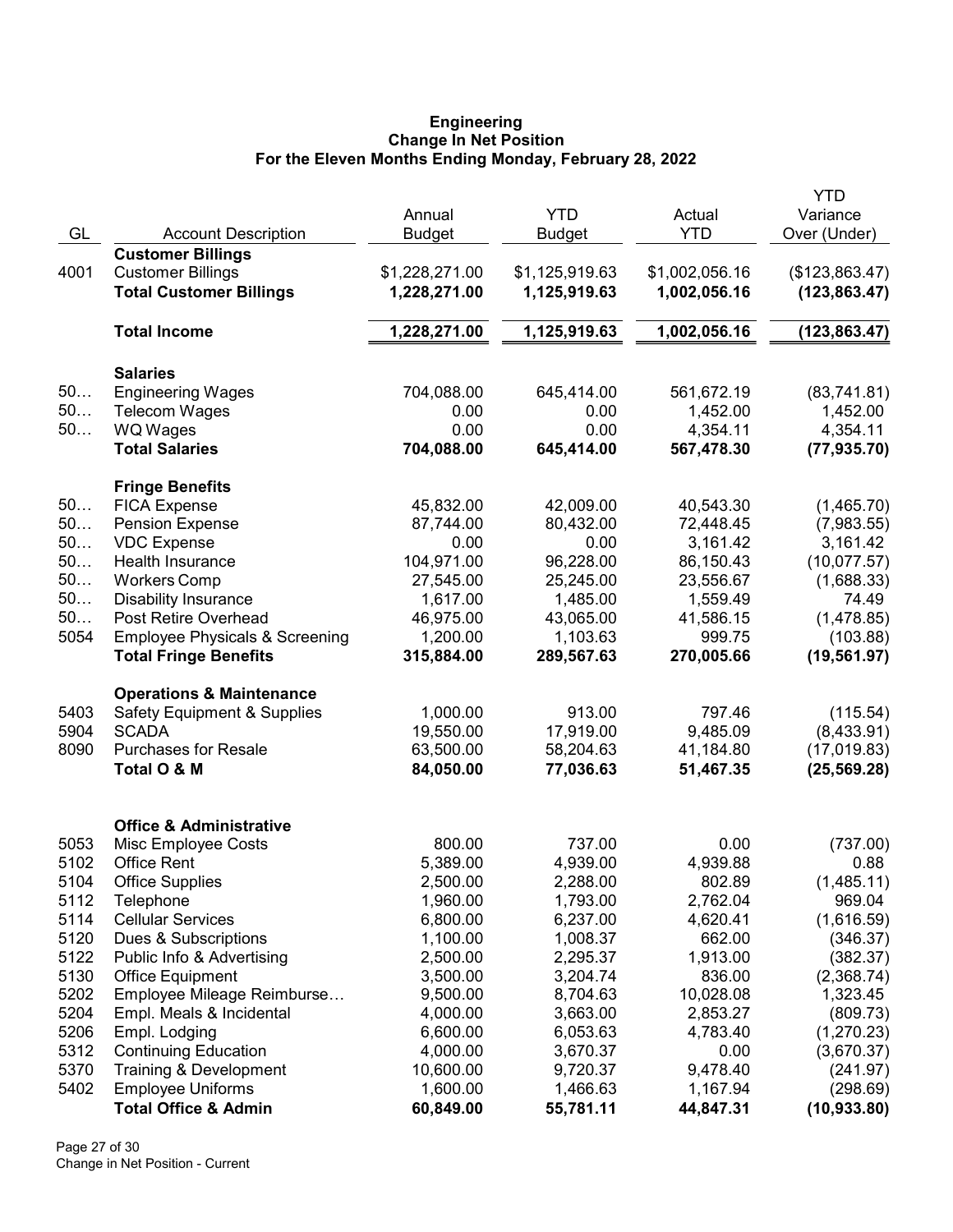# Engineering Change In Net Position For the Eleven Months Ending Monday, February 28, 2022

|      |                                |               |               |              | <b>YTD</b>    |
|------|--------------------------------|---------------|---------------|--------------|---------------|
|      |                                | Annual        | <b>YTD</b>    | Actual       | Variance      |
| GL   | <b>Account Description</b>     | <b>Budget</b> | <b>Budget</b> | <b>YTD</b>   | Over (Under)  |
|      | <b>Professional Fees</b>       |               |               |              |               |
| 5924 | Legal                          | 2,000.00      | 1,837.00      | 1,883.75     | 46.75         |
|      | <b>Total Professional Fees</b> | 2,000.00      | 1,837.00      | 1,883.75     | 46.75         |
|      | <b>Automobile</b>              |               |               |              |               |
| 5601 | Auto/Light Truck Rep. & Maint. | 2,500.00      | 2,288.00      | 1,376.99     | (911.01)      |
| 5602 | <b>Auto/Light Truck Fuel</b>   | 4,000.00      | 3,670.37      | 2,897.87     | (772.50)      |
| 5603 | Auto/Light Truck Rental/Lease  | 6,700.00      | 6,138.00      | 6,141.66     | 3.66          |
| 5605 | <b>Vehicle Ins</b>             | 2,200.00      | 2,013.00      | 2,016.63     | 3.63          |
|      | <b>Total Automobile</b>        | 15,400.00     | 14,109.37     | 12,433.15    | (1,676.22)    |
|      | Computer                       |               |               |              |               |
| 5124 | <b>Computer Equipment</b>      | 6,000.00      | 5,500.00      | 4,782.00     | (718.00)      |
| 5128 | Programming & Software         | 1,200.00      | 1,100.00      | 613.80       | (486.20)      |
| 5906 | <b>GIS</b>                     | 29,200.00     | 26,763.00     | 24,608.37    | (2, 154.63)   |
|      | <b>Total Computer</b>          | 36,400.00     | 33,363.00     | 30,004.17    | (3,358.83)    |
| 6114 | <b>Insurance</b>               | 26,300.00     | 24,112.00     | 24,108.37    | (3.63)        |
| 61   | <b>Admin Allocation</b>        | 55,784.00     | 51,139.00     | 48,014.57    | (3, 124.43)   |
| 61   | <b>Engineering Allocation</b>  | (79, 552.00)  | (72, 919.00)  | (63, 766.52) | 9,152.48      |
| 6208 | NYS Administrative Assessm     | 7,173.00      | 6,578.00      | 6,995.00     | 417.00        |
| 7032 | <b>Depreciation</b>            | 12,700.00     | 11,638.00     | 11,912.90    | 274.90        |
|      | <b>Total Expenses</b>          | 1,241,076.00  | 1,137,656.74  | 1,005,384.01 | (132, 272.73) |
|      | <b>Change in Net Position</b>  | (12, 805.00)  | (11, 737.11)  | (3,327.85)   | 8,409.26      |
|      |                                |               |               |              |               |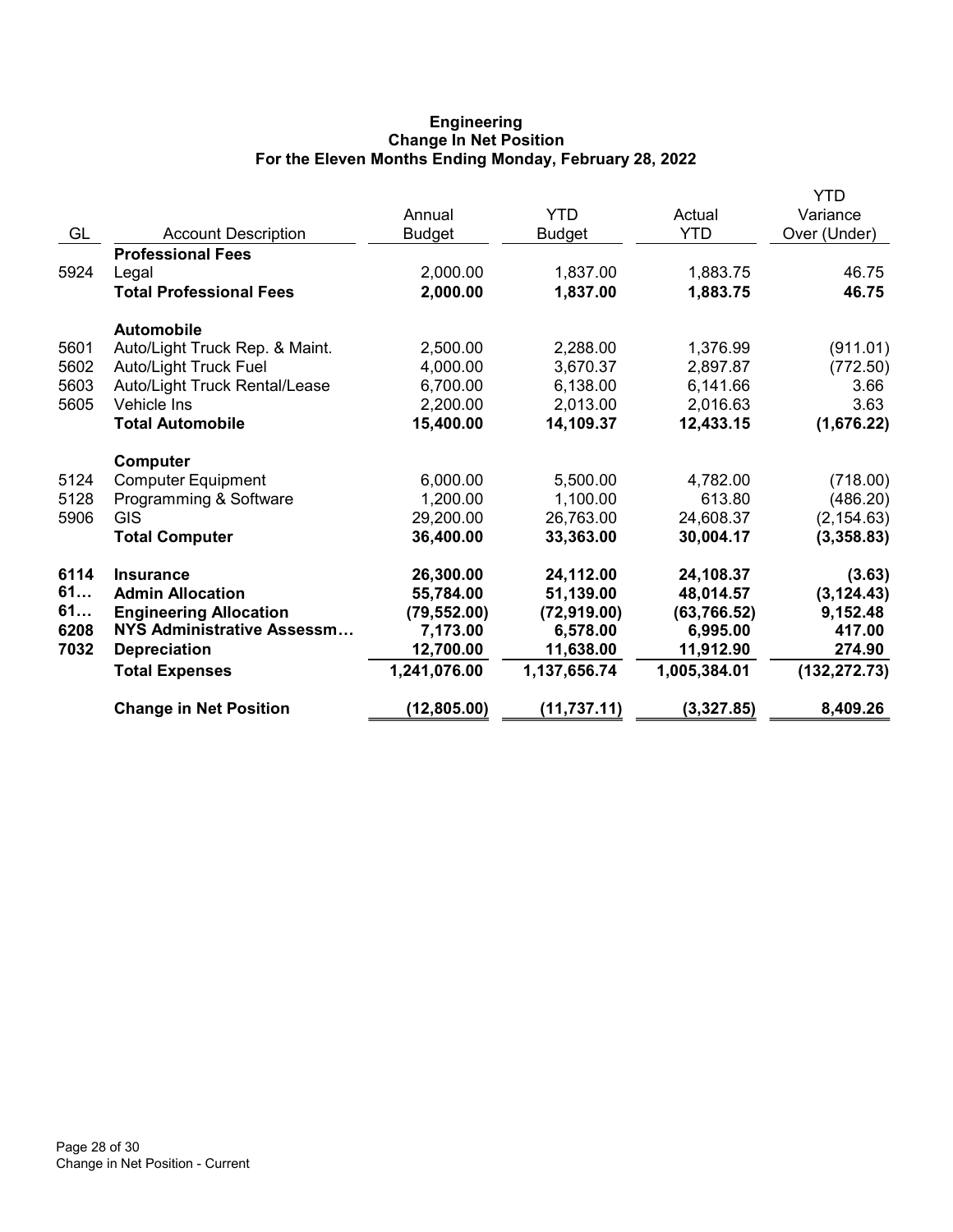## Regional Development Change In Net Position For the Eleven Months Ending Monday, February 28, 2022

| GL                    | <b>Account Description</b>                                | Annual<br><b>Budget</b> | <b>YTD</b><br><b>Budget</b> | Actual<br><b>YTD</b>           | <b>YTD</b><br>Variance<br>Over (Under) |
|-----------------------|-----------------------------------------------------------|-------------------------|-----------------------------|--------------------------------|----------------------------------------|
|                       | <b>Customer Billings</b>                                  |                         |                             |                                |                                        |
| 4001                  | <b>Customer Billings</b>                                  | \$134,876.00            | \$123,640.00                | \$95,804.09                    | (\$27,835.91)                          |
|                       | <b>Total Customer Billings</b>                            | 134,876.00              | 123,640.00                  | 95,804.09                      | (27, 835.91)                           |
|                       | <b>Grant Revenue</b>                                      |                         |                             |                                |                                        |
| 4181                  | <b>Federal Grant Income</b>                               | 154,211.00              | 141,364.63                  | 163,482.86                     | 22,118.23                              |
| 4183                  | <b>NY State Grants</b>                                    | 983,581.00              | 901,611.37                  | 1,378,465.69                   | 476,854.32                             |
| 4184                  | <b>Other Grants</b>                                       | 40,000.00               | 36,663.00                   | 33,486.00                      | (3, 177.00)                            |
|                       | <b>Total Grant Revenue</b>                                | 1,177,792.00            | 1,079,639.00                | 1,575,434.55                   | 495,795.55                             |
| 4104                  | <b>Loan Interest Income</b>                               | 564,000.00              | 516,989.00                  | 560,733.37                     | 43,744.37                              |
|                       | <b>Other Income</b>                                       |                         |                             |                                |                                        |
| 4162                  | <b>Processing Fees</b>                                    | 10,000.00               | 9,163.00                    | 34,530.00                      | 25,367.00                              |
| 4164                  | Miscellaneous                                             | 10,550.00               | 9,680.00                    | 17,397.24                      | 7,717.24                               |
| 4185                  | <b>Grant Recapture</b>                                    | 0.00                    | 0.00                        | 13,440.00                      | 13,440.00                              |
| 4190                  | Recovery of Bad Debts                                     | 0.00                    | 0.00                        | 57,021.58                      | 57,021.58                              |
|                       | <b>Total Other Income</b>                                 | 20,550.00               | 18,843.00                   | 122,388.82                     | 103,545.82                             |
|                       | <b>Interest Income</b>                                    |                         |                             |                                |                                        |
| 4102<br>42            | Investment Interest Income                                | 198,043.00              | 181,522.00                  | 109,292.87                     | (72, 229.13)                           |
|                       | Mark to Market Adjustment<br><b>Total Interest Income</b> | 0.00<br>198,043.00      | 0.00<br>181,522.00          | (210, 251.43)<br>(100, 958.56) | (210, 251.43)<br>(282,480.56)          |
|                       | <b>Total Income</b>                                       | 2,095,261.00            | 1,920,633.00                | 2,253,402.27                   | 332,769.27                             |
|                       |                                                           |                         |                             |                                |                                        |
|                       | <b>Salaries</b>                                           |                         |                             |                                |                                        |
| 50                    | <b>Administrative Wages</b>                               | 17,585.00               | 16,115.00                   | 12,247.46                      | (3,867.54)                             |
| 50<br>50              | <b>Engineering Wages</b>                                  | 22,453.00               | 20,581.00                   | 7,551.31                       | (13,029.69)                            |
| 50                    | <b>Telecom Wages</b><br><b>Regional Development Wages</b> | 0.00<br>347,175.00      | 0.00<br>318,241.00          | 1,574.95<br>268,505.49         | 1,574.95<br>(49, 735.51)               |
|                       | <b>Total Salaries</b>                                     | 387,213.00              | 354,937.00                  | 289,879.21                     | (65,057.79)                            |
|                       | <b>Fringe Benefits</b>                                    |                         |                             |                                |                                        |
| 50.                   | <b>FICA Expense</b>                                       | 25,246.00               | 23,144.00                   | 20,374.91                      | (2,769.09)                             |
| 50                    | <b>Pension Expense</b>                                    | 63,855.00               | 58,531.00                   | 50,441.82                      | (8,089.18)                             |
| 50                    | Health Insurance                                          | 57,204.00               | 52,437.00                   | 44,068.50                      | (8,368.50)                             |
| 50                    | <b>Workers Comp</b>                                       | 739.00                  | 682.00                      | 489.62                         | (192.38)                               |
| 50                    | <b>Disability Insurance</b>                               | 1,255.00                | 1,144.00                    | 1,093.95                       | (50.05)                                |
| 50                    | Post Retire Overhead                                      | 25,667.00               | 23,529.00                   | 18,741.90                      | (4,787.10)                             |
|                       | <b>Total Fringe Benefits</b>                              | 173,966.00              | 159,467.00                  | 135,210.70                     | (24, 256.30)                           |
|                       | <b>Operations &amp; Maintenance</b>                       |                         |                             |                                |                                        |
| 6110                  | Marketing                                                 | 5,000.00                | 4,587.00                    | 5,000.00                       | 413.00                                 |
| 8090                  | <b>Purchases for Resale</b>                               | 7,000.00                | 6,413.00                    | 1,185.00                       | (5,228.00)                             |
|                       | Total O & M                                               | 12,000.00               | 11,000.00                   | 6,185.00                       | (4,815.00)                             |
| 6006<br>Page 29 of 30 | <b>Host Community Benefits</b>                            | 133,411.00              | 122,298.00                  | 133,411.46                     | 11,113.46                              |